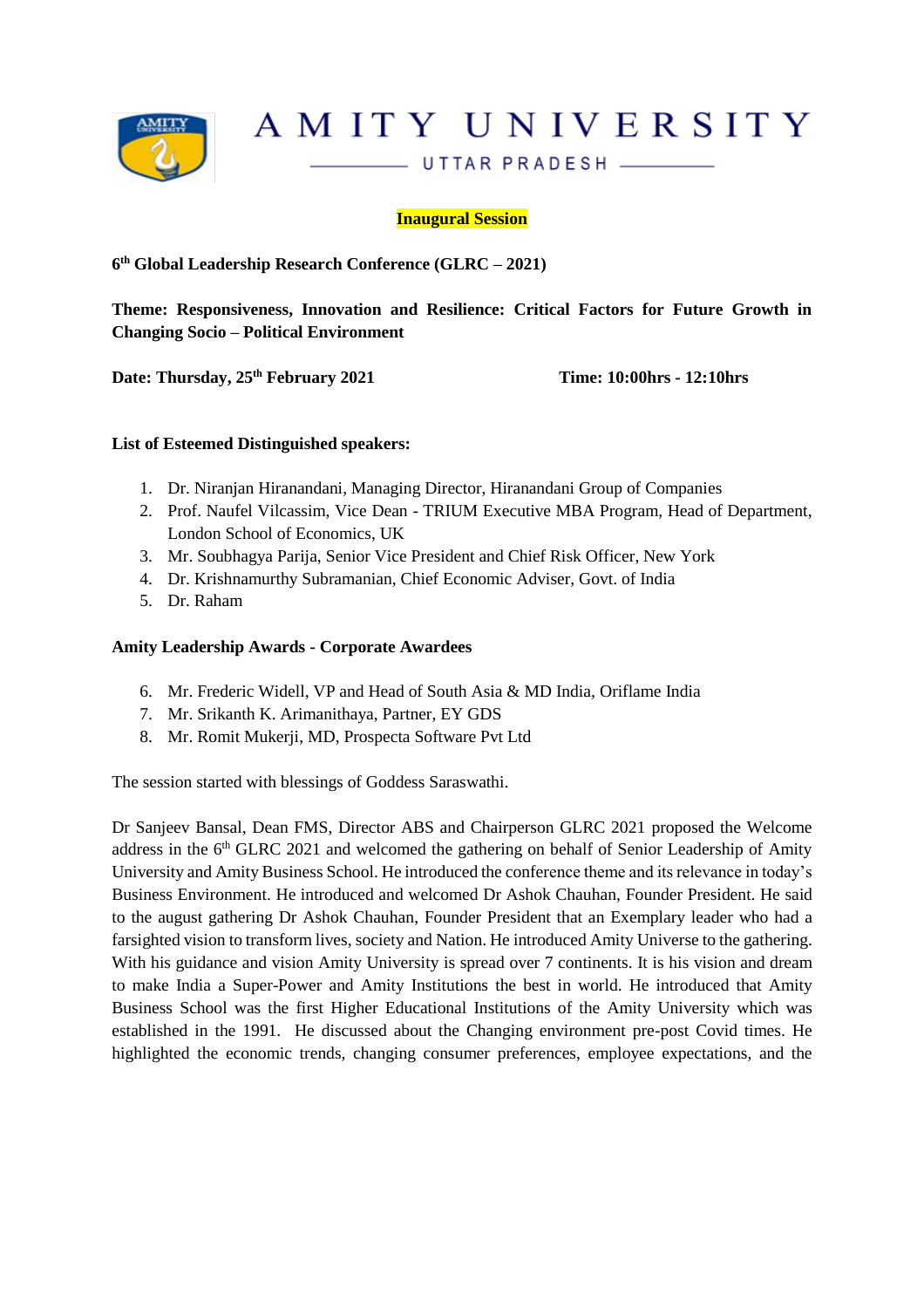financial crisis the world is undergoing. Quoting Grant McGill, "Whatever makes you uncomfortable is your biggest opportunity for growth", he explained the need for Innovation and Invention. He observed the need to examine the business environment through research and exploring solution with the conference theme "Theme: Responsiveness, Innovation and Resilience: Critical Factors for Future Growth in Changing Socio – Political Environment". The conference outcome shall aim to bring in novel ideas for the global crisis.

Dr. Sanjeev Bansal, Dean Faculty of Management School & Director Amity Business School, Chairperson of the GLRC 2021 welcomed all the guests with sapling in the virtual platform.

Later, the Outcome Report of GLRC 2020 was presented Mr. Vinamra Jain, Organizing Secretary GLRC '21.

Dr. Jaya Yadav, Co-Chair introduced the 6<sup>th</sup> GLRC 2021 and the intended conference outcome. She discussed how Responsiveness, Innovation and Resilience are the tools to move and adapt to the new normal and the VUCA world.

Dr. Ramesh Bagla, Professor of Marketing ABS introduced the profile of the Keynote Speaker Dr. Niranjan Hiranandani, Managing Director, Hiranandani Group of Companies.

# **Dr. Niranjan Hiranandani, Managing Director, Hiranandani Group of Companies**

He congratulated Amity University for its contribution to Education and research across the globe. With NEP in place, he hopes to see India as a centre of education and skill development once again. He appreciated Amity Group for contributing to research with 1000 patents and more than 300 collaborative projects which is commendable. An emphasized that lot of research should be done with focus on sustainable development. Research we need to focus upon should be at grass route level. He shared his past experiences on research gone into studying on Delhi climate conditions and Mumbai sewage treatment which has shown great potential of change. He felt it is important of Higher Educational Institutions to encourage research to participate in simple research and simple ideas which has social impact and economic development. He shared his experiences on ASSCOHAM research on contribution to environment sustainability. He insisted to take up multidisciplinary projects on health and sustainable development research which will have a great impact on society. The Universities must promote young minds to participate in research activities. He said there is a need to inculcate a feeling of inquisitiveness, thirst of knowledge, analytical ability, innovativeness, and adaptability in students. These were presented as ideas to promote research. He proposed a hybrid learning environment. Human, social, and environmental sustainability should be focus of research that can at large benefit for the society.

Dr. Anupama R, Professor of IT, ABS introduced the profile of the distinguished Speaker Prof. Naufel Vilcassim, Vice Dean- TRIUM Executive MBA program, HOD, London School of Economics (LSE), UK.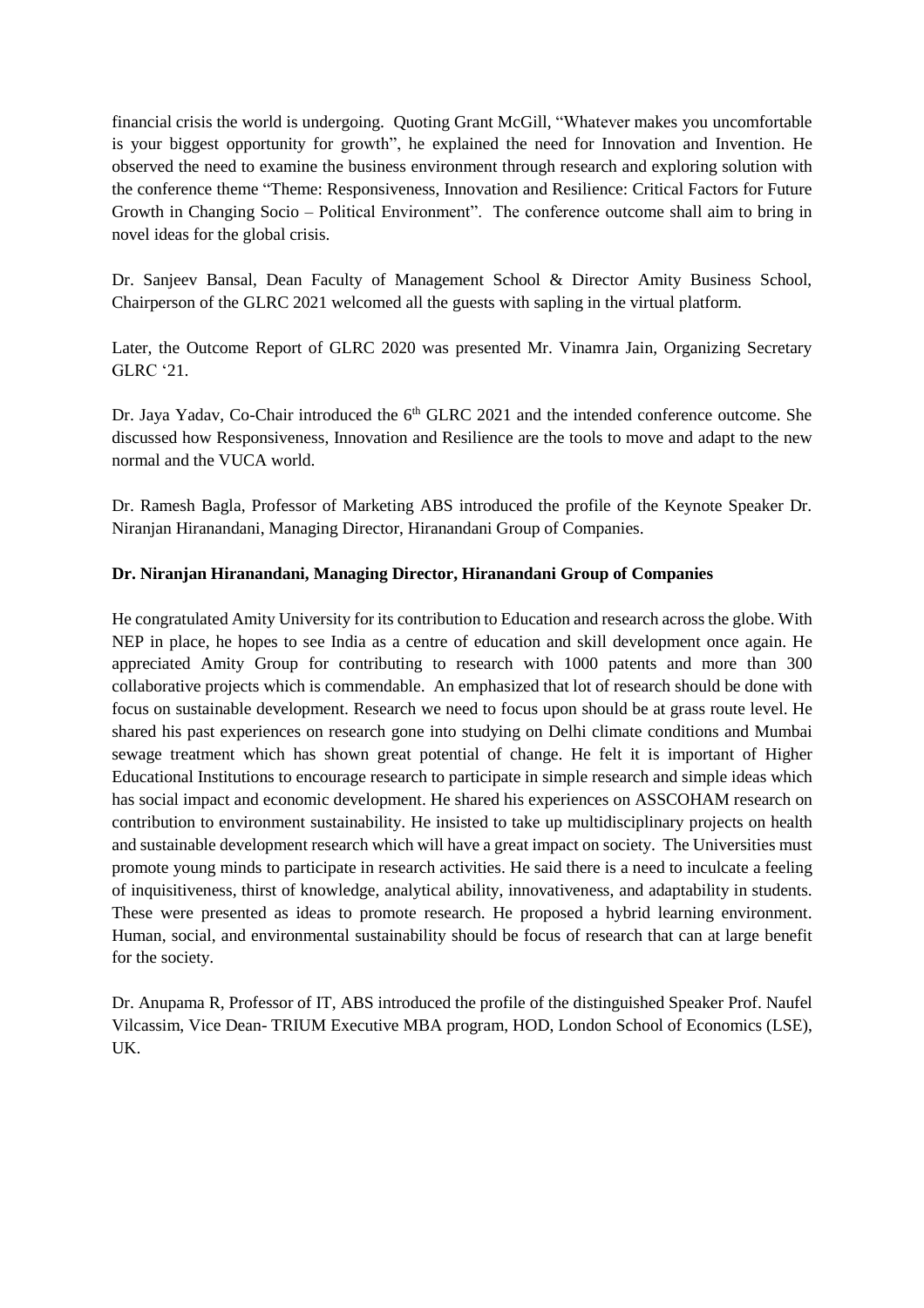# **Prof. Naufel Vilcassim, Vice Dean – TRIUM Executive MBA program, HOD, London School of Economics (LSE), UK**

At LSE, the vision is "understanding the cause of things for betterment of the society". He spoke on the credibility of LSE and the research it focuses that is being rigorous and relevant to the society. He said, our approach is to bring social science to the classroom and then to the world. Growth in micro entrepreneurs can improve the economic situation of a country. He discussed about his research work. He shared his experiences on consulting micro entrepreneurs in Africa which turned out to be a great success making them a key to change in their business, hiring more people and transforming conditions. He explained working model of his research on consultation interventions, how they recruited people from Uganda, and connected then to consultants of India and coached these entrepreneurs. He discussed the research outcomes of the project. He said by helping entrepreneurs, we can create a change in the society.

He said similar models can be transformed in India for Indian micro-entrepreneurs. He explained on the project he did in Tuberculosis (TB). He also worked on innovative training program for TB in India using online consultation which increased the scalability of trainers. We can train our students to pick the right problem and do the right research, so they are equipped to face them. He recommended that research must not be limited to management but research must focus on societal problem, with a thirst to think about problem and thinking out of box.

Dr. Paritosh Mishra, Professor of HR, ABS introduced the profile of the Distinguished Speaker Mr. Soubhagya Parija, Senior VP and Chief Risk Officer, New York

## **Mr. Soubhagya Parija, Senior VP and Chief Risk Officer, New York**

He congratulated Amity University for its excellence in education, research and innovation. He further shared his vast experiences in the power sector and spoke about risk management and innovation. Innovation is a process to bring new ideas, new methods, or new products to an organization. He said that recent survey showed that most c-suite executives feel innovation is highly critical to both survival and growth of their organization. Companies get defeated by the forces of disruption. Risk management helps in understanding the concept of Risk taking and Risk appetite. He explained that Risk has two sides: Danger and opportunity; one must focus on upside of opportunity. Risk appetite focuses on encouraging conscious risk taking in furthering strategic objectives of an organization. Risk management helps in defining risk appetite. There are three horizons of growth: core business, growth business, exploratory business. Risk level and growth potential increases as we go from core business to exploratory business. It is important to study and process the three kinds of businesses accordingly. Risk management can be effective partner in showing resilience in businesses.

Dr. Jaya Yadav, Co-Chair introduced Dr. Atul Chauhan, Chancellor, Amity University Uttar Pradesh, President, Ritnand Balved Education Foundation & CEO, AKC Group of Companies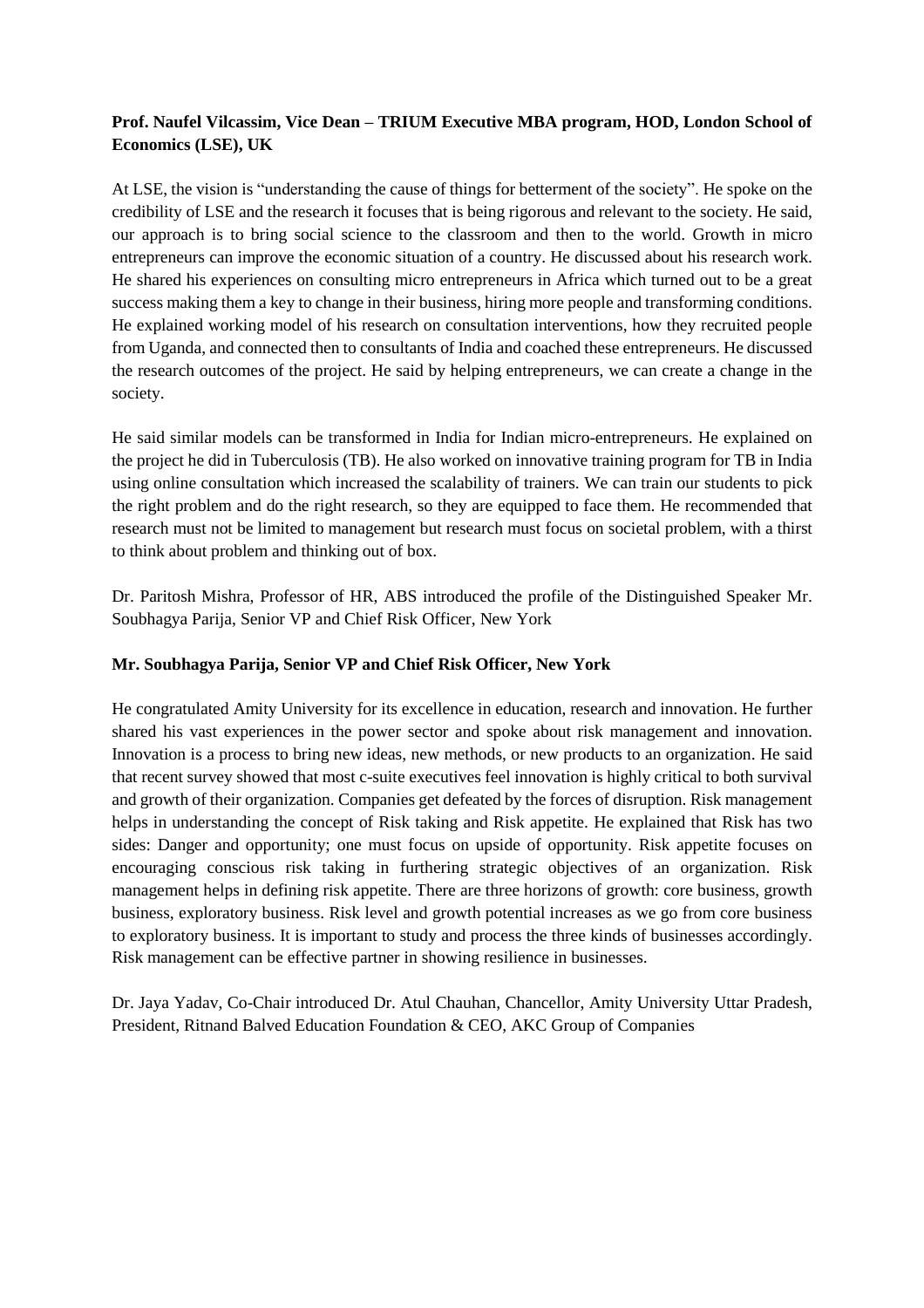## **Dr. Atul Chauhan, Chancellor, Amity University Uttar Pradesh, President, Ritnand Balved Education Foundation & CEO, AKC Group of Companies**

He congratulated Dr. Sanjeev Bansal and team ABS for organizing the research conference and appreciated on choosing the theme of the conference with three words on Responsiveness, Innovation and Resilience. He said it is the vision of the founder to always work for an outcome. He thanked all distinguished speakers for joining the conference. He highlighted on the key themes of the emphasized by speakers. Firstly, adaptability by Dr. Niranjan Hiranandani which is the most important aspect that students must learn. The business environment demands skills on adaptability. He resonated his thoughts on Pivot and perish. Secondly, he shared the how transformation keeps businesses sustainable which was highlighted in the speech of Prof. Naufel Vilcassim. Thirdly, he resonated on the thoughts by Mr. Soubhagya Parija and spoke on the need to understand risk and innovation. he asked students to work towards bringing in change to make the world a better place. He spoke about Dr Ashok Chauhan and his dream to see all the students being successful in life and every word. He spoke on founders Journey as a researcher, entrepreneur in Germany and his passion to contribute to Nation through Education. Dr. Atul also welcomed Dr. Krishnamurthy Subramanium , Chief Economic Advisor Govt of India. He advised students to get inspired by people like Dr. Krishnamurthy Subramanium.

Dr. L. K. Dhillon, Associate Professor of Finance & Accounting, ABS introduced the profile of the Distinguished Speaker, Guest of Honour Dr. Krishnamurthy Subramanium , Chief Economic Advisor Govt of India.

#### **Dr. Krishnamurthy Subramanium, Chief Economic Advisor Govt of India**

He thanked Amity University for inviting him to share his thoughts in the conference. He started his discussion on innovation and risk taking. Firstly, he emphasized all the student on the importance of integrity and ethics in whatever we do. He said that we will hear a lot of people saying  $X$  is doing this and Y is doing this, and it's rationalized that you should do it yourself. He shared the arithmetic equation t think the effect of not being ethical, and through which he insisted on working with 1% addition doing this in a right way. He insisted it applies to the concept of innovation and cutting corners with meritorious model of innovation. He quoted Shrimad Bhagwat Gita chapter 3 verse 21 to add to his thought on explaining personal effectiveness and behaviour. If we want to make India a world power, we must work on meritorious innovation and not just getting along with the temptations of doing wrong or just finding a way to get away with Jugaad. He said live the change you want in the society. He insisted on true innovation, which is the need of the hour for India. He said risk taking is important element of innovation. When you come up with a product which makes mankind better, what else will be the huge benefit like we get what we expect from iPhone and get risk taking. Nature of business is that costs and certain and revenue are uncertain, and this nature multi-fold is innovation. India needs Innovation that grows the pie rather than innovation that seeks rent. He spoke about how innovation is risky by nature. We can't be myopic in investments. If you want return and profits, nurture it right with a vision.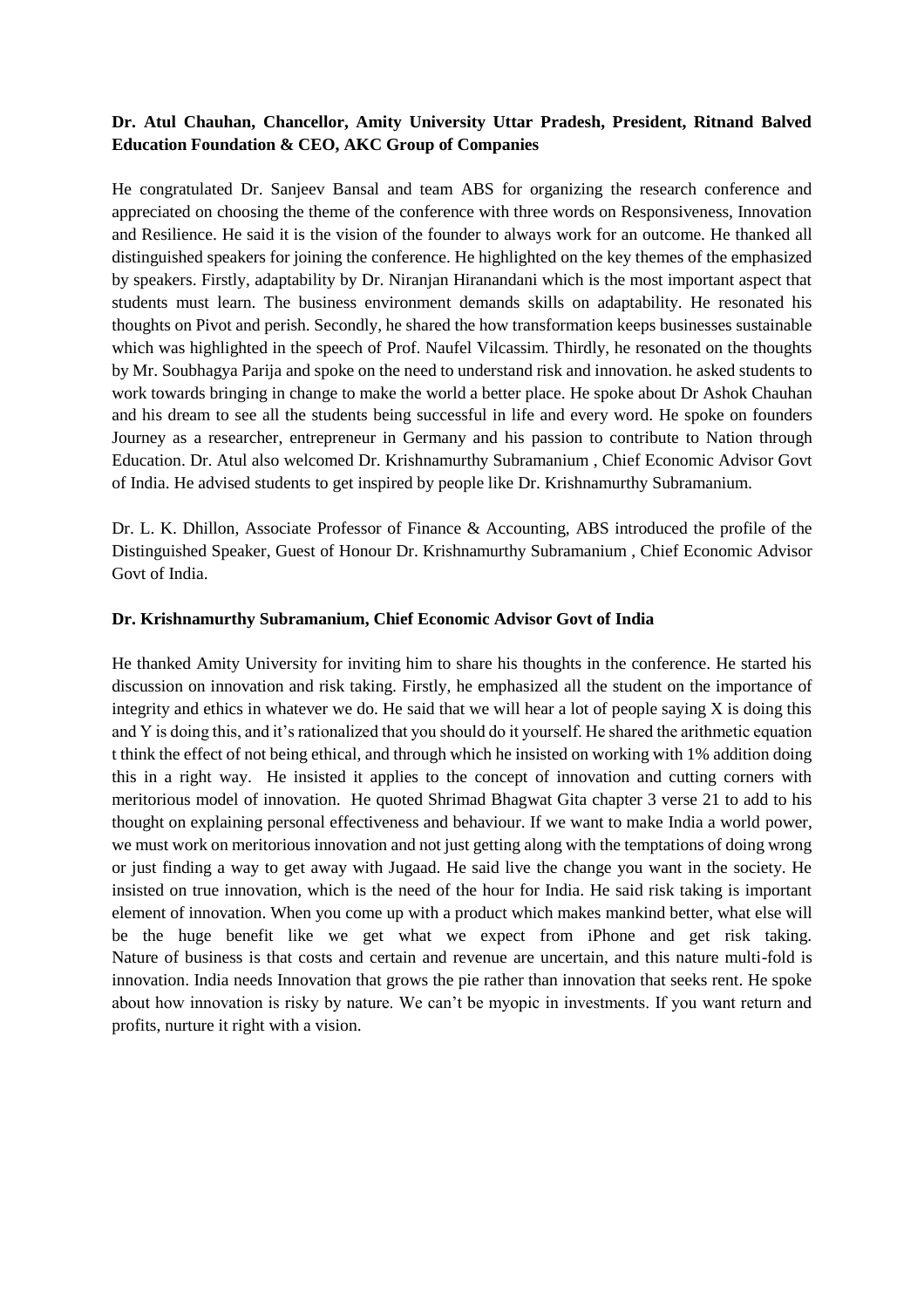Dr. Sanjeev Bansal, Dean Faculty of Management School & Director Amity Business School, Chairperson of the GLRC 2021 welcomed and Dr. Ashok K. Chauhan, Founder President, Ritnand Balved Education Foundation (The Foundation of Amity Institutions and the sponsoring body of Amity Universities) & Chairman, AKC Group of Companies

**Prof. (Dr.) K Rahman**, Scientist, New York shared her thoughts on Amity University. She expressed that she is very happy the way all spoke about research, development and innovation during the conference.

# **Dr. Ashok K. Chauhan, Founder President, Ritnand Balved Education Foundation (The Foundation of Amity Institutions and the sponsoring body of Amity Universities) & Chairman, AKC Group of Companies**

He said that he allowed Dr. Sanjeev Bansal to read his profile because he aspires students to become better than him. He said that he came to India in 1992 to make it a superpower and Amity Institutions the best in the world. He shared his life journey, he narrated how he started ABS in 1994 alone with no support. Major General K. Jai Singh joined him to make ABS best in the country. He said after listening to elite speakers today, there is no doubt that if we incorporate their teachings, we can be the best university in the world.

He complimented all the speakers. He said he had requested Chancellor- Vice Chancellors to make Amity network of Academic-Research - Corporate Industry Leader consortiums to learn from each other. He said to students, that faith can move mountain and each one of you can become billionaires. He shared that how Dr. Atul Chauhan addressed 4000 workers in Germany which he was planning to acquire and inspired and showed path to the workers. He asked Dr Bansal to tell the students about Founder President Billionaire club where we will judge students on their morals and values and behaviour. He said, 'Whatever they dream of, we will make it true with hard work and cooperation'. He emphasised that students should dream and think big. He also left the students with a riddle. A couple had two children both male one becomes a truck driver and other becomes the owner of truck and has international transportation company. He said students shall share answers and for the best answers he will be giving three awards.

Later, Amity Excellence Awards were provided to with their citation. The awards were received by Mr. Frederic Widell, VP and Head of South Asia & MD India, Oriflame India, Mr. Srikanth K. Arimanithaya, Partner, EY Global Delivery Services and Mr. Romit Mukerji, MD, Prospecta Software Pvt Ltd. The Awardees gave their acceptance speech. Each one of them thanked Amity University.

The Inaugural session came to an end with a vote of thanks proposed by Mr. Vinamra Jain, Organizing Secretary GLRC '21.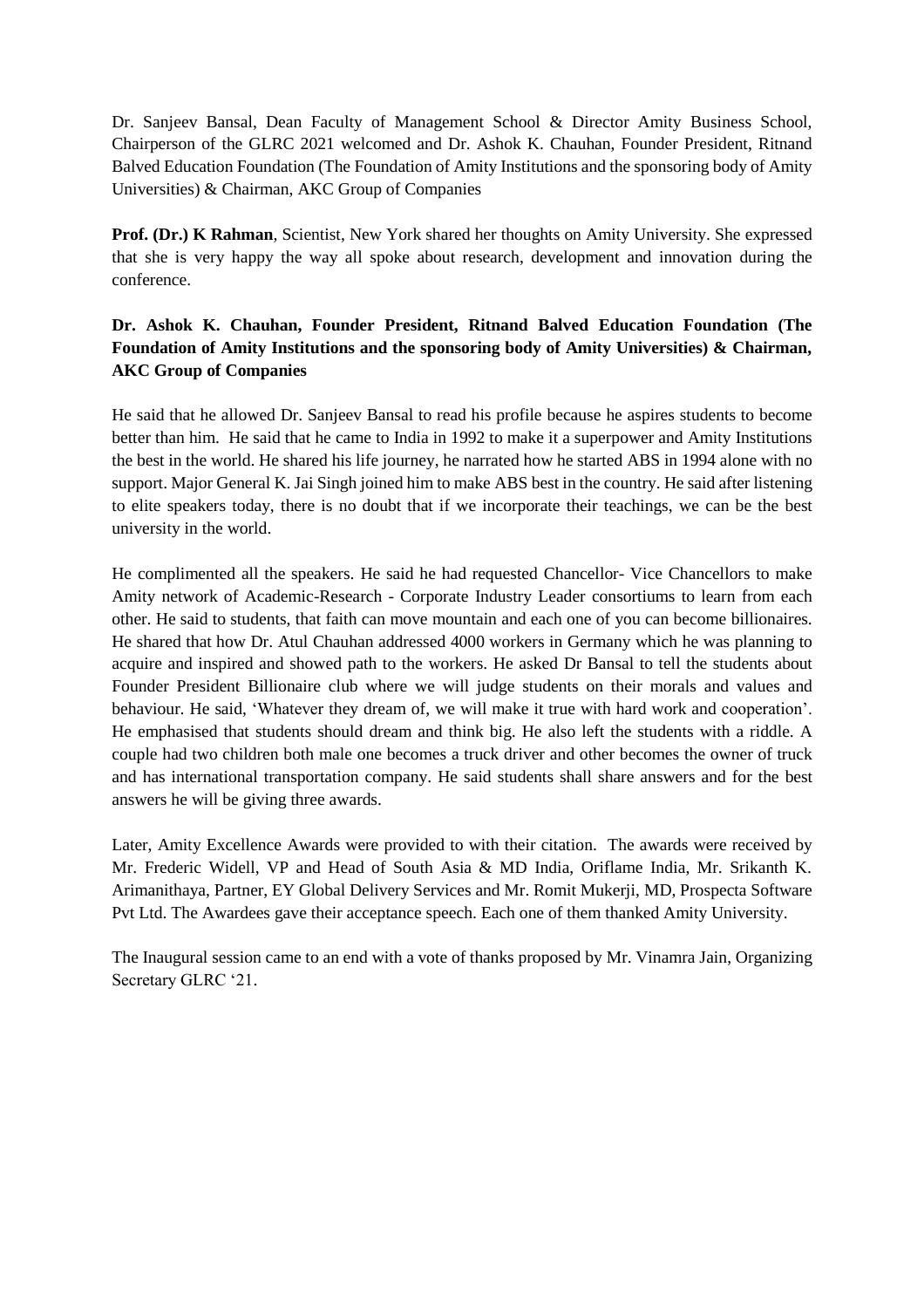

**Operations & Quality Forum** 

Date: Wednesday,  $25^{th}$  February 2021 (Day 1)

Start Time: 12:30hrs End Time: 14:00hrs

Dr. Sumeet Singh Jasial introduced the august gathering regarding the Operations and Quality Forum which was followed welcome speech by Dr. Sanjeev Bansal, Dean FMS and Director of Amity Business School.

# **12:30hrs -12:45hrs: Welcome Address and Introduction to Quality Forum by Prof. (Dr.) Sanjeev Bansal, Dean FMS and Director ABS**

Prof. (Dr.) Sanjeev Bansal, Dean FMS and Director ABS welcomed all the esteemed panellists, students, faculties and guests. He said that Manufacturing sector aims to provide goods at reasonable rate to customers. However, post pandemic the situation has changed and we need to relook in the major techniques such as TQM, six sigma to satisfy the customers. That's calls for theme of this session i.e. Responsiveness, Innovation and Resilience: Critical Factors for Future Growth in Changing Socio – Political Environment.

He then welcomed all the physically present panellists with a sapling.

# **12:45hrs -12:55hrs: Thoughts by the Session Chair - Prof Vijay Kumar Gupta, Director, GIFT School of Information Technology and Knowledge Management**

Dr. Rushina welcomed our first esteemed panellist and session chair and gave a brief introduction about him. He discussed that it is a myth that Automation, Digitization, connected enterprise and Industry 4.0 are the solutions to all the problems that will lead to Responsiveness, Innovation and Resilience. The common mistake is that we are jumping from problem to solution without clear understanding and analysis. He discussed the most important pyramid theory of "Production/Service Pyramid" which talks about Converting 4M (Man, Machine, Material and Method) into Quality, cost and delivery will help us to achieve quality and will ultimately lead to Responsiveness, Innovation and Resilience.

**12:55hrs – 13:08hrs: Prof (Dr) Michael Henry, Dean of School of Business and Economics, Thompson River Pool University, Canada**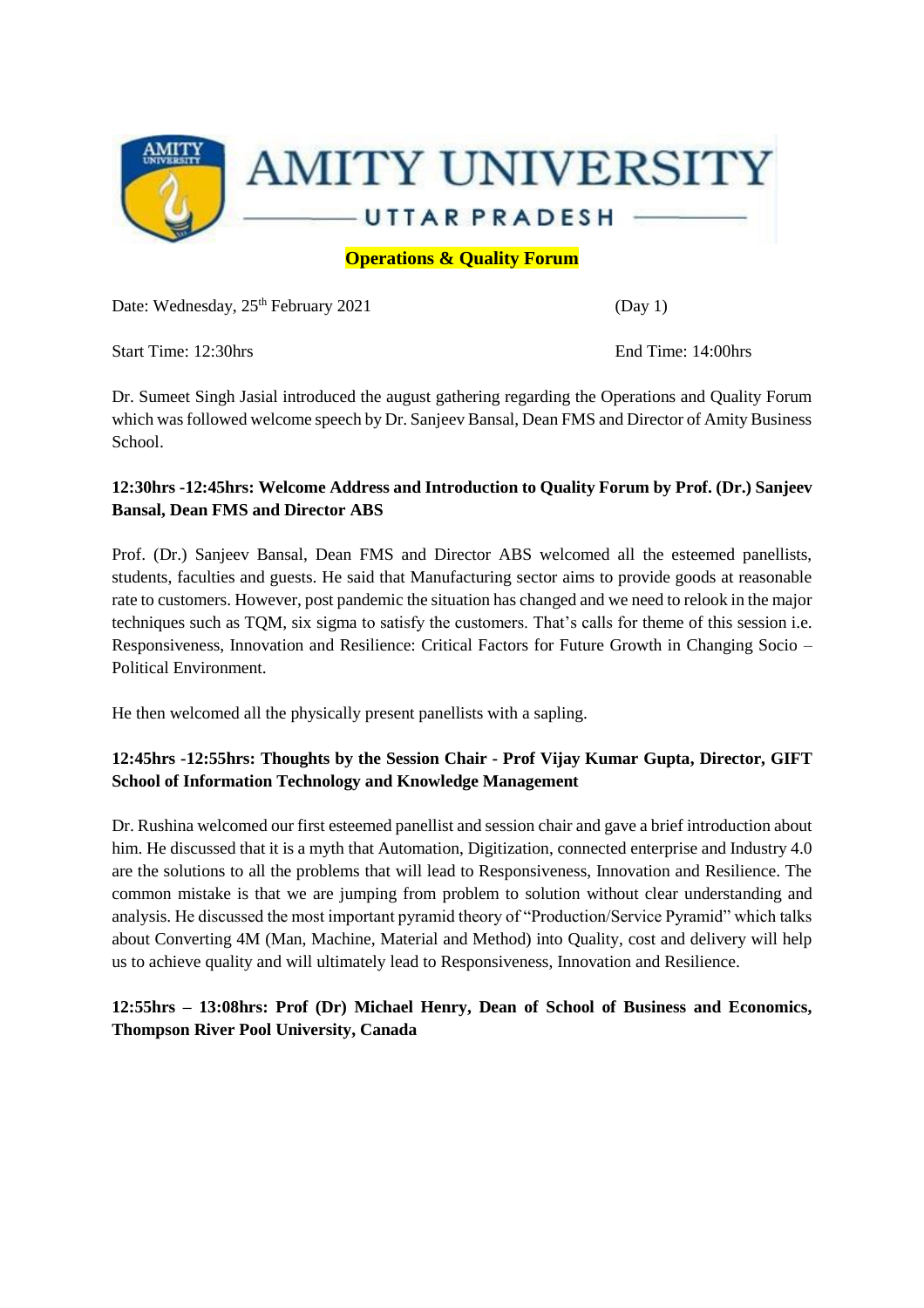Dr. R. Sujatha welcomed and provided a brief introduction of the esteemed panellist. He discussed various nuisances of Canadian International Trade especially exports, Agriculture Trade Balance during pre and post pandemic scenario. He also discussed trade exports of important sectors. One of the key feature of his presentation was impact of pandemic on International education and what were the various measures and mitigation they have provided to overcome the same.

# **13:08hrs - 13:14hrs: Dr Pooja Khosla, Vice President Client Development, Entelligent Longmon, USA**

She mainly talked about resiliency. As the last year along with pandemic also brought certain natural calamities such as numerous storms, melting of ice in Antarctica ocean etc. This calls for solution to these climate changes. Her company is working towards solution in climate finance. One of the solution she has discussed is investing in indexes which are effected by climate. She wraps her session with these quick thoughts.

## **13:14hrs - 13:23hrs: Mr. Premanand Ramakrishnan, Director, Assurance BSI, India**

As he works in BSI he discussed that 'Can standards be important and game changer for company's growth in near future?'. He said standards help companies to manage better their internal operations, innovation and product system, protect stakeholder interest. 28% of UK growth and 41% of SMEs growth in exports is attributable to standards. He strongly believes that Standards are enablers of innovation. They will help companies to commercialise new products, systems and technologies. Further, standards are enablers of trust to various stakeholders. He further discusses BSI's initiatives on Quality Infrastructure such as Autonomous vehicles, Smart cities and etc. He also discussed two very relevant standards i.e. BSI 65000: Guidance on Organisational Resilience and BS EN ISO 56002 on Innovation management system.

# **13:23hrs - 13:35hrs: Mr N. Sukumar, Senior Vice President, Confederation of Indian Industries (CII)**

He started his session with a Sanskrit shloka. He said that quality is conformance to customer requirements. But we need to identify who the customer really is? He suggested we need to redefine quality management in today's scenario. He provided a U turn theory to know "what development really is?". He said that development is economic success. But all the factors (from ppt) are making product remote for customer. He leaves audience with a question that is that really Development is?

# **13:35hrs - 13:45hrs: Dr V.J. Byra Reddy, Dean (Academics, Quality and Accreditation), Amity University Uttar Pradesh**

He discussed two major approaches to manage bottom line in organisations. These are Top Line Approach and Sustained Competitive Advantage. Top line approach takes help of Revenue maximisation, marketing, branding. Whereas, Competitive advantage is achieved through Cost minimisation and quality improvement processes. In his opinion, out of the two approaches sustained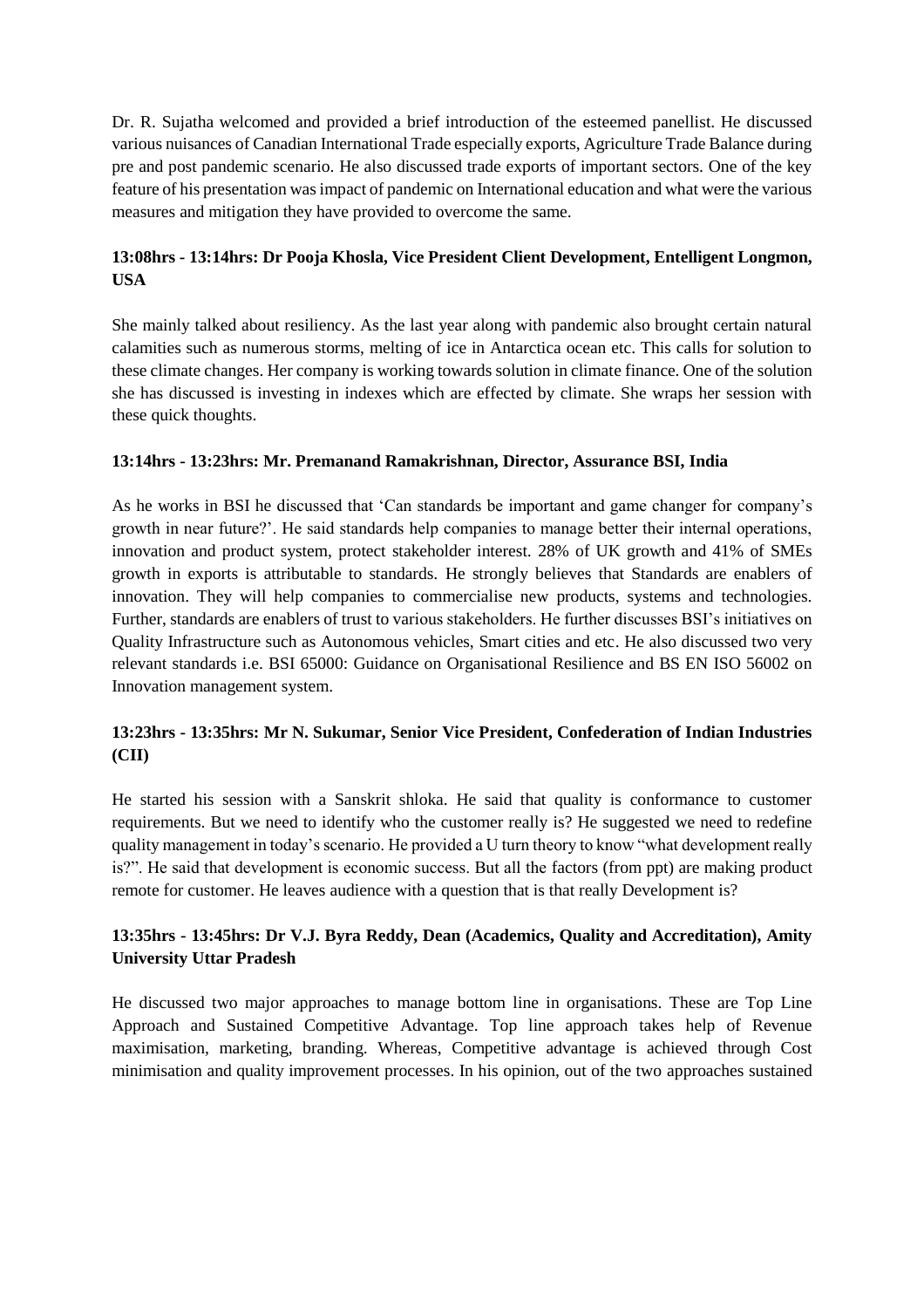competitive advantage is more reliable. There is a room for continuous improvement in this approach. This approach is widely adopted by organisations in Japan.

## **13:45hrs – 14:00hrs: Question & Answer Session**

Several questions are being asked by the students from the esteemed panellists such as Will the Indian logistics industry will be able to adopt IOT? How firms can make their supply chain more enhanced without affecting their competitiveness and many more. The questions were very well answered by different panellists.

## **14:00hrs – 14:05 hrs**

Prof Vijay Kumar Gupta wraps the session by providing his concluding thoughts on the theme of the session.

**Vote of Thanks:** Dr. Rushina concluded the session with a vote of thanks to all esteemed panellists and participants.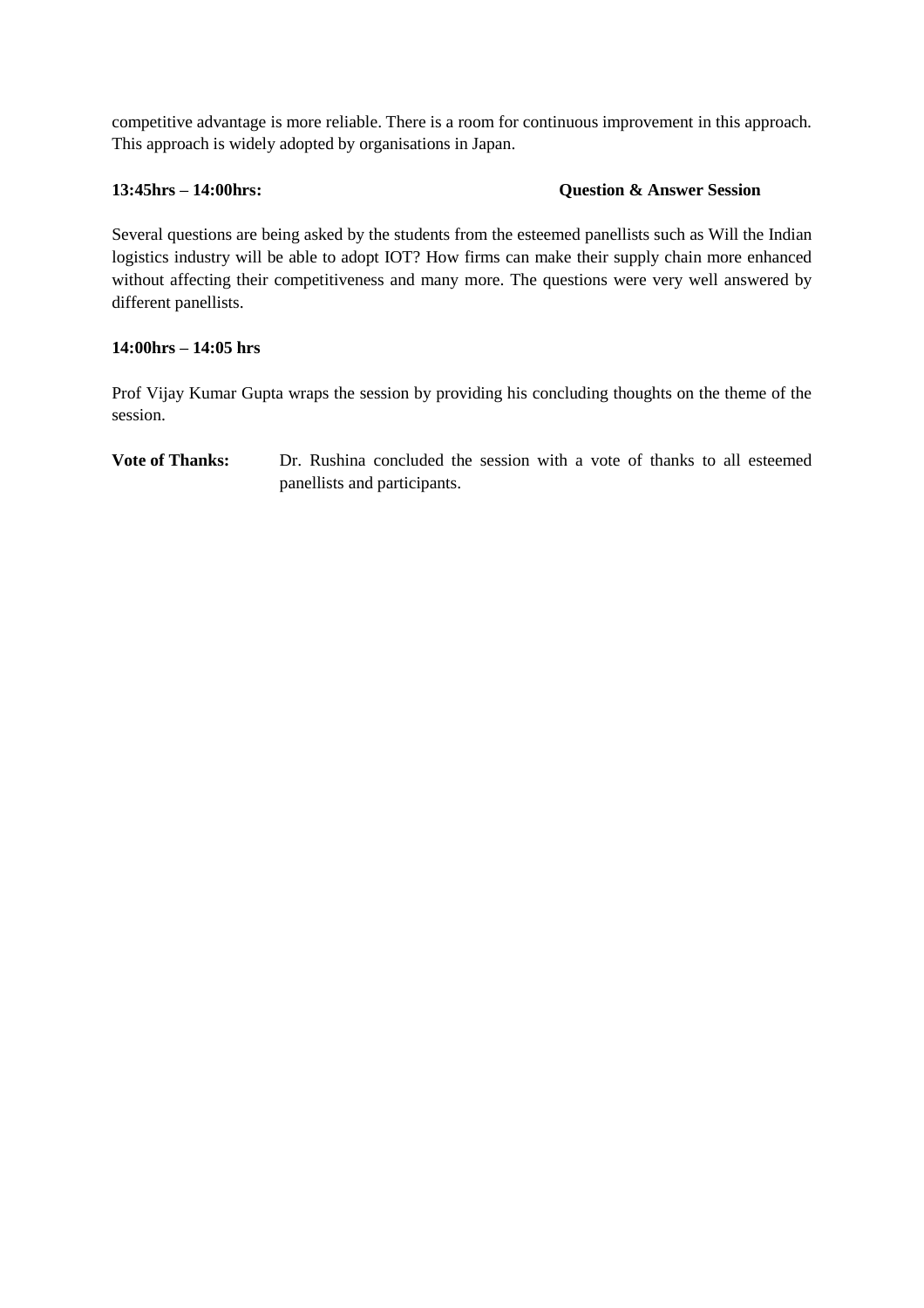

# **General Management - Technical Session I**

**DAY 1: Date 25-02-2021** 

**Start Time**: 14: 45 hrs :**End Time** 19:05Hrs

## **Session Chair and Co-Chair**

Dr. Makhmoor Basir -Assistant Professor, Qassim University

Dr. S.L Gupta-Dean Director (Dean & Professor), Birla Institute of Technology, Muscat, Sultanate of Oman.

# **Total Participants Presented**-15

**Participant No 1**: Mr. Ramakrishna Karanth, Mr. Yashaswini Karanth and Dr. Ashok Chopra

**Title of case and about presentation:** Innovation – A Strategic Imperative

Talked about artificial intelligence and new innovations on AI. A culture of innovation. 21<sup>st</sup> century successful organization needs to use talent in a proper manner. Preparation of investment in intelligence. Spoke about Measures of specific innovation related to outcome. Quantum of machine hours and man-hours spent working on innovation. STAR as special thanks and recognition used in hotel taken as example. Spoke about the Green line model-change and transformation of organization.

# **Comments by Chair and Co-Chair**

| Dr. S.L Gupta -                       | References need to be improve and examples are fine.                                    |  |  |
|---------------------------------------|-----------------------------------------------------------------------------------------|--|--|
| Dr. Makhmoor Basir-                   | Need to be more systematic, it is difficult to sell this. Proper<br>arrangement needed. |  |  |
| Participant No 2:                     | Dr. Y.P Chawla                                                                          |  |  |
| Title of case and about presentation: | Leadership in crisis and crisis in leadership                                           |  |  |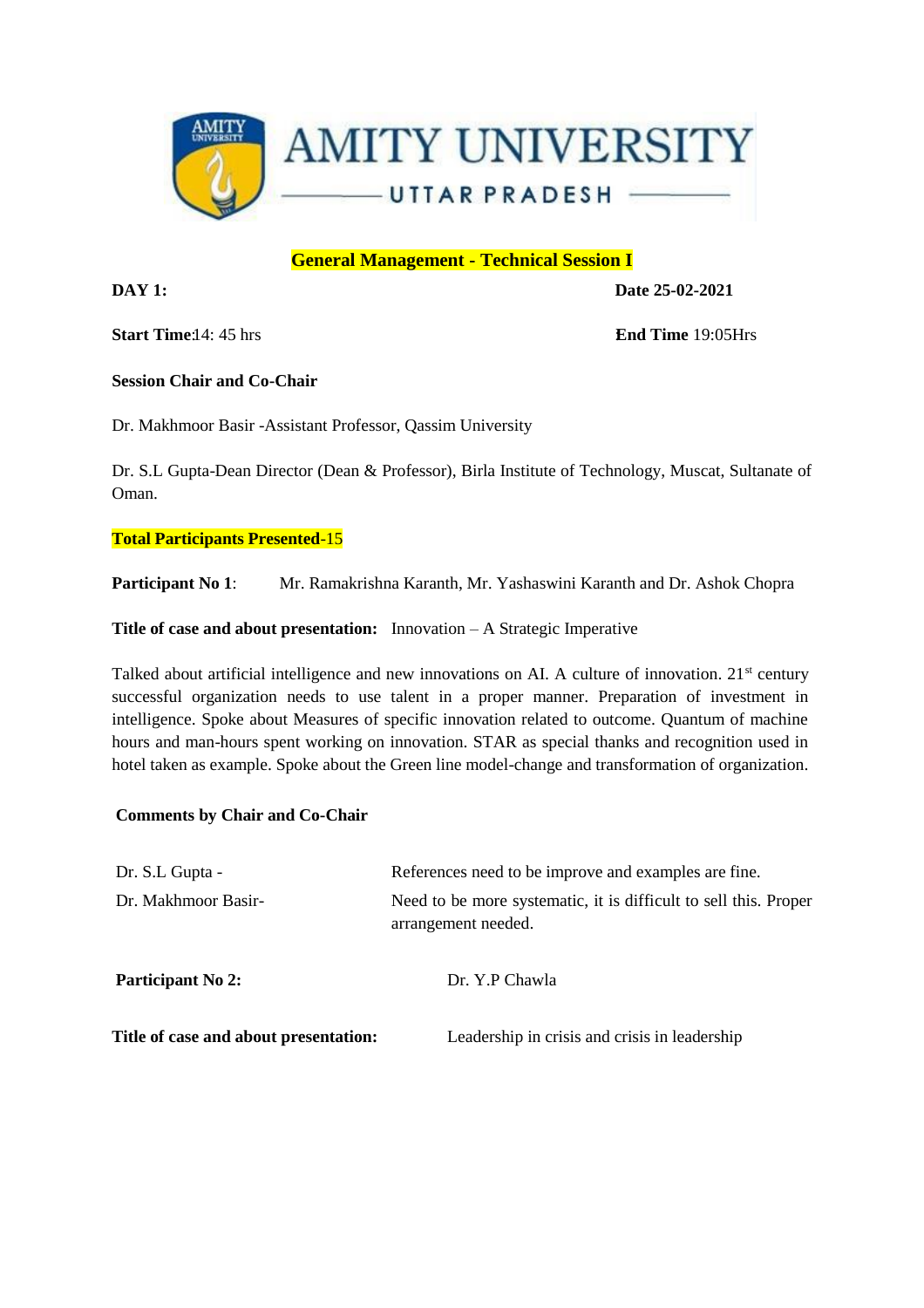Leadership crisis in covid era. He took India and Australia as examples. He quoted about Mr. Ambani "never give up" Research work was done on the impact of covid-19. Analyzing the business leadership. Literature review. Business leadership Behavior. covered Australia and Africa covered. Impact of covid on start-up-ola took good care of their staff. Showed image of south Africa Woolworth. Showed comparison between big bazar, amazon with TCS donation of 300 million in PM relief fund.

#### **Comments by Chair and Co-Chair**

| Dr. S.L Gupta -                       | said it is good for news article but not for journal and it need<br>streamlining. Systematic literature review can be added. |
|---------------------------------------|------------------------------------------------------------------------------------------------------------------------------|
| Dr. Makhmoor Basir -                  | Could have focused on one sector instead of multiple.                                                                        |
| <b>Participant No 3:</b>              | Bhawna Sharma and Sudir Padroo                                                                                               |
| Title of case and about presentation: | From Discovery to Design: Technological Innovation<br>of surgical Devices.                                                   |

Discussed about first invention of surgical device and how it improved with time. First commercially produced device was introduced in 1952. His research objective was to study the history of surgical stapling devices. Causes were Tissue creep, Tissue hysteresis, biphasic nature, tissue Visco elasticity etc. also discussed about linear cutter/staplers, Circular Staples.

## **Comments by Chair and Co-Chair**

| Dr. S.L Gupta-                        | research methodology not clear- no clarity on literature review and<br>methodology shown. |                                                                                |                       |  |           |
|---------------------------------------|-------------------------------------------------------------------------------------------|--------------------------------------------------------------------------------|-----------------------|--|-----------|
| Dr. M. Basir-                         | Different methods could have been used.                                                   |                                                                                |                       |  |           |
| <b>Participant No 4:</b>              |                                                                                           | Ms. Suchika Soni and Ms. Niharika Singh                                        |                       |  |           |
| Title of case and about presentation: |                                                                                           | Relationship                                                                   | between International |  | Financial |
|                                       |                                                                                           | Integration, Investment and Economic Growth:<br>Empirical Evidence from India. |                       |  |           |

Introduced the research problem stating that more accurate proxy is required. Presented 5 literature review and presented their methodology and results. The objective of the paper was to analyses the trend of the economic growth in the year 1976 to 2018. Variables used were International Financial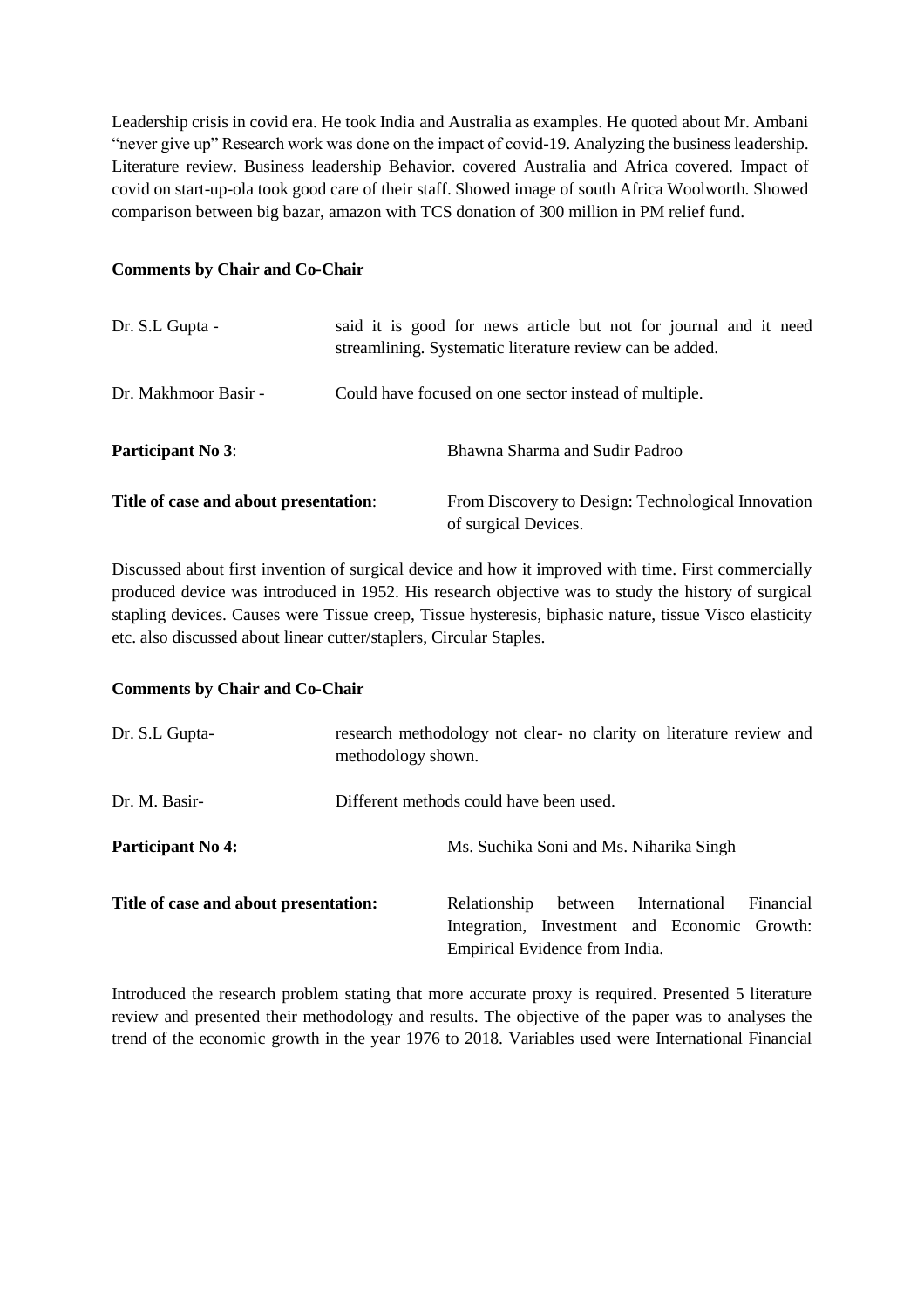Integration Investment and Economic Growth. Suggestions were to allocate the resources in such a way that economic growth is not hampered.

#### **Comments by Chair and Co-Chair**

| Dr. S.L Gupta                         | stated that your data should be of 2019 to 2021 as well. |
|---------------------------------------|----------------------------------------------------------|
| Dr. Basir                             | stated the same limitation.                              |
| <b>Participant No 5:</b>              | Masoom Sharma, Aparna Naugain                            |
| Title of case and about presentation: | Blockchain and IOT in Food Supply Chain                  |

Discussed about how the resources are wasted and how we can help the environment through IOT. Different risks included margin erosion. Blockchain in food supply chain would help in traceability, data management, marketplace creation, and data sharing. Data integrity, food safety can be increased and food fraud can be decreased. Broad series of IoT Technology were as follows: Networked sensor, monitor and other internet connected. Both IoT and blockchain are helpful in food supply chain management and food security.

#### **Comments by Chair and Co-Chair**

Dr. Basir said that orientation of paper should be changed like an article or case study.

**Participant No 6:** Ms. Alankrita Mathur, Dr Anita Venaik.

**Title of case and about presentation:** Introduction to technological intelligence and scouting.

Spoke about the Use of right technological tool and elaborated the Scope of Technology Intelligence. Ground breaking ideas for technology and development.

#### **Comments by Chair and Co-Chair**

| Dr. S.L Gupta-           | No comments everything is ok.             |  |  |
|--------------------------|-------------------------------------------|--|--|
| Dr.M.Basir-              | Enhance the paper a bit to get published. |  |  |
| <b>Participant No 7:</b> | Sheba L. Akshay and Ravikesh Raj          |  |  |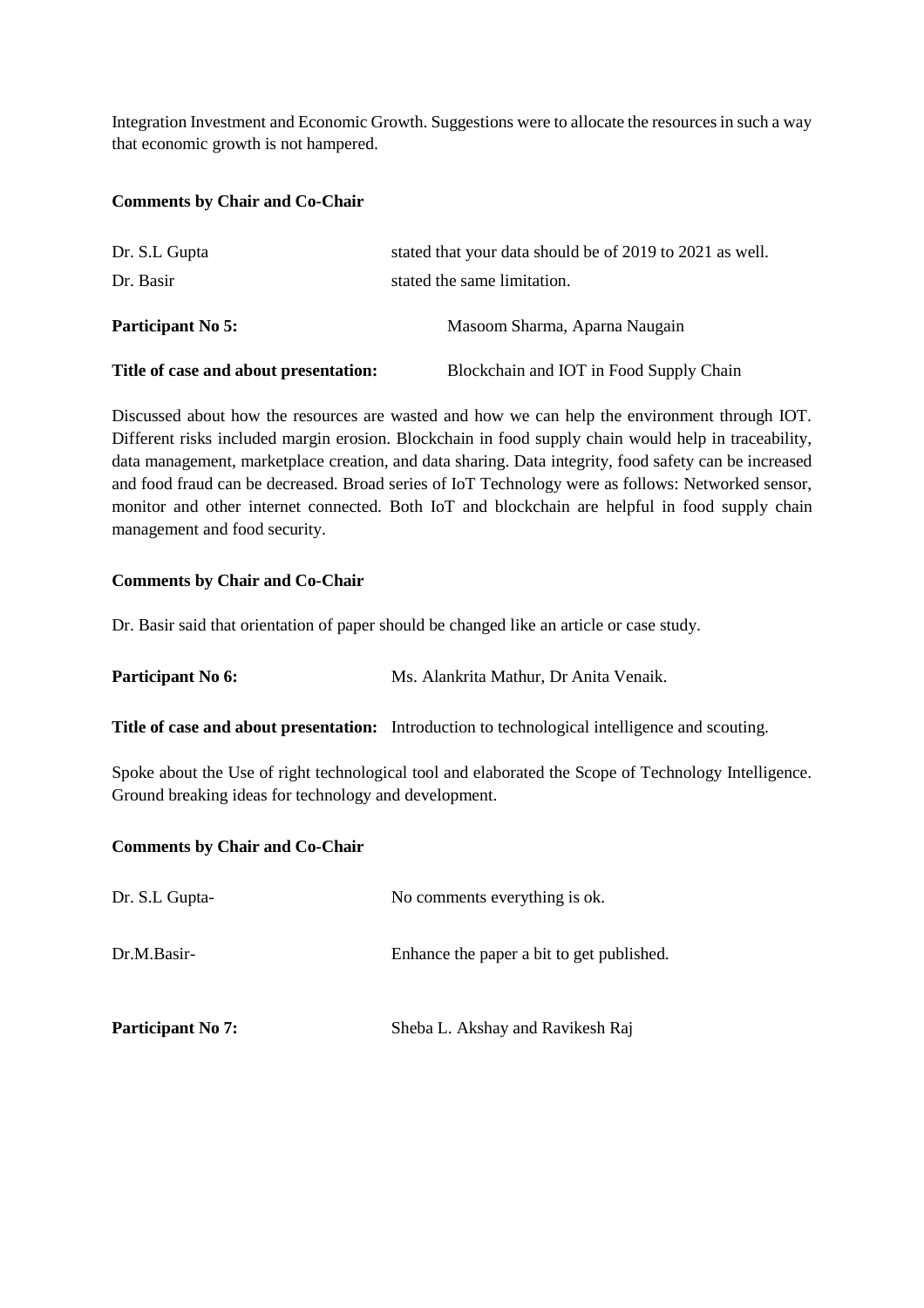## **Title of case and about presentation:** Smart Cities and The Challenges Faced.

Smart city components, smart transportation. Spoke about need of smart city. Provide effective changes, waste management-it should be composed, recycling and reduction of waste.

#### **Comments by Chair and Co-Chair**

| Dr. S. L Gupta and Dr. M Basir-       | Appreciated the topic, very good presentation. Topic is deep<br>and there is scope of improvement. |
|---------------------------------------|----------------------------------------------------------------------------------------------------|
| <b>Participant No 8:</b>              | Dr. Lawan Amdan Lawan, Dr. Sunil Kumar Roy                                                         |
| Title of case and about presentation: | Assessing the predictive capability of the Theory of<br>Planned Behavior in Nigerian context.      |

He explained about topic selection. Used Likert scale, talked about detailed finding shows with the help of research tool. The present study promotes the theory of planned behavior is a worthy framework that can be used to predict intention to founding or establishing Nigerian contest.

#### **Comments by Chair and Co-Chair**

Dr. S.L gupta and Dr. M Basir-Theoretical background could be extended can be applied, include intangible variable.

| <b>Participant No 9:</b>              | Ms Sneha Shahi and Dr Jaideep Kaur                                    |
|---------------------------------------|-----------------------------------------------------------------------|
| Title of case and about presentation: | The Study of Impact of Films On the Tourism<br>Industry: An Analysis. |

Role of movies on tourism in India and see their extended impact. Understand the factor that influence consumer attitude of movies toward tourism. literature reviewed for paper list shown. methodology explained.

#### **Comments by Chair and Co-Chair**

| Dr. S. L Gupta- | More data could be used.  |
|-----------------|---------------------------|
| Dr. M. Basir -  | Need more paper reviewed. |

.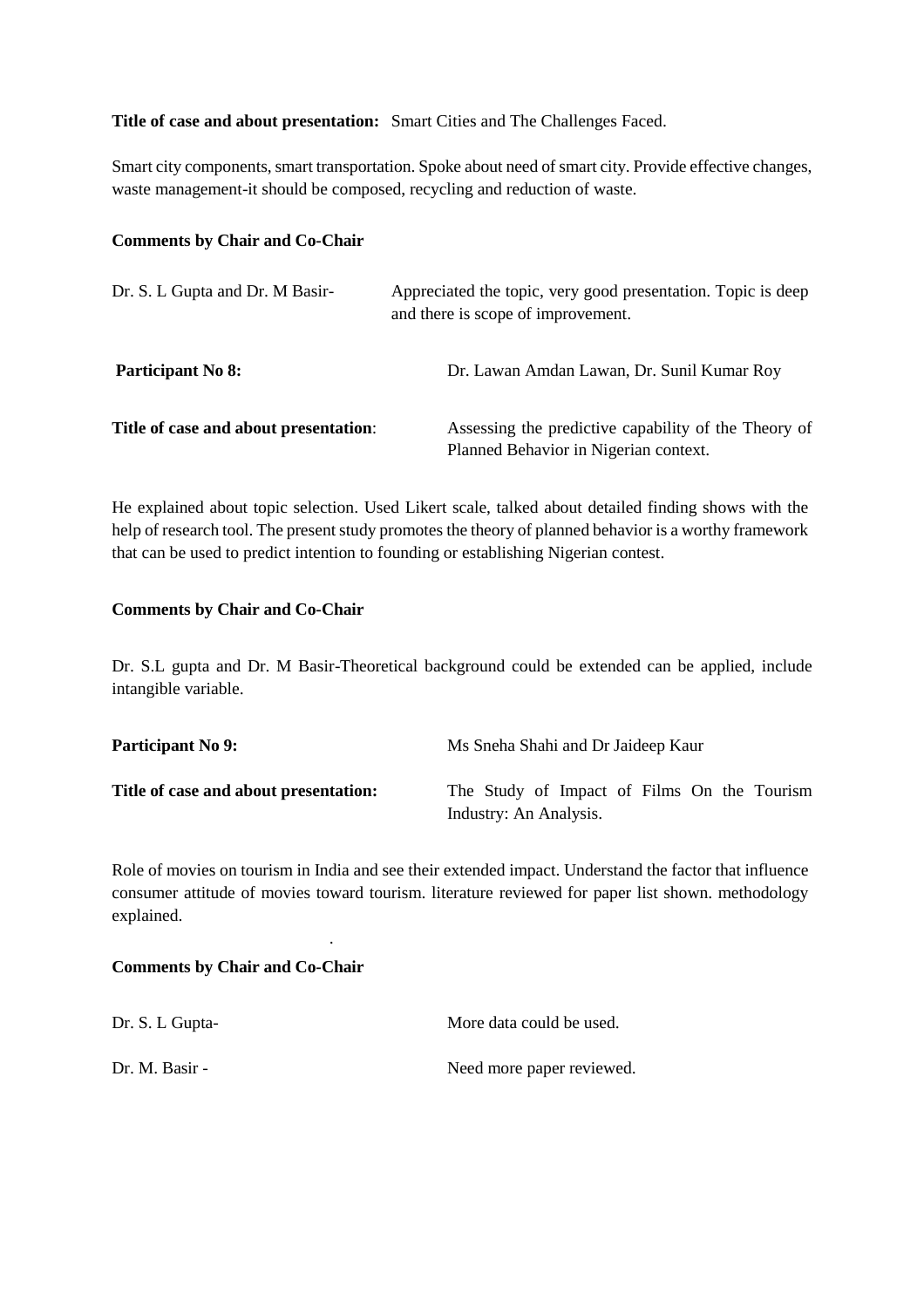| <b>Participant No 10:</b>             | Mr. Md. Ibrahim and Mr. Sunil Kumar Roy           |
|---------------------------------------|---------------------------------------------------|
| Title of case and about presentation: | Advancement of Non-Life Insurance both Public and |
|                                       | Private Sector in Bangladesh.                     |

Detailed information provided on Insurance objective in Bangladesh-non life insurance-information collected from 2004-17. Information incorporated of Annual reports of SBC, IDA, IRDA, India. There is a significance difference in penetration rate density rate and marketing rate in non-life insurance. Showed all rates in finding.

#### **Comments by Chair and Co-Chair**

| Dr. S.L Gupta-            | Research objective is too much, data is not clear, IDRA<br>context is unclear.                                        |
|---------------------------|-----------------------------------------------------------------------------------------------------------------------|
| Dr. Basir -               | No comment                                                                                                            |
| <b>Participant No 11:</b> | Ms. Vidushi Srivastava and Ms. Shikha Kapoor                                                                          |
|                           | <b>Title of case and about presentation:</b> A Study on contribution of IT: Future of Work Post Covid-19<br>Pandemic. |

Impact of covid on work from home example of pharmaceutical industry. study shows the changes and impact of covid on organization and how they dealt with it Digitalization takeover within a year. Primary and secondary data used. Data security compromised.

## **Comments by Chair and Co-Chair**

| Dr. S.L Gupta-            | should say about the sample size, overall good presentation                                   |
|---------------------------|-----------------------------------------------------------------------------------------------|
| Dr. M. Basir-             | Hypothesis presentation need to clarified. Instead of<br>correlation take regression.         |
| <b>Participant No 12:</b> | Soumyadeep Das, Yuganter Yuganter and Srajan Vishrut                                          |
|                           | <b>Title of case and about presentation:</b> Big Data, Machine Learning and its Applications. |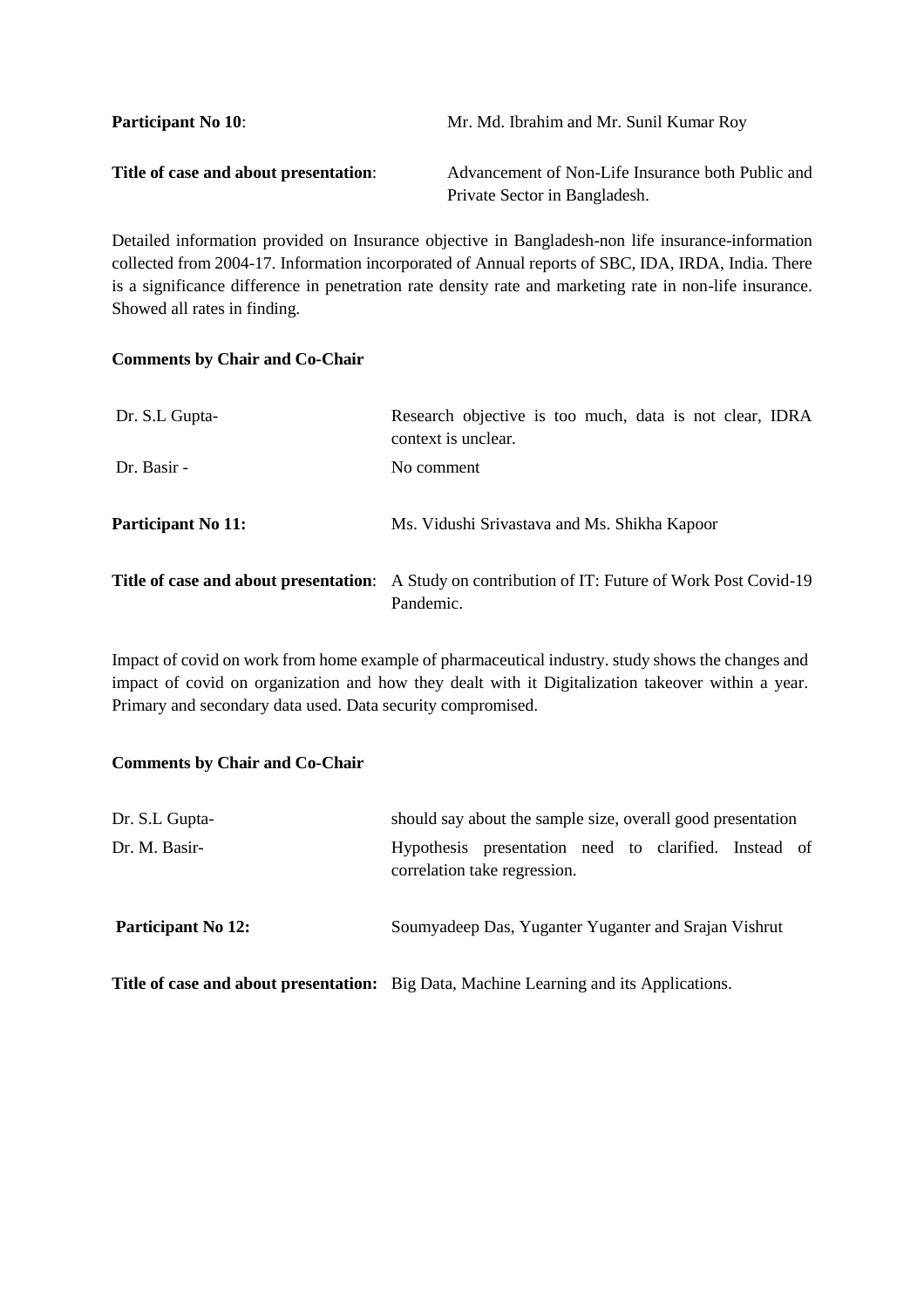Spoke about how Machine learning and big data transforming the industry-data analysis pattern response on consumer buying decision taken e-commerce industry and example.5'V'S of big data said. Data Mining explained. Explained about how Demand forecasting using big data.

#### **Comments by Chair and Co-Chair**

| Dr. M. Basir and Dr. S.L Gupta: | The content should be supported by literature review. Develop<br>it as a case study.                              |
|---------------------------------|-------------------------------------------------------------------------------------------------------------------|
| <b>Participant No 13:</b>       | Priyanka Srivastava, Dr Manoj Kumar, Dr. Rinki Verma                                                              |
|                                 | Title of case and about presentation: Journey to the IBC: A Study on Performance of Corporate<br>Insolvency Laws. |

The paper shows the insolvency law in India. Overlapping Jurisdiction, Debtors-in possession model, Insufficiency of NPAs lying in bank. Performance analyzation of insolvency scheme. Spoke about the journey to IBC-Independency period-before and after. SICA and RDDBFI act explained. Total 5644 cases studied. IPC need clarification now the paper is open for further research.

#### **Comments by Chair and Co-Chair**

| Dr. S.L Gupta-                        | If possible add how it impacts the GDP.                                                                                                           |
|---------------------------------------|---------------------------------------------------------------------------------------------------------------------------------------------------|
| Dr. M Basir-                          | Complimented the paper.                                                                                                                           |
| <b>Participant No 14:</b>             | Srilekh S, Pooja Kapoor                                                                                                                           |
| Title of case and about presentation: | Technology<br>Information<br>Adoption<br>Impacting<br>MSME's Performance - An Appraisal of literature<br>from developed and developing countries. |

MSME performance-The backbone of GDP. Spoke about the evaluation on definition of MSME as Micro-Small-Medium by government. Literature review based paper. Spoke about the need of IT adoption with its benefits. Developed MSME framework shown. Limitation explained to continue further study.

## **Comments by Chair and Co-Chair**

Dr. S.L Gupta- Topic is interesting.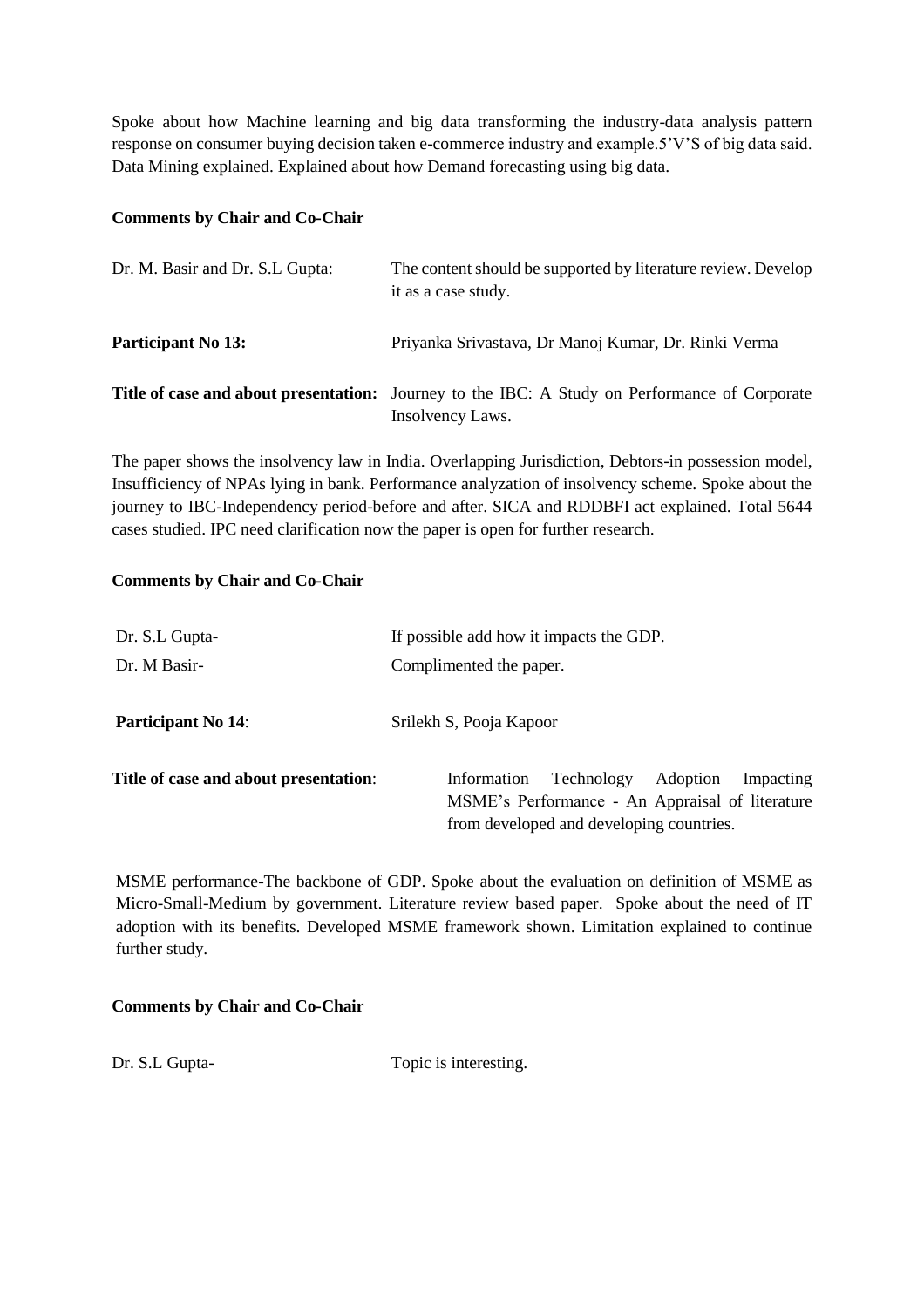| Dr. M. Basir-                         | The research methodology could be improved and duration<br>inclusion and exclusion criteria need to be cleared as it is a<br>fundamental aspect. Transfer journal published in British<br>journal can be referred to improve this paper. |
|---------------------------------------|------------------------------------------------------------------------------------------------------------------------------------------------------------------------------------------------------------------------------------------|
| <b>Participant No 15:</b>             | Swati Nayak, Ritesh Dwiywdi.                                                                                                                                                                                                             |
| Title of case and about presentation: | Comparative on farm trials emerging as an effective<br>extension management method for faster varietal<br>knowledge and diffusion.                                                                                                       |

Increase product innovation and Availability-South Indian agriculture taken as example for diffing green revolution. Spoke about the using technology for adoption of new varieties in agriculture. Literature reviewed paper to find the effects varied based on gender, farmer sociopolitical view in using technology. Product tested STRV-Stress tolerant/climate resilient rice variety. In H2H trial. control and treatment explained are taken is Odisha.142 village studied. study done to create awareness. engaging more women and network in formal extension programmes.

#### **Comments by Chair and Co-Chair**

| Dr. S.L Gupta- | Theoretical aspect need to explore more overall good<br>presentation.   |  |  |  |  |
|----------------|-------------------------------------------------------------------------|--|--|--|--|
| Dr. M Basir-   | Policy implication needs to be developed. Overall good<br>presentation. |  |  |  |  |

#### **Vote of Thanks**

Dr. Swati Upveja gave vote of thanks. conveyed gratitude to Dr.(prof) Balvinder Kaur Shukla, Dr. M. Basir, Dr. S. L Gupta and Dr. M. Basir.

Dr. Anita Venaik convey thanks to everyone present in the conference.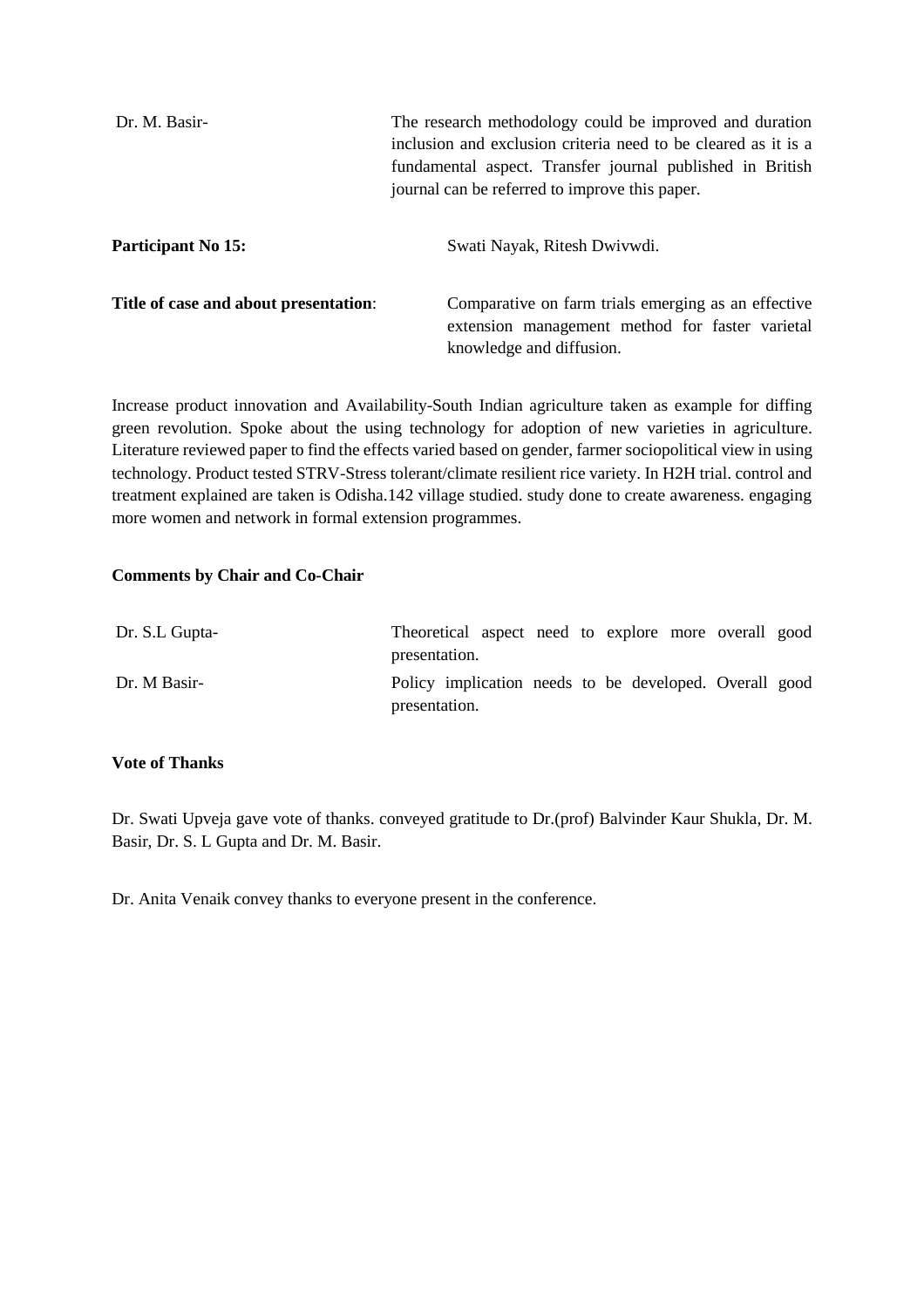

## **Technical Session Marketing Management**

DAY 1: Date: **25th February, 2020**

Start Time: **14:45pm** End Time: **05:00 pm**

#### **Session Chair and Co-Chair**

Dr. Sanjay Saproo, Director (Asia Pacific), Respiratory Motion USA and

Dr. Rajeev Sijaria, Professor, Atal Bihari Vajpayee School of Management & Entrepreneurship, JNU

Dr. Supriti Agarwal, Associate Professor, Amity Business School (Moderator)

## **Present participants- 15**

**Kanika Mehta and Sukriti Bhalla MBA student,** started the session with introduction of Amity Business School and the theme Changing scenario in 21st century: A technology-based innovation**.**

**Dr. Amit Kumar Pandey** welcomed the jury member Dr. Sanjay Saproo, Dr.Rajeev Sijaria and Supriti Agrawal. In addition, Dr. Amit Kumar Pandey gave the introduction of the jury member and then he invites the jury member for the few words about the theme of the season.

Dr. Sanjay Saproo gave the valuable information about the innovation technology and artificial intelligence, he highlighted about the health care data; about robotic surgery, cloud data, and device used in the health care sector. He further concluded innovation technology is globally thing but used it very carefully and crucially.

Dr. Rajeev Sijaria gave the valuable information about the change in the marketing scenario, He also highlighted about the Atam nirbha bharat released by the Prime Minister. He also spoke about that the future of research in the area of artificial intelligence, data cloud and the new idea about the market.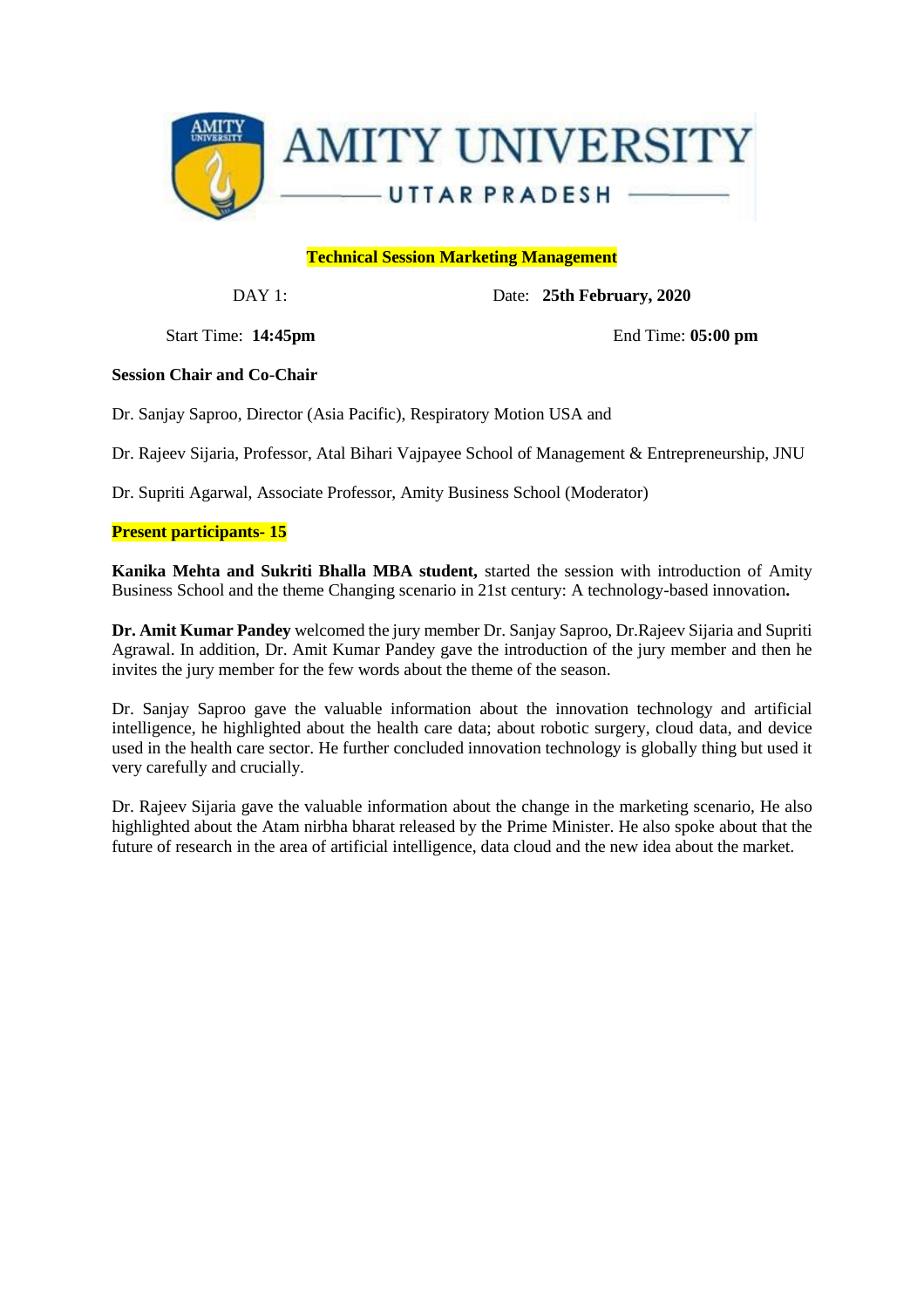**Participant No 1: Supernova Chakraborty, Vishal Soodan and Soupernova Chakraborty, Vishal Soodan and Soupernova Chakraborty, Vishal Soodan and Soupernova Chakraborty, Vishal Soodan and Soupernova Chakraborty, Vishal Soo** Shantanu Saha

**Title of case and about presentation:** Going Green on the GO: Are Indian Travelers Ready to Embrace Travel Responsibilities?

Dr. Supernova began by introducing the concept of sustainable development and its level of awareness. Hotel industry going go green and adopting new measures to decrease concentration of substance responsible for ozone depletion and minimizing the harm to natural resources. She spoke about the purpose of the paper about the Indian traveller's responsibility. Indian travellers make decisions based on varying needs and motivations. In the drop down the menu below, you can explore the customer journey of each type of traveller. Adoption of eco-friendly products and service is now considered as the potential solution and most evolving concept in the hospitality. The objective of the study to extent attitude of traveller has an impact on their intention to accept green hotels. Its result indicates that the travellers has positive impact on the attitude of consumer.

## **Comments by Chair and Co-Chair:**

UK has also adapted the same template, the topic is good and doing from the all other industry as well.

**Participant No 2:** Saubhagya Bhalla

**Title of case and about presentation:** Unmasking the key motivations and constraints of collaborative consumptions with special emphasis on institution-based trust and Covin-19

He spoke about the key motivations and constrains of collaborative consumption apply a new theoretical lens and study the impact of Covid-19 on collaborative consumption service. He added moreover, a market has revealed that the expected value of collaborative consumption in the year 2025 is around 335 U.S billion dollars. He concluded about the study that the attitude towards collaborative consumption is major motivator and Perceived coercive power of supplier is a major constraint. Consumer intention towards collaborative consumption are negative due to fear of Covid-19.

No Comments by Chair and Co-Chair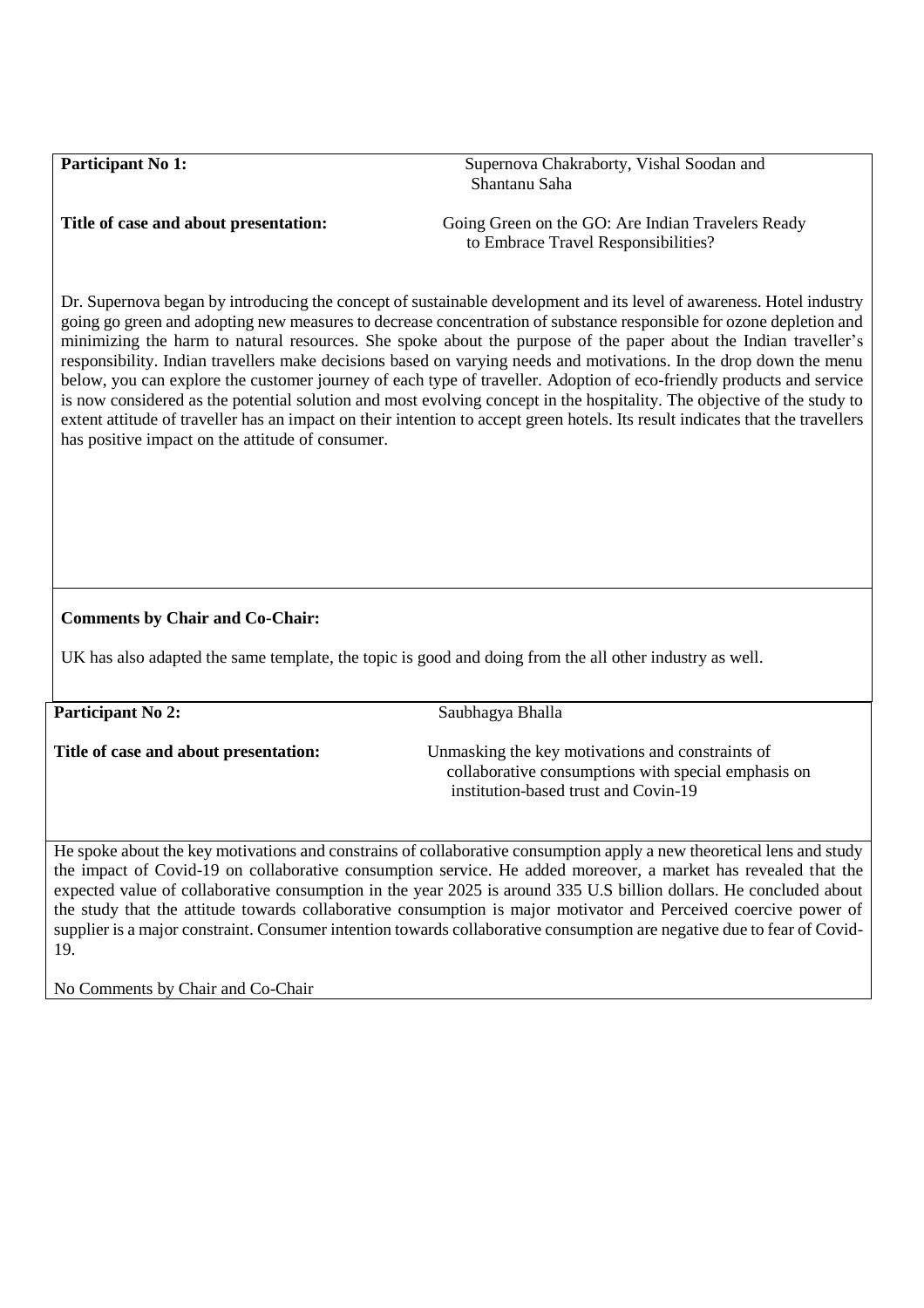| <b>Participant No 4:</b>              | Dhadurya Naik M, Rajesh C Jampala and Dr. P. Adi Laksh   |
|---------------------------------------|----------------------------------------------------------|
| Title of case and about presentation: | Visual Merchandising Dimensions Efficacious Influence On |
|                                       | <b>Consumer Attention of Retail Outlets.</b>             |

Dr. P. Adi Laksh discussed the aim of the study, about visual merchandising, the common external factors which trigger consumer buying attention. VM is one of the marketing tools that trigger impulsive buying behaviour of the customers. Every offline store focus on the more expand. The objective of the study is absence of real and physical experience at mall during lockdown. The result of the study concluded that develop the tool for understanding mall consumer's patronage intention in absence of physical exposure to mall.

Comment by Chair and Co-Chair: Good Presentation

**Participant No 5:** Oum Kumari, Dr Mahesh Ramalingam, Tanu Shree Sharma and Neetu Sharma

**Title of case and about presentation:** Role of Attitude and Value on Behavioural Intention of Youth towards Adoption of Solar Panels

Oum kumari introduced about energy, economic growth, carbon emission and global warming. She gave a brief about the research objective of the study is to empirically investigate the gap between the attitude and behaviour of the consumer in the adoption of solar panels in residential sector. She discussed about the youth are considered to have unique ability to think, ability to device creative solutions and have great potential to bring about a positive change in the world. She concluded that value and attitude are the good predictors of behavioural intention. Consumer positive attitude towards environment and awareness of the eco-friendly products and value of the (solar panels) is satisfactory then the consumers have positive behavioural intention to adopt the solar panels. In India, current scenario, India is the youngest country in the world. Government and policy makers could create more awareness about the green products through digital campaign.

No Comments by Chair or Co-chair

Participant No 6: **Dr. V. Mahalakshmi and Dr.R.Murali Title of case and about presentation:** Visual Merchandising and its effect on Impulsive Buying behaviour and patronage intention among Female Customers of the Tiruchirappalli **City** 

Dr. R. Murali introduced about visual merchandising used as a practice in the retail industry of optimizing the presentation of products and services to better highlight their features and benefits. The purpose of the such visual merchandising is to attract, engage and motivate the customer towards making a purchase. The study concentrated on lighting, promotional signage, floor display and cooperate identity the new subject will be observed in this study.

No Comments by Chair or Co-chair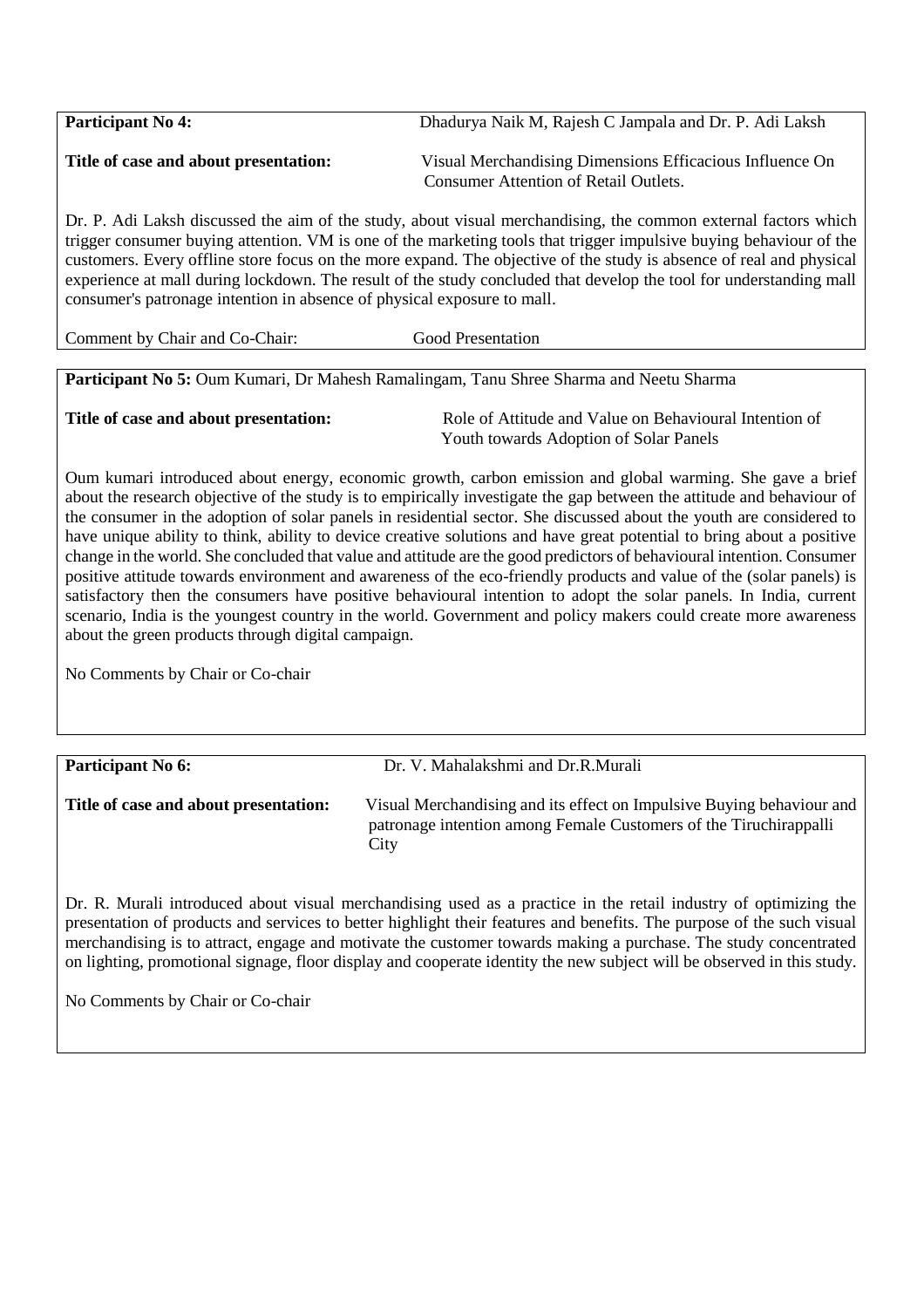| <b>Participant No 7:</b>          | Title of case and<br>about presentation:                                                         | <b>Write Details</b>                                                                                                                                                                                                                                                                                                                                                                                                                                                                                                                                                                                                                                                                                                                                                                                           |
|-----------------------------------|--------------------------------------------------------------------------------------------------|----------------------------------------------------------------------------------------------------------------------------------------------------------------------------------------------------------------------------------------------------------------------------------------------------------------------------------------------------------------------------------------------------------------------------------------------------------------------------------------------------------------------------------------------------------------------------------------------------------------------------------------------------------------------------------------------------------------------------------------------------------------------------------------------------------------|
| Priya Sharma and Vandana<br>Ahuja | To identify<br>factors<br>College<br>governing<br>choice decisions of<br>undergraduate students. | Priya Sharma introduced about the traditional and<br>modern education system. Education institute in<br>traditional are temple of learning and in modern the<br>services industry demanding high level of services<br>orientation, ethical standards and moral values. Cut-<br>throat competition in the trend of the modern institution.<br>Challenges are to best in educational infrastructure, to<br>meet the student's expectation, newer courses have to<br>be introduced regularly, to keep up with the fast<br>changing technological trends, to meet industry demand<br>for skills, recruitment of new students and retention of<br>the current enrolments. All the five factors cost,<br>location, influencer, college reputation and safety play<br>very important role in college choice decision. |
| <b>Comments by Jury:</b>          | No comments                                                                                      |                                                                                                                                                                                                                                                                                                                                                                                                                                                                                                                                                                                                                                                                                                                                                                                                                |

| Participant No 8:                                                              | Title of case and<br>about presentation:                                                                      | <b>Write Details</b>                                                                                                                                                                                                                                                                                                                                                                                                                                                               |
|--------------------------------------------------------------------------------|---------------------------------------------------------------------------------------------------------------|------------------------------------------------------------------------------------------------------------------------------------------------------------------------------------------------------------------------------------------------------------------------------------------------------------------------------------------------------------------------------------------------------------------------------------------------------------------------------------|
| Alisa<br>Carmelo<br>Balagtas,<br>Rychagova, Yuru Lin and Ivan<br>Coste-Maniere | Anticipating on trends:<br>Artificial Intelligence's<br>Customer<br>role<br>in<br>Relationship<br>Management. | Carmelo Balagtas present about the era of digitalization,<br>pandemic and the constant customer's need for new<br>experiences, the luxury industry has no choice but to be<br>driven upgrade their approach and the strategies they<br>form.<br>The high end brands need to adjust their footprints to the<br>new map of luxury buying, evolves new technologies to<br>maximize the customer experience. He discussed the<br>loreal, louis vuittion, farfetch, nike, zara and H&M. |
| <b>Comments by Jury:</b>                                                       | No comments                                                                                                   |                                                                                                                                                                                                                                                                                                                                                                                                                                                                                    |

| <b>Participant No: 9</b> | Title of case and   | <b>Write Details</b> |
|--------------------------|---------------------|----------------------|
|                          | about presentation: |                      |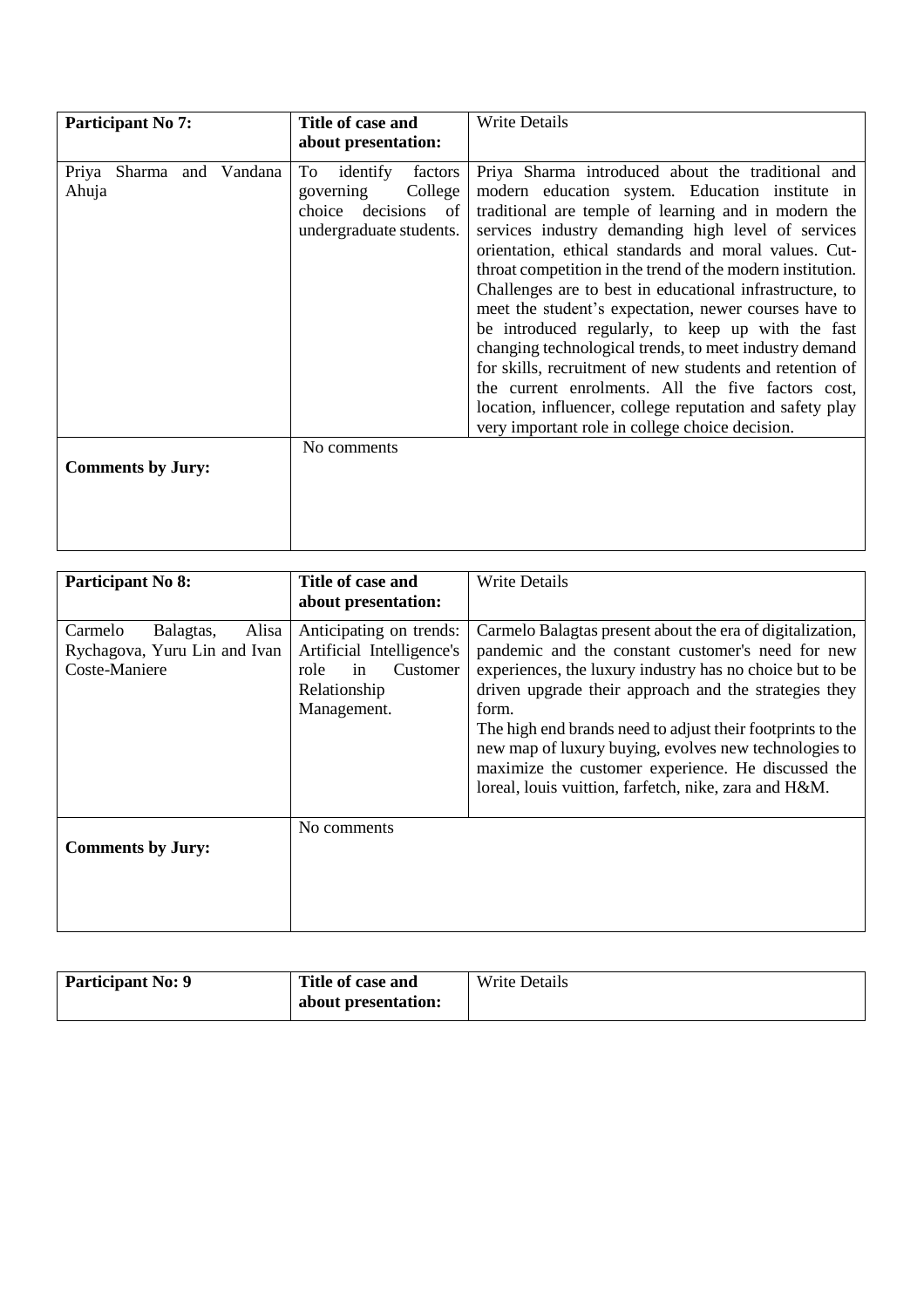| Pandey,<br>Dr.<br>Amit<br>Kumar<br>Mreedima Yadav and Shailesh<br>Kr. Singh. | Internet<br>based<br>Technology:<br>A<br>revolutionary tool for<br><b>Health Care Services</b> | Mrideema yadav tells about the components of the<br>internet health care are sensors/devices, connectivity,<br>data processing and user interface. Benefits of internet<br>based technology are simultaneous reporting and<br>monitoring. Data assortments and analysis, tracking and<br>alerts, remote medical assistance and research.<br>Challenges in internet based technology are data<br>security and privacy, integration: multiple devices and<br>protocols, data overload and accuracy.    |
|------------------------------------------------------------------------------|------------------------------------------------------------------------------------------------|------------------------------------------------------------------------------------------------------------------------------------------------------------------------------------------------------------------------------------------------------------------------------------------------------------------------------------------------------------------------------------------------------------------------------------------------------------------------------------------------------|
|                                                                              |                                                                                                | Uses are remote patient care, emergency care, tracking<br>of inventory and staff, improving surgeries and virtual<br>monitoring of critical hardware. Devices are remote<br>patient monitoring, hand hygiene monitoring, glucose<br>monitoring, heart rate monitoring and connected<br>inhalers. In this study concluded that the growth of IoT<br>enables products are opening new opportunities and<br>huge amount of data that these devices contain has to<br>potential to transform healthcare. |
| <b>Comments by Jury:</b>                                                     | care industry and extend this study.                                                           | Really good work and its very close to my heart because i worked in the health                                                                                                                                                                                                                                                                                                                                                                                                                       |

| <b>Participant No: 10</b>                    | Title of case and<br>about presentation:                                                                                                      | <b>Write Details</b>                                                                                                                                                                                                                                                                                                                                                                                                                                                     |
|----------------------------------------------|-----------------------------------------------------------------------------------------------------------------------------------------------|--------------------------------------------------------------------------------------------------------------------------------------------------------------------------------------------------------------------------------------------------------------------------------------------------------------------------------------------------------------------------------------------------------------------------------------------------------------------------|
| Kanika<br>Sujata<br>Tandon<br>and<br>Khandai | The Path from brand<br>brand<br>to<br>awareness<br>loyalty: The mediating<br>role of brand image,<br>perceived quality, and<br>customer value | Kanika Tandon introduced about the brand awareness<br>and loyalty in the fashion appeal and critical factor<br>which lead to brand loyalty of fashion appeal. In this<br>study it's about the brand awareness and brand image<br>leads to positive perceived quality and consumer value.<br>Brand awareness is found to affect the brand image.<br>Perceived quality and customer value as an important<br>tool for the brand loyalty. In this study the limitation it's |
|                                              |                                                                                                                                               | on single construct of brand loyalty.                                                                                                                                                                                                                                                                                                                                                                                                                                    |
| <b>Comments by Jury:</b>                     | about the brand equality.                                                                                                                     | Asked to the kanika about the why she left the price and cost, then she answered                                                                                                                                                                                                                                                                                                                                                                                         |
| $\mathbf{A}$                                 | $\mathbf{r}$ $\mathbf{r}$ $\mathbf{r}$ $\mathbf{r}$ $\mathbf{r}$<br>$\blacksquare$                                                            | $\mathbf{v}$                                                                                                                                                                                                                                                                                                                                                                                                                                                             |

| <b>Participant No: 11</b> | <b>Title of case and about</b>   Write Details |  |
|---------------------------|------------------------------------------------|--|
|                           | presentation:                                  |  |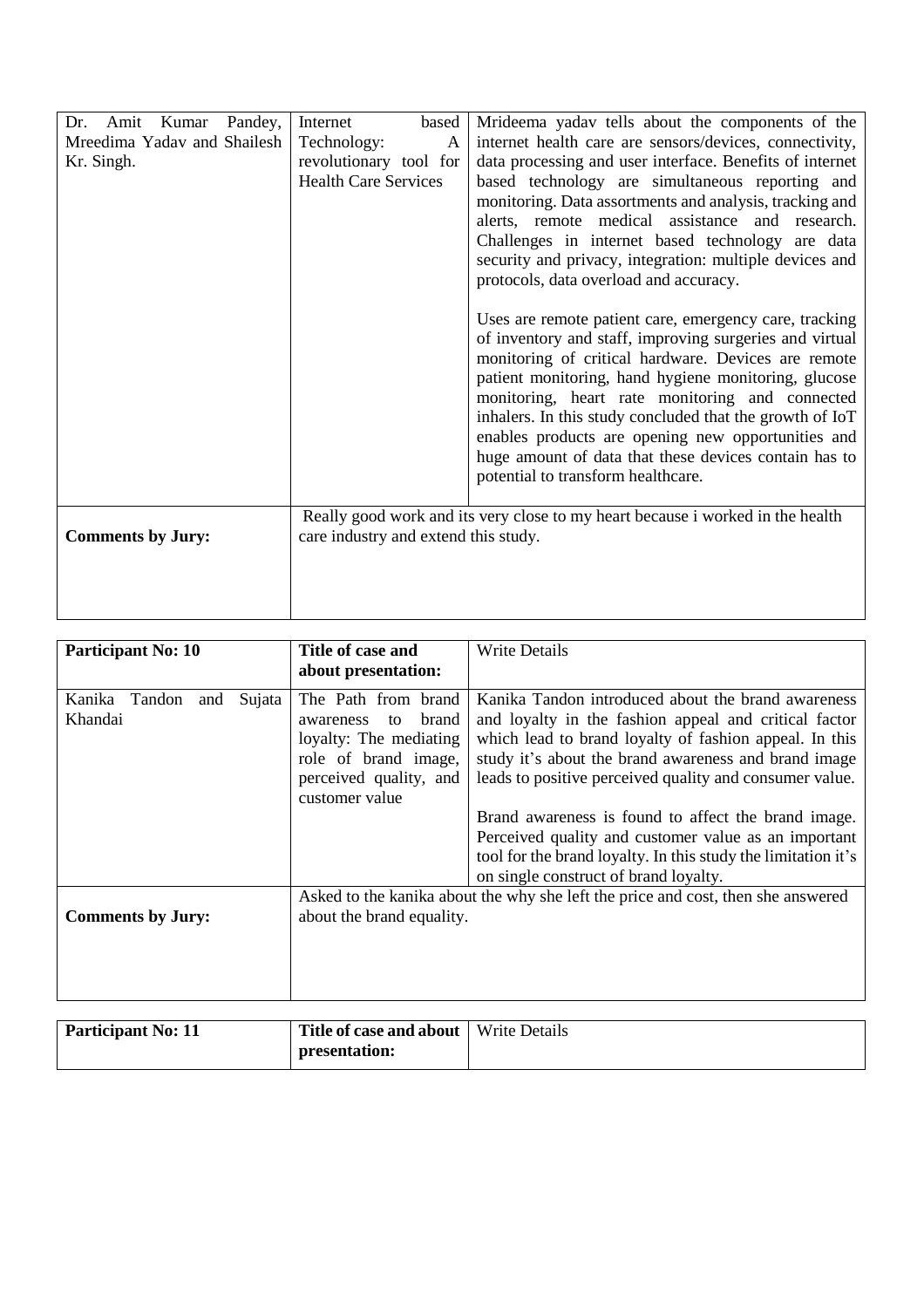| Anubhuti | Benara and Ritu   A |  | study on              |  | the Anubhuti Benara introduced about the health care     |
|----------|---------------------|--|-----------------------|--|----------------------------------------------------------|
| Wadhwa   |                     |  | penetration levels of |  | industry, health is a human right, leading a healthy     |
|          |                     |  | Health Insurance.     |  | lifestyle and health insurance. The level of market      |
|          |                     |  |                       |  | penetration understands with respect to health insurance |
|          |                     |  |                       |  | and health awareness program. The awareness of health    |
|          |                     |  |                       |  | insurance is very important, government authorities and  |
|          |                     |  |                       |  | others are support in spreading health insurance         |
|          |                     |  |                       |  | awareness.                                               |
|          |                     |  |                       |  |                                                          |

| <b>Participant No: 12</b>   | Title of case and<br>about presentation:                       | <b>Write Details</b>                                                                                                                                                                                                                                                                                                                                                                                                                                                                                                                                 |
|-----------------------------|----------------------------------------------------------------|------------------------------------------------------------------------------------------------------------------------------------------------------------------------------------------------------------------------------------------------------------------------------------------------------------------------------------------------------------------------------------------------------------------------------------------------------------------------------------------------------------------------------------------------------|
| Ritu Wadhwa and Ayushi Garg | Trend<br>Affiliate<br>1n<br>Marketing in 2020 post<br>Covid-19 | Ayushi Garg present about the affiliate marketing in<br>2020 post covid-19. In this study she studied the<br>consumer perception towards affiliate marketing and<br>growth of affiliate marketing. The finding of the study<br>includes are awareness, reliability, convenience, trust<br>and availability, benefits, product diversification and<br>price effective are the perception of consumer towards<br>affiliate marketing. There are more benefits than<br>disadvantages of affiliate marketing, so it should be<br>encouraged efficiently. |

| <b>Participant No: 13</b>                                                 | Title of case and                                                                                                  | <b>Write Details</b>                                                                                                                                                                                                                                                                                                                                                                                                                                                                                                                                                                                                                                                                                                                                                                                                             |
|---------------------------------------------------------------------------|--------------------------------------------------------------------------------------------------------------------|----------------------------------------------------------------------------------------------------------------------------------------------------------------------------------------------------------------------------------------------------------------------------------------------------------------------------------------------------------------------------------------------------------------------------------------------------------------------------------------------------------------------------------------------------------------------------------------------------------------------------------------------------------------------------------------------------------------------------------------------------------------------------------------------------------------------------------|
|                                                                           | about presentation:                                                                                                |                                                                                                                                                                                                                                                                                                                                                                                                                                                                                                                                                                                                                                                                                                                                                                                                                                  |
| Domzalski<br>Ivana<br>Lauri<br>Myllymaa<br>and Ivan<br>Coste-<br>Maniere. | Fashion-luxury brands'<br>heaven lies in RFID<br>chips: Using an old-<br>fashioned technology<br>to be fashionable | Ivana Domzalski highlights the about the fashion luxury<br>industry challenges, long term supply chain and RFID<br>chips, the lifecycle scheme of technology and enhancing<br>customer value. Challenges in the fashion industry are<br>shift in consumer<br>counterfeiting,<br>behaviour,<br>digitalization and sustainability. Drawing connection<br>between RFID and block chain technology are not only<br>fintech industry not scam. The lifestyle scheme of<br>technology expresses the more technology, more<br>customer value, the more complex and expansive, the<br>more attractive. In this study conclude about the<br>implementation of new technology in the supply chains<br>may positively impact organizational structure of<br>brands. Turn data into tangible information to focus on<br>customer centricity. |
| <b>Comments by Jury:</b>                                                  |                                                                                                                    | Cmment well done and it is also useful for the hospital industry                                                                                                                                                                                                                                                                                                                                                                                                                                                                                                                                                                                                                                                                                                                                                                 |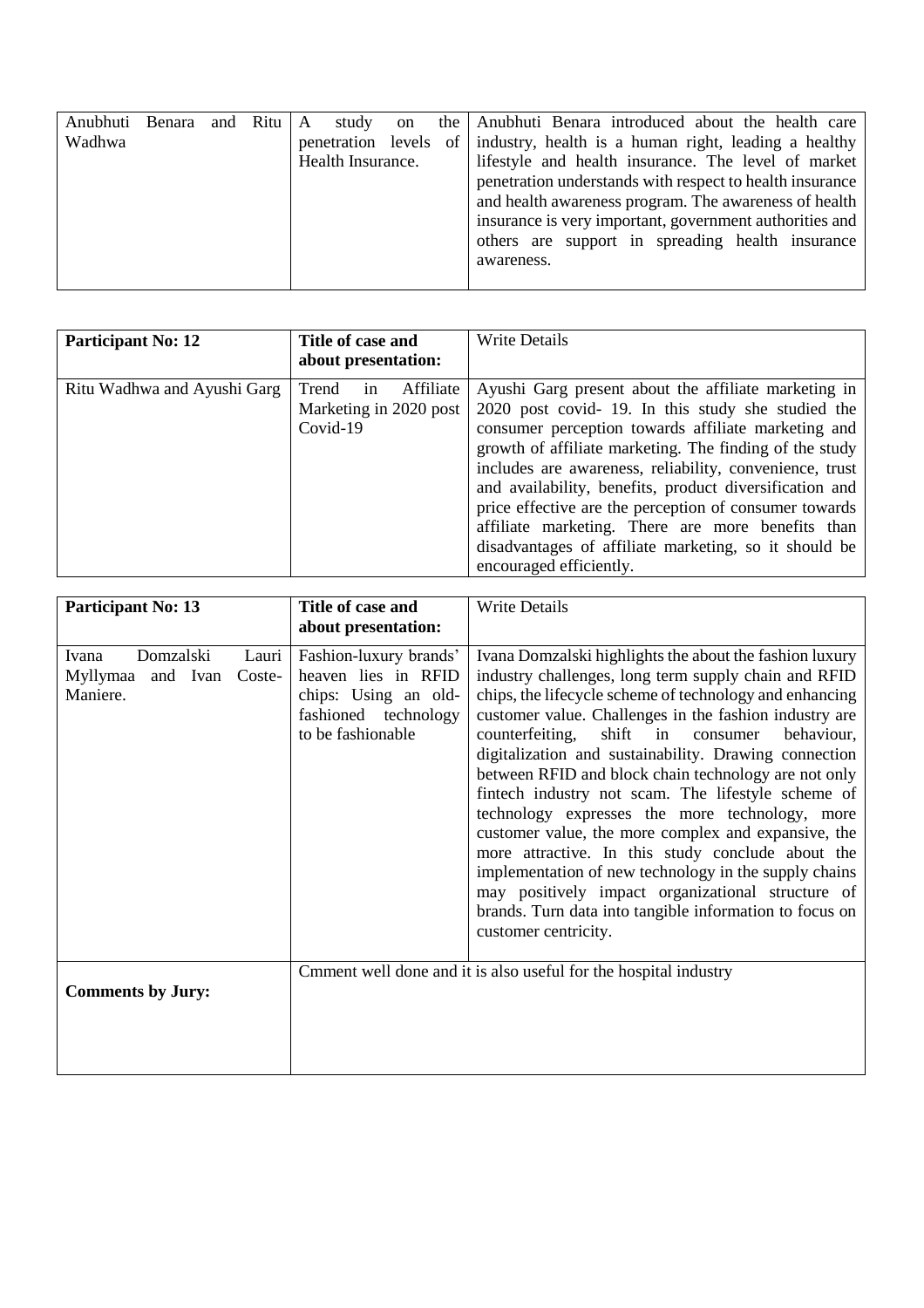| <b>Participant No: 14</b>                               | Title of case and<br>about presentation:                                                                                                          | <b>Write Details</b>                                                                                                                                                                                                                                                                                                                                                         |
|---------------------------------------------------------|---------------------------------------------------------------------------------------------------------------------------------------------------|------------------------------------------------------------------------------------------------------------------------------------------------------------------------------------------------------------------------------------------------------------------------------------------------------------------------------------------------------------------------------|
| and<br>Shaply<br>Abdul Kareem<br>Dr.Pulidindi Venugopal | Capitalizing the fame<br>media<br>social<br>of<br>celebrities-<br>an<br>empirical approach in<br>the viewpoint of smart<br>personal audio gadget. | Shaply Abdul Kareem introduced about the social<br>media. A social media provides consumers with the easy<br>and quick access to user generated product information<br>and allows them to browse product review before<br>making a purchase. According to the study the use of<br>celebrity endorsement will only significant affects the<br>consumer towards advertisement. |

| <b>Participant No: 15</b>                       | Title of case and<br>about presentation:                   | <b>Write Details</b>                                                                                                                                                                                                                                                                                                                                                                                                                                                                                                                                                          |
|-------------------------------------------------|------------------------------------------------------------|-------------------------------------------------------------------------------------------------------------------------------------------------------------------------------------------------------------------------------------------------------------------------------------------------------------------------------------------------------------------------------------------------------------------------------------------------------------------------------------------------------------------------------------------------------------------------------|
| Elisa Juif, Xiaohan Li and Ivan<br>Coste-Manier | Gaming: a new digital<br>Eldorado for<br>luxury<br>brands? | Elisa Juif present about the rise of video games<br>advertising market worldwide 2015-2024 in content of<br>population, price sensitivity, increase in tech savviness.<br>She also discussed about the LVM*LOL luxury brand<br>and gaming flourishing partnership. Luxury 2.0 digital<br>marketing through gaming, the ultimate brand<br>experience advergaming has several advantages likes its<br>catches the customer attention, consumer memorise<br>more information and video game large amount of<br>information, allowing better monitoring of target<br>populations. |

| <b>Participant No: 16</b>                                  | Title of case and about                                                                           | <b>Write Details</b>                                                                                                                                                                                                                                                                                                                                                                                                                                                                                                                                                                                 |
|------------------------------------------------------------|---------------------------------------------------------------------------------------------------|------------------------------------------------------------------------------------------------------------------------------------------------------------------------------------------------------------------------------------------------------------------------------------------------------------------------------------------------------------------------------------------------------------------------------------------------------------------------------------------------------------------------------------------------------------------------------------------------------|
|                                                            | presentation:                                                                                     |                                                                                                                                                                                                                                                                                                                                                                                                                                                                                                                                                                                                      |
| Liu Nian, Yang Lu, Ivan Coste-<br>Maniere and Gerard Boyer | Stairway<br>heaven:<br>to<br>The<br>impact<br>of<br>cooperation with NGOs<br>for luxury industry. | Liu Nian started the presentation and talked about the<br>luxury industry and NGO. Luxury is unique, scarce and<br>rare, beyond the scope need for survival and<br>development. NGO has high degree of public trust this<br>is non-government organization and active in work<br>towards humanity. He also gave an example of Tiffany<br>X Elephant Crisis Fund. In this study found that the<br>consumer attitude towards cooperation between the<br>luxury industry and NGO. Yang Lu discuss about the<br>result of the study briefing about the perception of<br>consumer towards luxury and NGO. |
| <b>Comments by Jury:</b>                                   | Use this in the health care industry also.                                                        |                                                                                                                                                                                                                                                                                                                                                                                                                                                                                                                                                                                                      |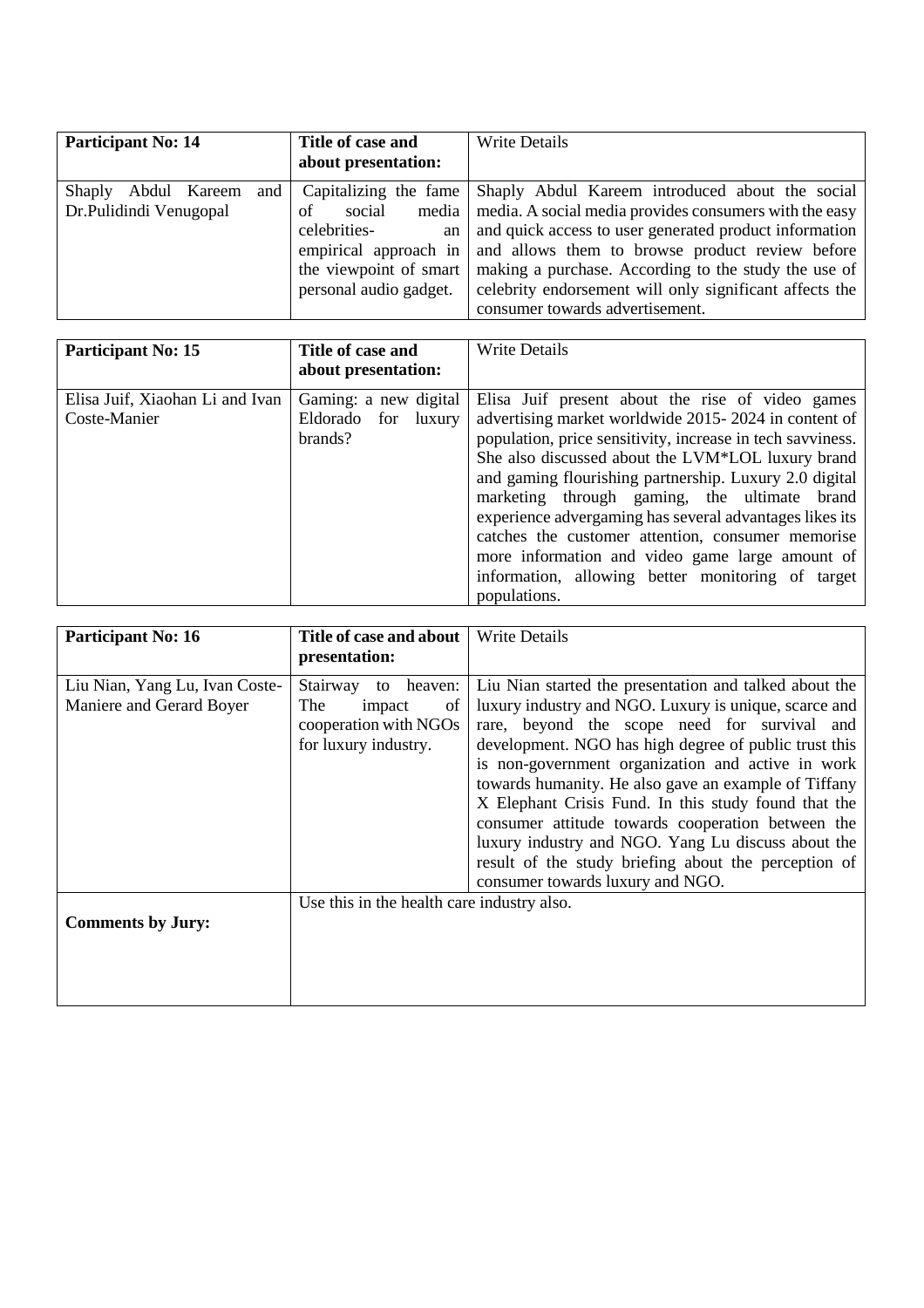| <b>Participant No: 17</b>                             | Title of case and<br>about presentation:                                                         | <b>Write Details</b>                                                                                                                                                                                                                                                                                               |
|-------------------------------------------------------|--------------------------------------------------------------------------------------------------|--------------------------------------------------------------------------------------------------------------------------------------------------------------------------------------------------------------------------------------------------------------------------------------------------------------------|
| Aswini Priya, Pulidindi<br>Venugopal and Anjani Devi. | Profiling of Consumer<br>Decision Making<br>Styles among<br><b>Organized Apparel</b><br>Outlets. | Aswini Priya discussed about the major rise in growth<br>of sector is identified by the increased consumer buying<br>behaviour, in this study determine the applicability of<br>consumer style inventory among organized apparel<br>outlets and explores gender differences<br>among<br>consumer purchasing style. |

**Vote of Thanks** By Dr. Rahul Gupta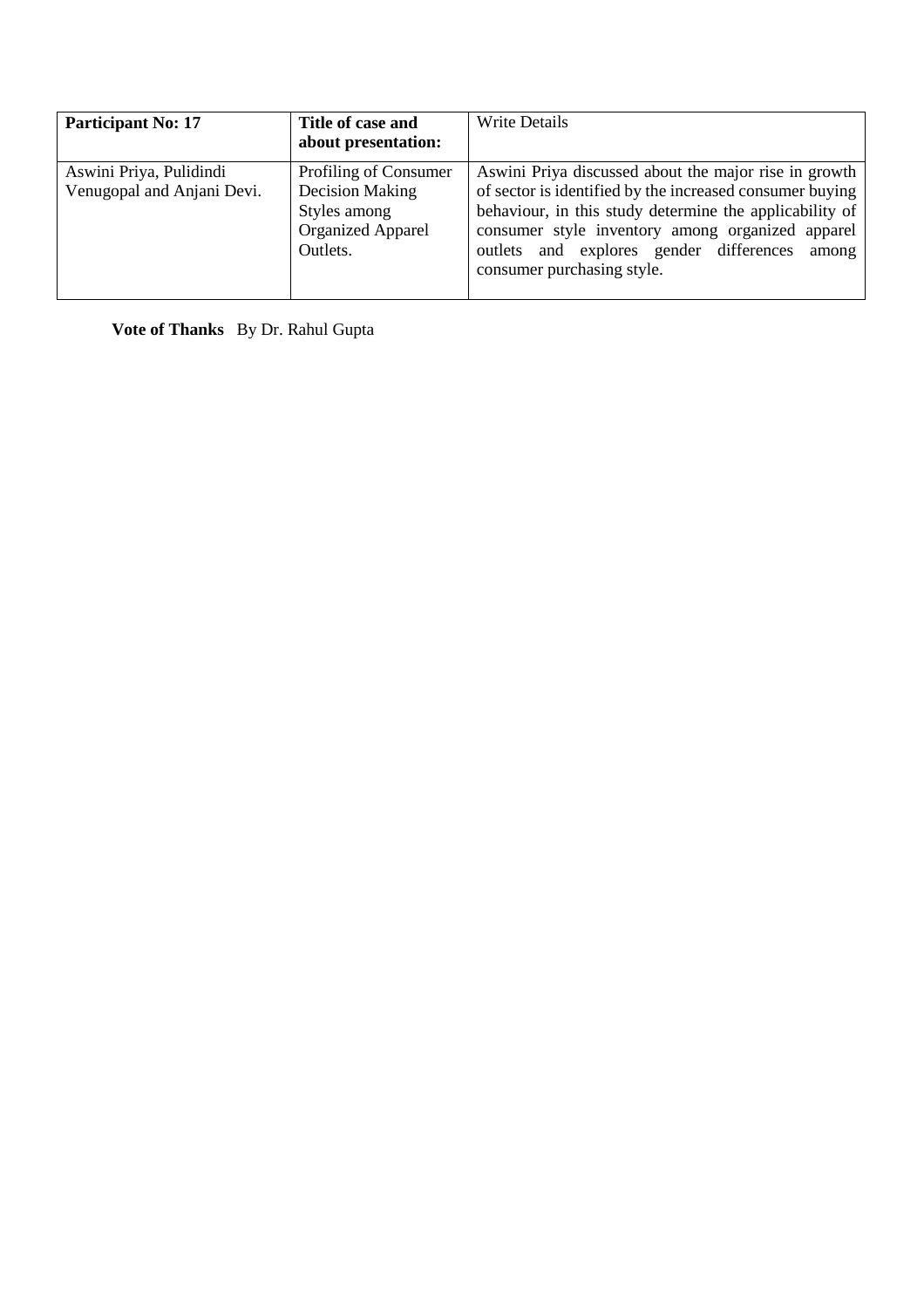

## **Track: Human Resource Management**

Date: Thursday, 25th February 2021 Day 1

Start Time: 14:45hrs End Time: 18:20hrs

Welcome Address by Session In-charge **Dr. Shikha Mishra:** 

She emphasized on the digital era in which we all are striving to achieve success. She also said that digital HR holds equal importance in the organizations to leverage the current situation. She welcomed everyone for the session.

#### **Panel Discussion:**

#### **Mr. Shailesh Goyal,** Country Head HR, Everest Group

He discussed how organizations are preparing themselves for post-covid era by smartly managing talent. He emphasized on the importance of adaptation of technology by the organization to fight covid pandemic. He also discussed how the selection process has changed for hiring the candidates without meeting the candidate personally. He also said that the challenge the companies are facing currently is to strengthen the employees connect with the organization.

**Dr. Sudhir Warier,** General Manger, Reliance Jio Infocom Pvt Ltd.

He discussed that the organizations have to adapt the technology and harmonize it with the culture. He also discussed about the transformation of HR from a reactive process to proactive drivers of the organization. He focused on the strategy, culture and customer inclusion for ensuring success in the organization. He said that the organizations have introduced more behavioural interviews in talent acquisition processes due to covid impact.

**Mr. Naga Siddharth,** Head-HR, Suprdaily Pvt Ltd.

He explained how the organizations can leverage by understanding business through people. He discussed how the output of people is variable because of inclusion of human emotions and feelings. He emphasized the importance of people and people centric decisions for the long time success of the organizations. He explained that organizations can ensure success through people success.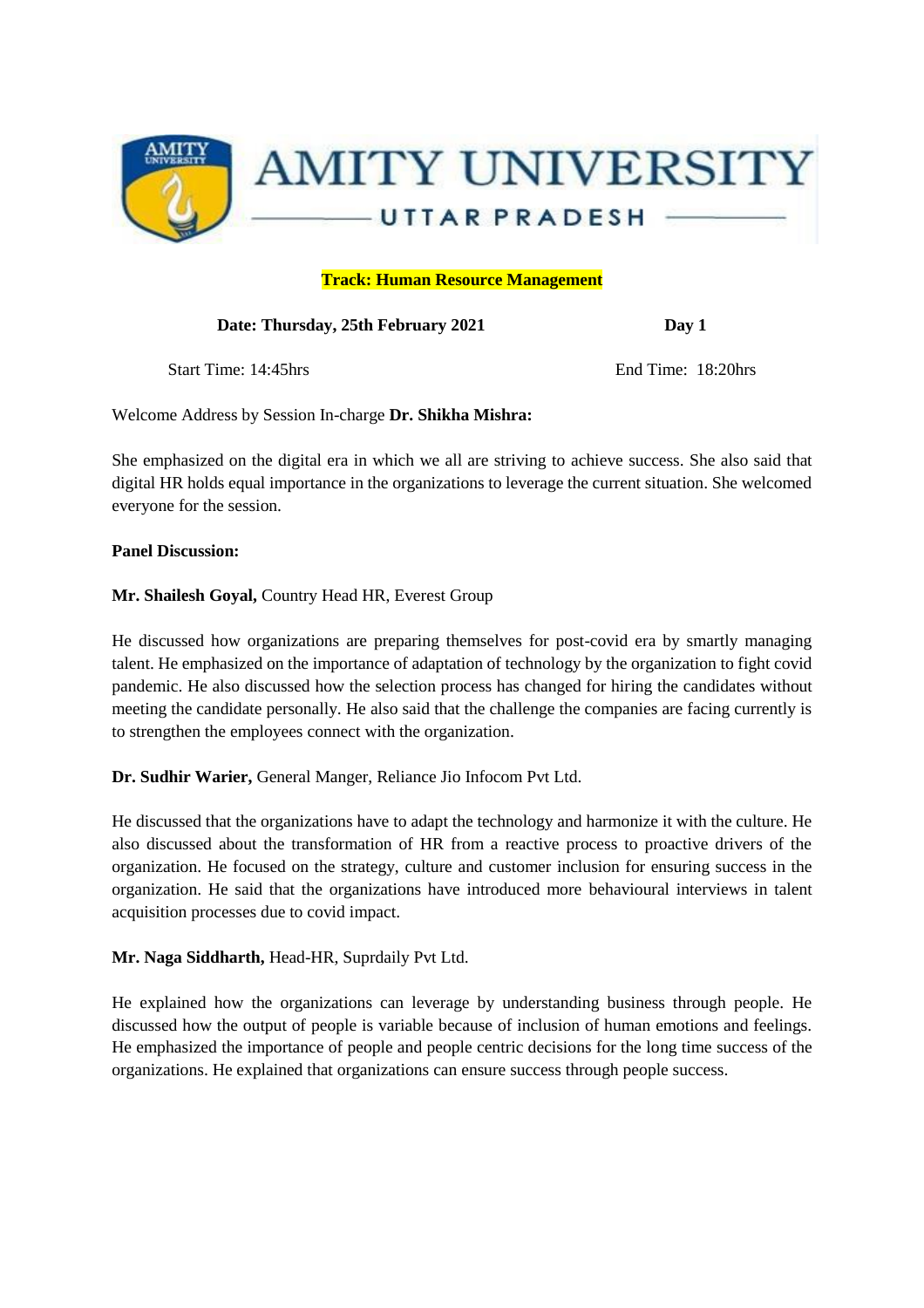**Session Chair:** 

**Dr Ashok Chopra,** Professor, Amity University, Dubai **Dr Jessy John,** Professor HR and Director Indian Institute of Rural Management, Jaipur **Dr. Chandranshu Sinha,** Professor, Amity Business School

#### **Track: Human Resource Management**

#### **Total Participants Presented: 14**

**Presentation No 1:** How Supportive Leadership Enhances Subordinate's Work-Life Enrichment the Mediating Roles of Psychological Capital and Altruism

She explained how work from home arrangement impacts the job satisfaction of the employees. She stated that the work from home affects work-life enrichment and conflict which ultimately impacts job satisfaction.

**Comments by Panel:** The Panelist pointed out that the studies included for research should be more latest and contemporary for a more précised result.

**Presentation No 2:** Factors affecting Employee Retention in SMEs and impact of Training and Development facilities on retention

She focused on the challenges faced by the SME's in employee retention and also explained the steps which can be taken to combat retention. She explained how the training and development facilities positively impact retention in the organization.

Comments by Panel: The Panelist pointed out the hierarchal order of the employees from which data is collected should be clearly mentioned.

#### **Presentation No 3: Organizational Justice – Its origin and concept**

She explained organizational justice and its origin. She also explained the issues and challenges of organizational justice. She discussed about the need and dimensions of organizational justice in the organization.

Comments by Panel: The Panelist pointed out that the references should be given to draw conclusion in the study.

**Presentation No 4: Challenges of Shift Workers and its Effect on Work Performance - A Case Study of Hospitality Industry**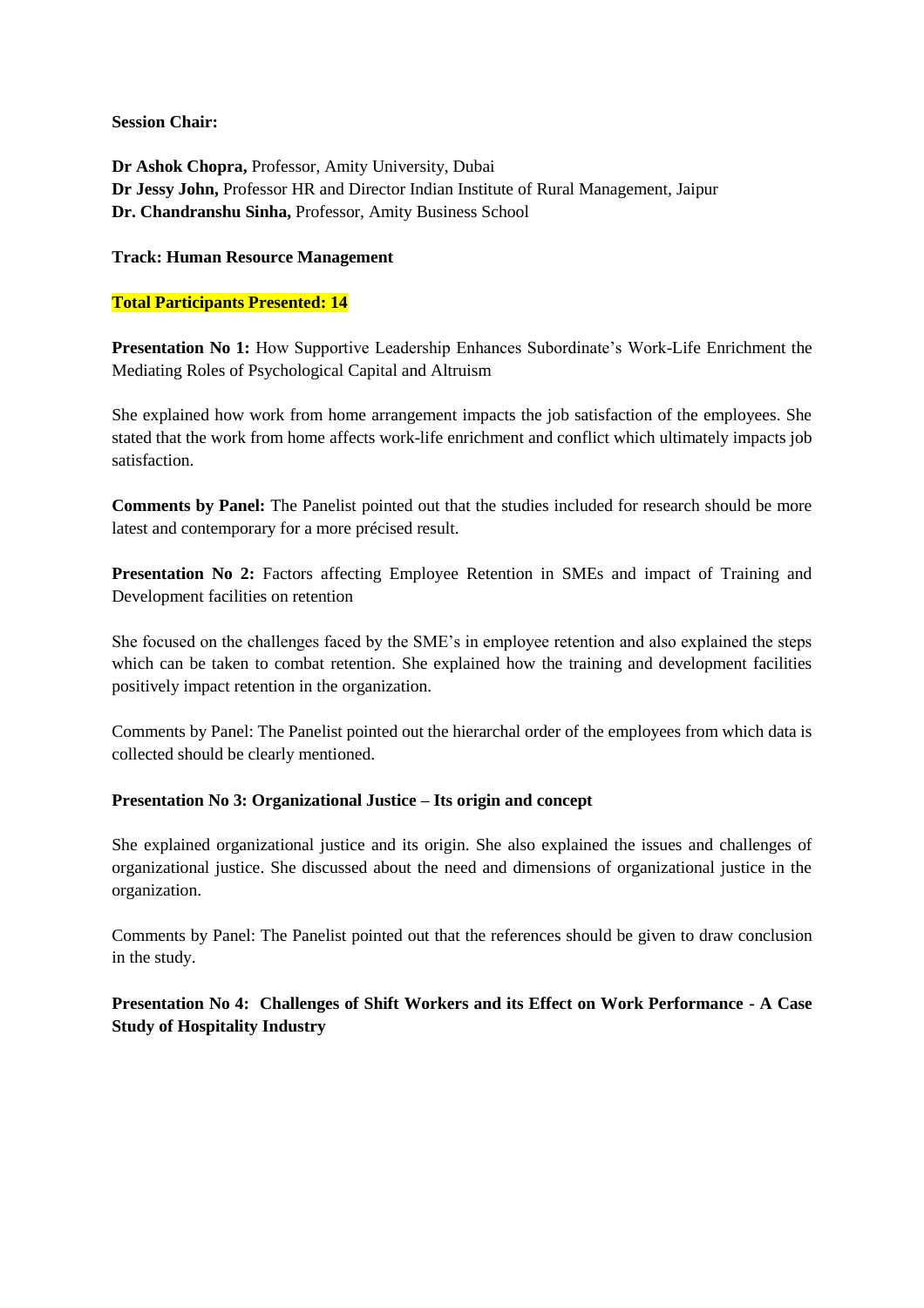The researcher focused on the challenges faced by the shift workers of hospitality industry in maintaining work life balance. She also explained how these issues are affecting their personal life, social life and work performance.

Comments by Panel: The Panelist pointed that the sample size is less to generalize the outcome. Also, the data analysis tools used to generate result is not relevant in such less sample size.

# **Presentation No 5: Impact of technology with reference to (Artificial Intelligence) and leadership styles on employee engagement as a human resource practice**

The paper focused on the impact of leadership styles and artificial intelligence on employee engagement.

Comments by Panel: The Panelist suggested including recent research papers for the study.

# **Presentation No 6: Constructing high-performance organisation with work life balance: An empirical study**

She explained the importance of work life balance for the success of employee and employer. She concluded that the positive work-life balance leads to high-performance organizations.

Comments by Panel: The Panelist suggested that the sample size should be increased. They also suggested that the comparison between the private and public sector employees should also be emphasized. They also suggested that the stratified sampling should be used for such studies to get more accurate results.

# **Presentation No 7: A Study of the Impact of Psychological Contract on Job Satisfaction: A analysis**

She explained that the psychological contract is positively associated with the job satisfaction. She also concluded that the job involvement also leads to job satisfaction.

Comments by Panel: Panelist suggested that the scale used and the references used in the study should be more dynamic and contemporary.

# **Presentation No 8: The Impact of Job Satisfaction on Organizational Commitment in Banking Sector Employees in Delhi**

The researcher focused on the job satisfaction of banking sector employees in Delhi. She also explained the positive relationship between the organizational commitment and job satisfaction in the banks.

Comments by Panel: The Panelist suggested that the rationale should be given for using a nine-point scale for collecting data in this study.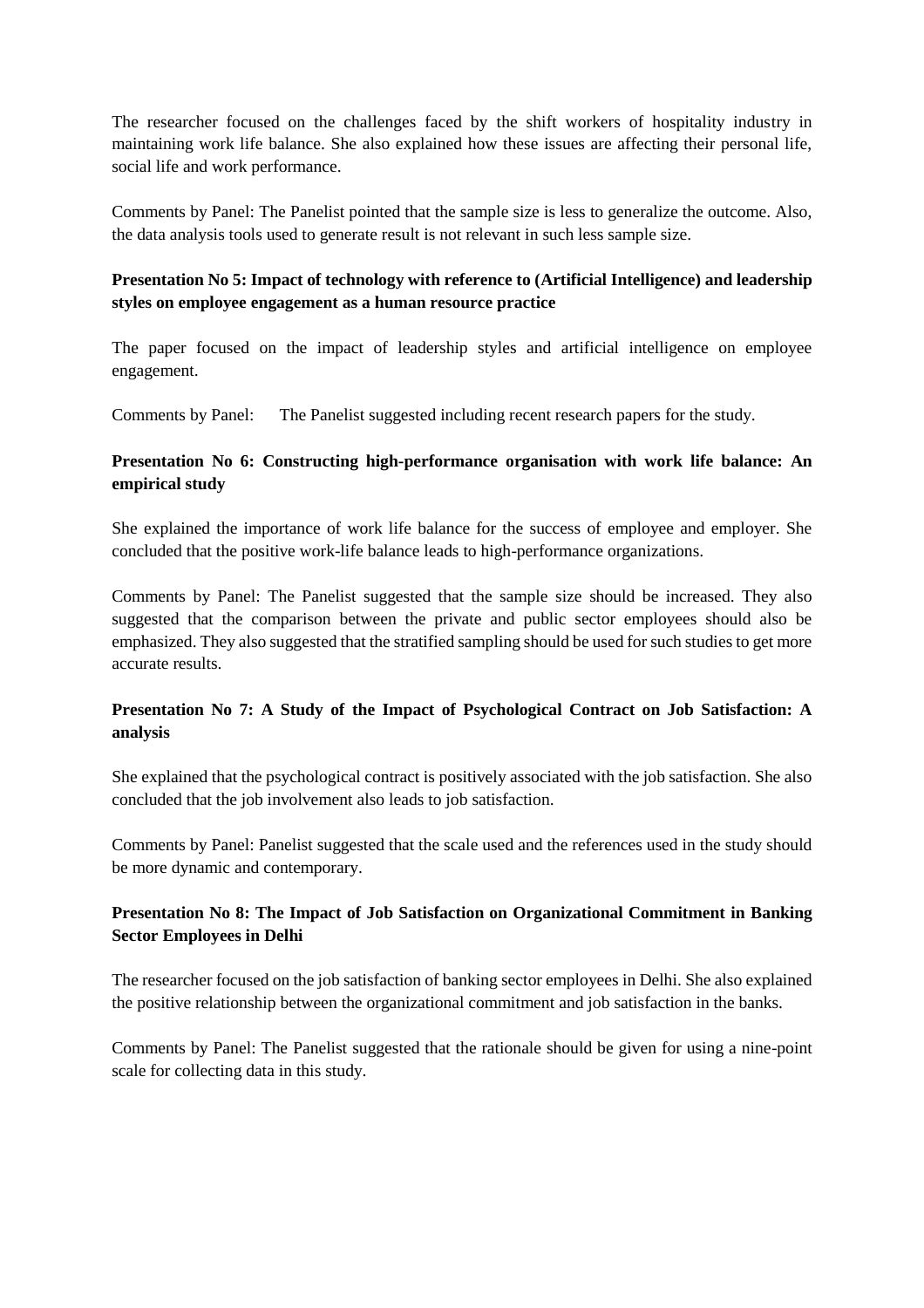# **Presentation No 9: Effective intercultural communication is a prerequisite for committed and diverse workforce: Trust is key**

She explained the importance of intercultural communication for the organization. She concluded that the trust decides the fate of the organization, as it helps in building a bond between employer and employee.

Comments by Panel: The Panelist suggested adding the latest references for the study to be more relevant in the current scenario.

# **Presentation No 10: Remote Working is the new norm: Upskill your team so that they do not get left behind**

She explained that the concept of remote working is not new, but today it is the need of the hour for the organizations. She focused on the benefits and challenges of the remote working for the employees. She also explained the importance of technological adaptation for remote working.

Comments by Panel: The Panelist pointed out that the data collection method should be more clearly mentioned in the paper. They also suggested mentioning the trigger questions of the interview to create a clearer picture of the study.

# **Presentation No 11: Understanding Organizational Culture: A key to success and long-run growth**

The paper focused on the importance of the organizational culture for the success of the organizations. She concluded that organizational culture is positively related to low turnover or high retention rates of the organization.

Comments by Panel: The Panelist suggested that the references should be mentioned in the presentation as well for a review paper.

# **Presentation No 12: A Study of Nature of Organizational Citizenship Behaviour (OCB): Potential Positive and Negative Effects of OCB**

She explained the concept of organizational citizenship behaviour and its positive and negative outcomes of OCB. She focused on the negative outcome of OCB and the antecedents of OCB to find the gap.

Comments by Panel: The Panelist suggested reviewing more recent and latest paper for the study. They also suggested to do further studies including different generations for the study.

# **Presentation No 13: Study of digital surge during pandemic and employee behaviour in the education sector**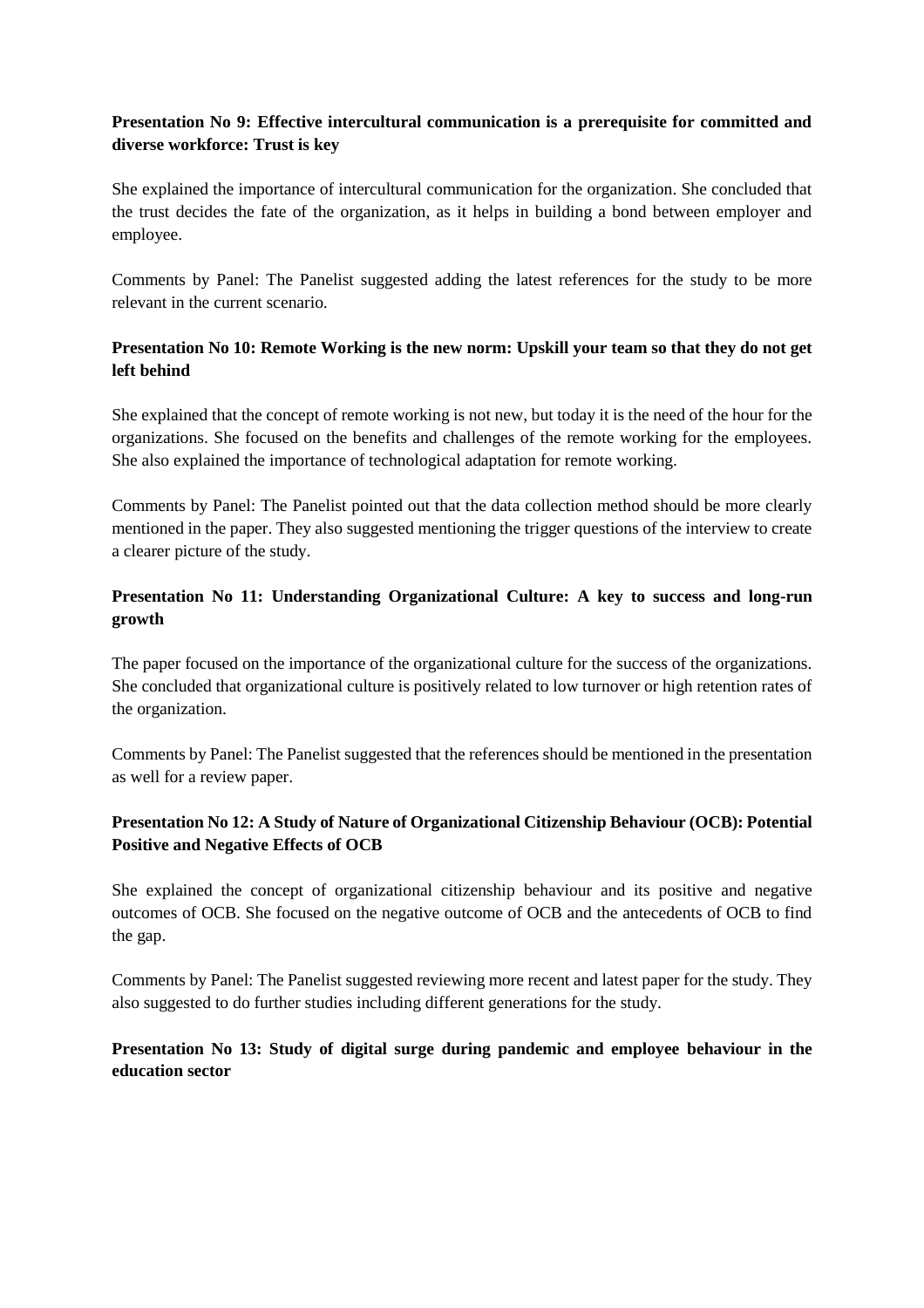The study focused on the technological challenges faced by the employees in education sector while working from home during the pandemic. She explained the factors impacting the performance of the employees during work from home.

Comments by Panel: The Panelist suggested that the correlation results are low for making assumptions. They also suggested forming a valid questionnaire for such studies, so that the results could be more accurate.

## **Presentation No 14: Study on the Impact of Millennials in Changing Organizational Work Norms**

She explained the difference between the preference of millennials and older generations for work from home in the organizations. She concluded that irrespective of generation the employees prefer workplace flexibility in the organizations.

Comments by Panel: The Panelist suggested that the title is not reflecting the work in the paper. They also suggested increasing the sample size for better results.

Vote of Thanks:

Dr. Pooja Sareen proposed vote of thanks for an insightful session. She proposed thanks to all the distinguished industry experts and also the Panelist for sharing their valuable thoughts.

---------------------------------------------------------------------------------------------------------------------------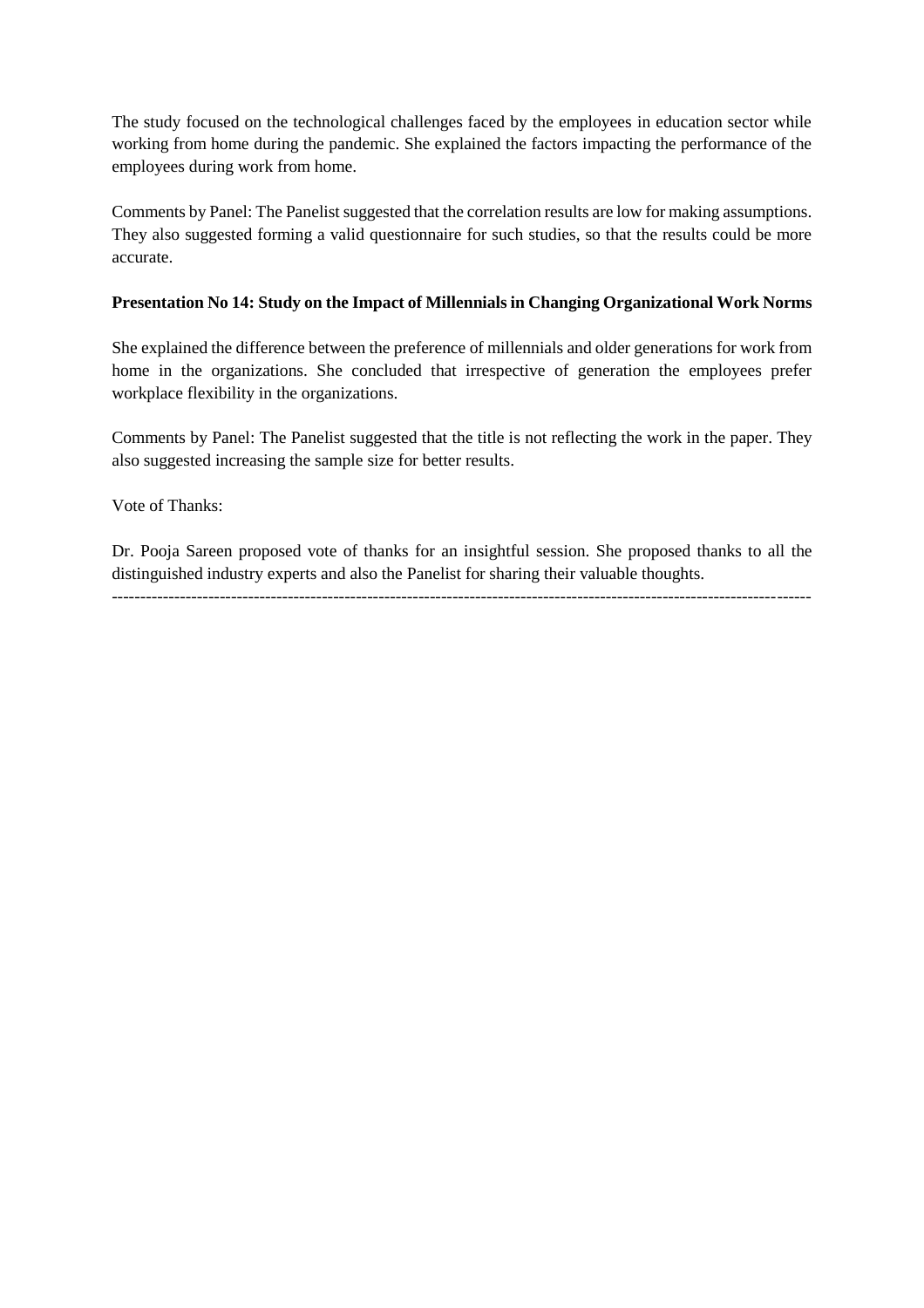

**Day 2 GLRC Marketing Forum: 09:30hrs - 11:30hrs**

## **Date: Friday, 26th February 2021 (Day 2)**

# **09:30hrs -09:35hrs: Welcome Address and Introduction to Marketing Forum by Prof. (Dr.) Sanjeev Bansal, Dean FMS and Director ABS**

Dr. Bansal introduced the session by welcoming all the esteemed guests, panel members, and simultaneously addressing the social, economic challenges of covid 19. He then emphasized the challenges of Covid-19 and how introduced reforms can revamp the digital ecosystem. He also highlighted, how the contemporary smart universities can play the dual role of nurturing smart talent and becoming the industry leaders. Video flyer related to the event is also shown marking the starting of marketing forum.

#### **09:35hrs -09:54hrs: Mr. Mathew Jacobson, Founder Dūcere Global Business School, USA**

He started his presentation by speaking about his area of interest and shown gratitude for being a part of this enriching session. He spoke about changing dynamic of marketing in higher education space and how university marketing strategies are shifting from B2C to B2B marketplace. He also symbolized the importance of transforming education ecosystem and making it more inclined towards online and digital platforms. Changing competitive landscape amid globalization of education hotspots brought forward the new paradigm of enterprise education. He concluded his presentation by emphasizing on the customization or tailoring of the education degrees in sync with enterprise requirements for transforming the enterprise skillsets.

He also addressed that the big focus for future is to think about the core value, collaborate with partner organizations and collectively offering a solution that no one is able to provide.

# **09:54hrs -10:13hrs: Prof. Ivan Coste Maniere Director and Professor of Marketing Skema Business School, France**

He started his session by speaking about luxury and fashion and changing customer perspective in times of contingencies like covid 19. He articulated that how niche marketing companies dealing with luxury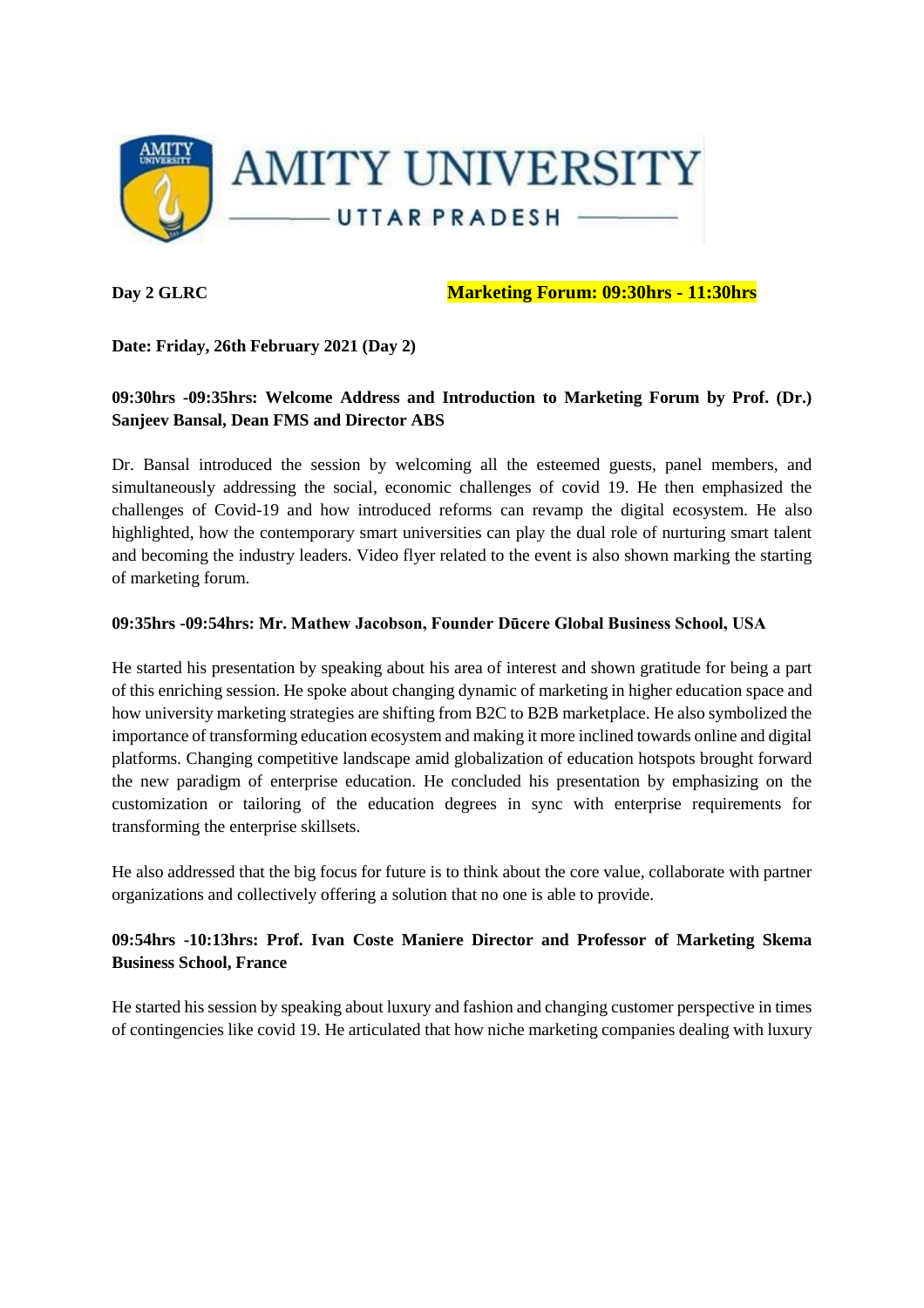and fashion are addressing and strategizing the situation. He then offered the stage to Mr. Carmello, his associate, who elaborated on the concept of VUCA with reference to fashion and luxury

- Volatility
- Uncertainty
- Complexity
- Ambiguity

He also stressed on the rising industry trends like omnichannel marketing, innovation in fashion, virtual fashion shows to make offline selling functional and aesthetically pleasing for high end fashion brands like Versace, Armani, Bulgari, Louis Vuitton, Dolce Gabana. He concluded his presentation by highlighting on following dimensions:

- Experience sells more than material goods
- Creativity is a necessity and is omnipresent starting from marketing to sales to supply chains.
- Virtual world is the need of the hour and customer interactivity and experience management are value creating endeavours organizations must plan for**.**

# **10:13hrs -10:33hrs: Prof. Phani Tej Adidam Professor of Marketing University of Nebraska, Omaha, USA**

He started his session by thanking presenters for inviting him and focused on consumption trends and researching techniques to understand these consumption trends in covid era. He dwells on the concept of customer centricity and how it is centrifugal to business centricity. He also addressed that how marketing goes through a vast change from informing and persuading customers to connecting and engaging with them.

He also highlighted the importance of user experience and how new positions like CXO (chief experience managers) are being created for enriching customer experiences and interactions. He then addressed the prevailing five consumption trends:

• Fusion consumption:

Pick one heterogeneous country and you can observe many diverse consumption patterns. Lot of fusion consumption is taking place even in urban centre of nay country which would have a large domain validity.

• Mindful consumption

Millennials are driving sustainable consumption patterns and brands needs to focus on environments safety and sustainability.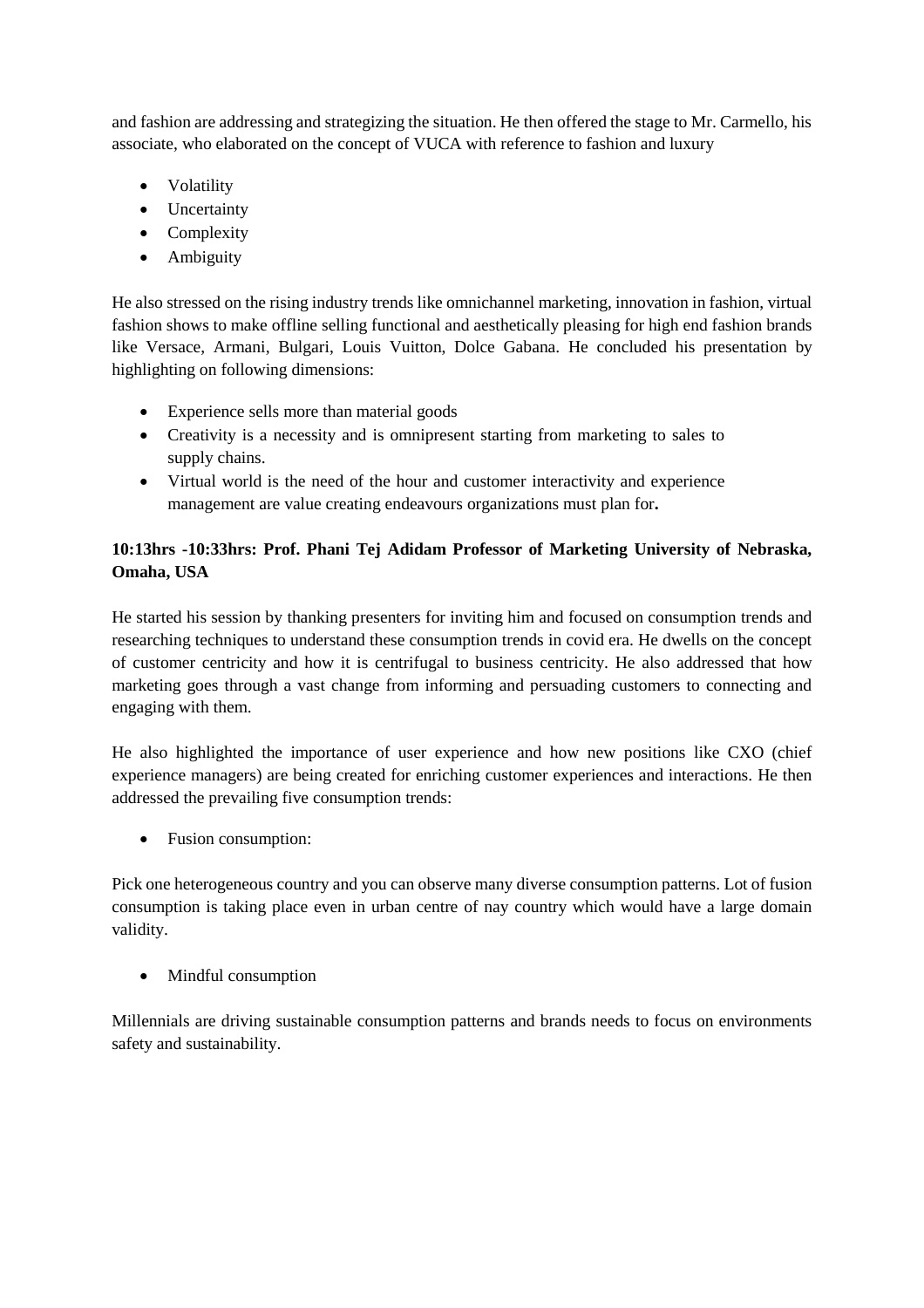• Low-income consumption:

Bottom of the pyramid is a 5 trillion-dollar market and is growing faster than the GDP of many countries. Therefore, marketers must make your offering more accessible and affordable to customers or end users.

• Consumption of free goods:

Not paying for purchasing goods but still using it like social media public parks, libraries wherein you pay through the investment of your time. He concluded by throwing light on the trending research agenda due to COVID-19 as:

- Redefining the work life boundaries
- Hoarding patters
- Revenge shopping
- Consumer frugality
- Consumer resilience and improvisation
- Nostalgia branding

# **10:33hrs -10:48hrs: Mr. Danny Abramovich Marketing Consultant Marketing to Go Consulting & International Training (2000) Ltd, Israel**

He started his address with a thanksgiving note to the organizers of the conference and raised the issue of lack of standards in marketing. He presented on the importance of MSME'S and how nurturing small ventures can lead to long term benefits and profits His concluding remarks stressed on the importance of accepting and respecting viewpoints from local, regional, and national marketing associates for redesigning innovative marketing frameworks.

# **10:48hrs -11:05hrs: Mr. Rohit Arora Head of Marketing Operations & Analytics Martech & Strategy Orchestration, Prudential Financial, USA**

He started his session by introducing the work areas & expertise of Prudential Financial and how user and customer experience are way forward for marketing. He then advocated the management of sociopolitical, economic change and psychological change for organizational wellness. He also emphasized as how trust is evolving as the key driver of company products and how modern brand strategies are evolving. He concluded his presentation by emphasizing on the value of change management, innovation, social media management, customer experience management as value creating dimensions for modern business organizations.

**11:05hrs - 11:26hrs: Dr. Nripendra Singh Professor, Management and Marketing Clarion University of Pennsylvania**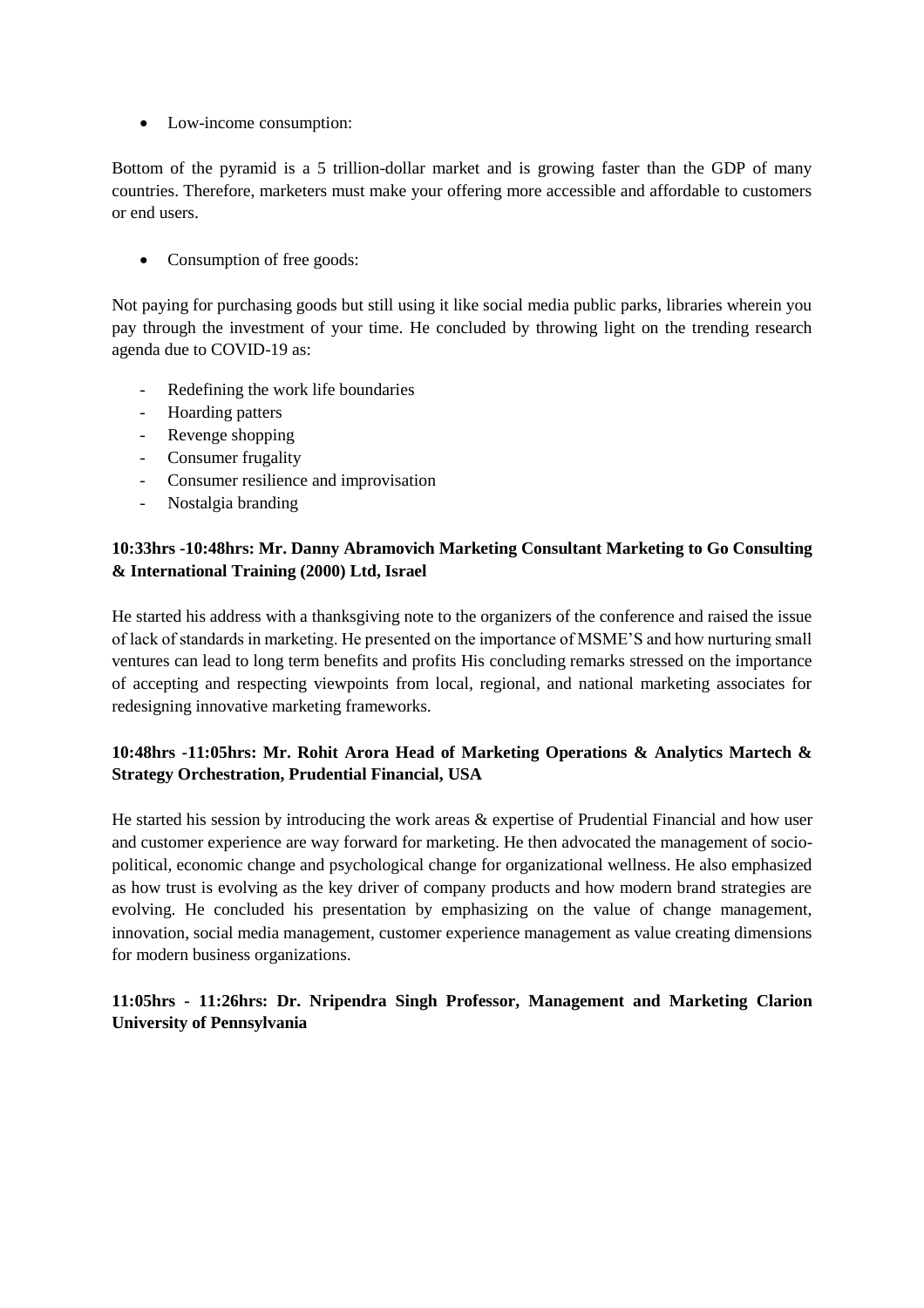He started the session by congratulating the organizer of conference and throwing light on the concepts of themes of conference i.e.,

Resilience: ability to recover quickly from trouble and to bounce back

- He related it with bible and explain the importance of uncertain times, protective and unexpected measures can and do happen.
- Vigilant handling of pandemic by worlds most developed economies
- Strategies to incorporate and survive the difficult times Ex. Kedarnath catastrophe and recovery, Bhuj (Gujarat) earth quake and revamping and Hiroshima & Nagasaki and their recovery

Readiness: prepare yourself strategically and to be proactive and prepare for any foreseen change in advance especially in area of customer behaviour.

Responsiveness: see every disadvantage as an advantage

- When the going gets tough, tough gets going and not lose the spirit in tough circumstances and be positive. He also emphasized that never waste a good crisis and learn from it to address the problems.

Innovation: think out of box

- Examples like online consulting. digital marketing, home health companies, telehealth services.

He concluded by presenting the case study of his university and how they are successful in managing student's education by incorporating multimodal teaching mechanisms and international collaboration.

## **11:26hrs - 11:44hrs: Mr. Ganish Bahl Director Digital Marketing Vivo India**

He started his session by highlighting the strategies of previous speakers like importance of change management, customer experience management, transforming future of marketing from a buyer centric to a user driven and brand trust. He then outlined the factors that made Vivo stronger as a brand:

- Adaptability to the change in the environment i.e., socio-economic change.
- Innovative: find newer ways of connecting with your customers
- Relatability: for being closer to brand

He then demonstrated the initiatives of vivo through a video advertisement of vivo and how it helped medical staff and heroes in its quest to become a responsible brand. He concluded his presentation by giving the mantra of marketers to be relevant, innovative and adaptable to situations coming your way and delivering the best to the customers.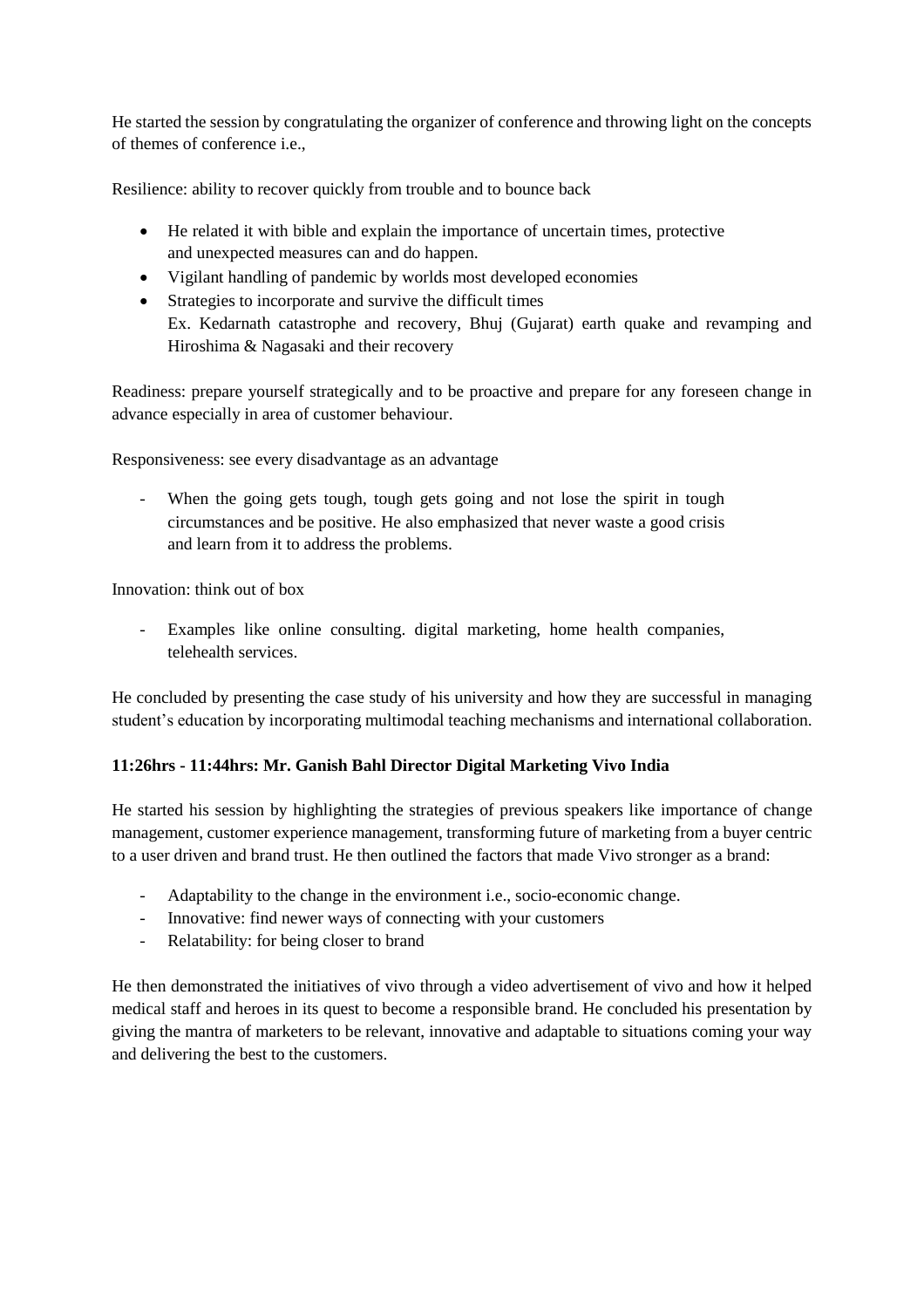# **11:44hrs - 11:55hrs: Session Wrap-Up by Prof. (Dr.) Ramesh Bagla, Head of Department, Dept. of Marketing**

He summarized the session with a thanksgiving note to guests having demonstrated amazing array of presentation, thoughts and ideas loaded with practical applications. He also highlighted how the theme and concept of innovation and responsiveness and resilience is serving food for revival of the business

## **He then presented the key takeaways of marketing forum:**

- 1- Change is the only constant and our ability to adapt to change is going to device the future course of businesses and humanity.
- 2- Standardization of products and services is passe and customization is the new king.
- 3- Transition from customer to user experience needs to be the focus of future businesses and industries
- 4- Brand power will gong to determine the future of companies.

## **11:55hrs - 11:57hrs: Vote of Thanks by Dr. Rahul Gupta**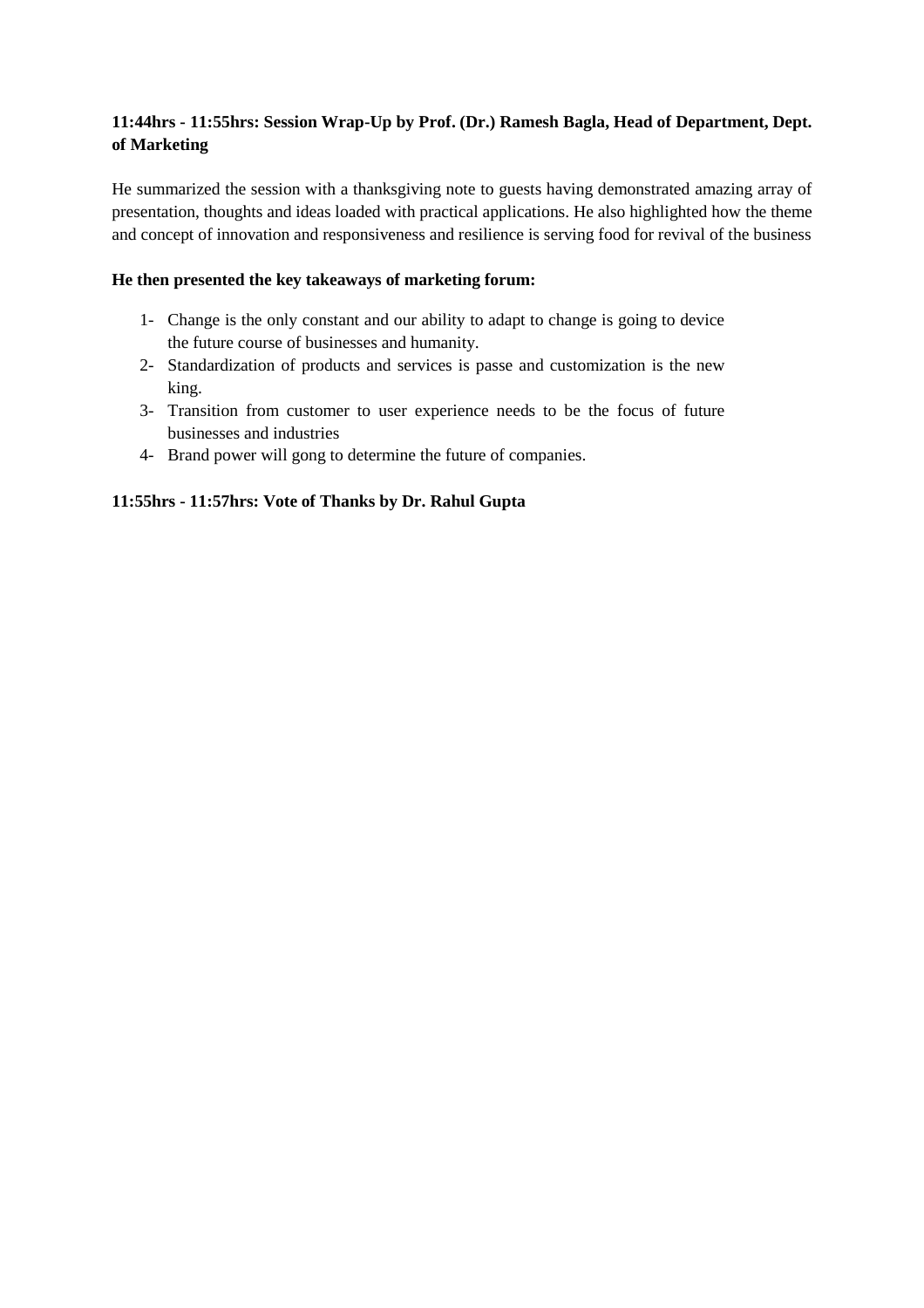

**DAY 2:** Operations Management

Date: 2**6th February, 2020**

Start Time: **11:30am** End Time: **13:50 pm**

# **Dr. Aditya Gupta, Chief Operating Officer, Supply Chain Management Centre, IIM Banglore**

**Dr. Alok Mittal, Director, Lal Bhadur Shastri Institute of Technology and Management, Indore**

Session In-charge: Dr. Rushina Singh, Associate Professor, Amity Business School (Moderator)

#### **Present participants: 08**

11.30 am to 11.45 am

# **Jury 1: Dr. Aditya Gupta, Chief operating officer, supply chain management Centre, IIM Banglore**

He started talking about the importance of supply chain management. Most of the papers received in the operation tracks is based on supply chain management. In an article published by Jim Tokins last years, Jim Tokins who is currently the prominent authority in world supply chain management. He said in an article" supply chain management is dead, REST IN PEACE". He says that since there is absence of linear flow of information from operations to customer. It gives birth to digital supply network. So the traditional supply management is replaced by Digital supply network.

11.45 to 11.50

# **Jury 2: Dr. Alok Mittal: Director, Lal Bahadur Shastri Institute of Technology and Management, Indore**

11.45 to 11.50

He appreciates Amity University for organizing the mega event GLRC 2021. He further talks about his association with Amity University in the past. He concludes by thanking Amity University for extending him the invitation to be the part of such a prestigious event.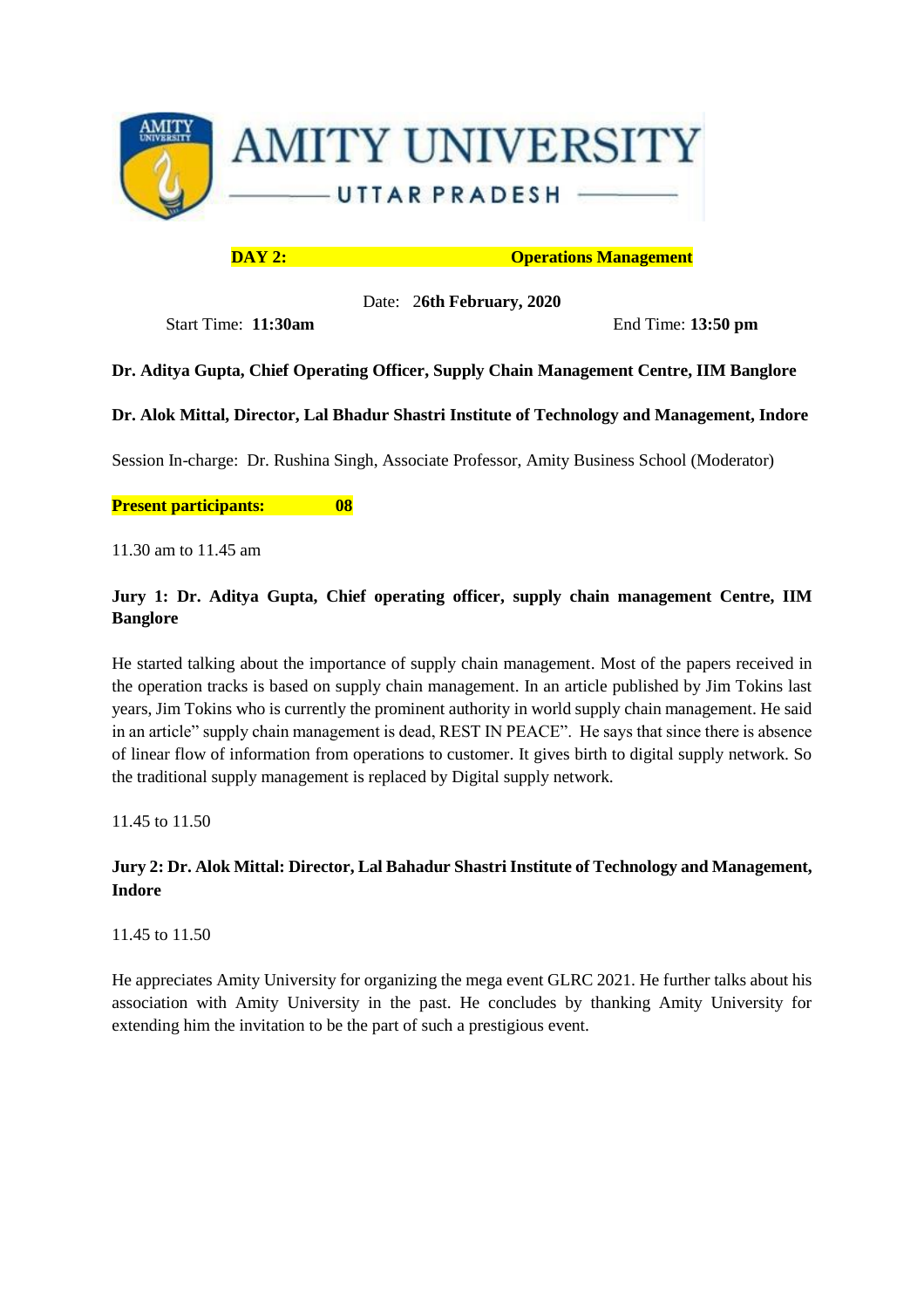#### **Technical Session**

**Presenter 1**: Vaibhav Kaushik, Yash Kaushik, Dr. Rushina Singh

**Title of the paper**: Improving Services of Private schools of India in order to attract good strength using QFD

**Time:** 11.53am to 12.09pm

**Presentation details**: The objective of the paper is to gain an idea about the different services and ways which parents really need in a school for their child. The paper adopted QFD approach for meeting the customer needs. The study is based on primary data based. The study reports that parents neither hesitate to give the fees if they get the services according to the requirement nor they want any kind of scholarship or fees waive off as they are least important to the majority of the parents.

Comments by jury: He says QFD is actually a difficult technique to apply in service sector. The presenter did well in conducting the study.

**Presenter 2**: Pavleen Soni and Dr. Jyoti Vohra

**Title of the paper:** Investigating the service quality-customer satisfaction link through the moderating role of flow and price promotion

**Time:** 12.09 to 12. 25

**Presentation details:** The objective of paper is to identify the impact of online retail service quality, price promotions and flow on customer satisfaction. Further, to explore the moderating impact of flow on service quality and price promotions. The study finds the frequency of buying, experience of buying, perception of price fairness and price reasonability have positive impact on customer satisfaction. Thus the impact of individual customer factors via flow on customer satisfaction is highest followed by market factors.

Comments by jury: Asked about the choosing the sample size for the study

**Presenter 3**: Archana Kuchroo Chandra, R Sujata and B.K Srivastava

**Title of the paper:** Quality Audit: Stakeholder perspective

**Time:** 12.25 to 12.40

**Presentation details:** The objective of the paper is to understand stakeholder perspective on cyclic audit and to understand the barriers that affect the quality audit. The study involves the survey of employees, review of audit reports, action taken reports of these organizations to examine the process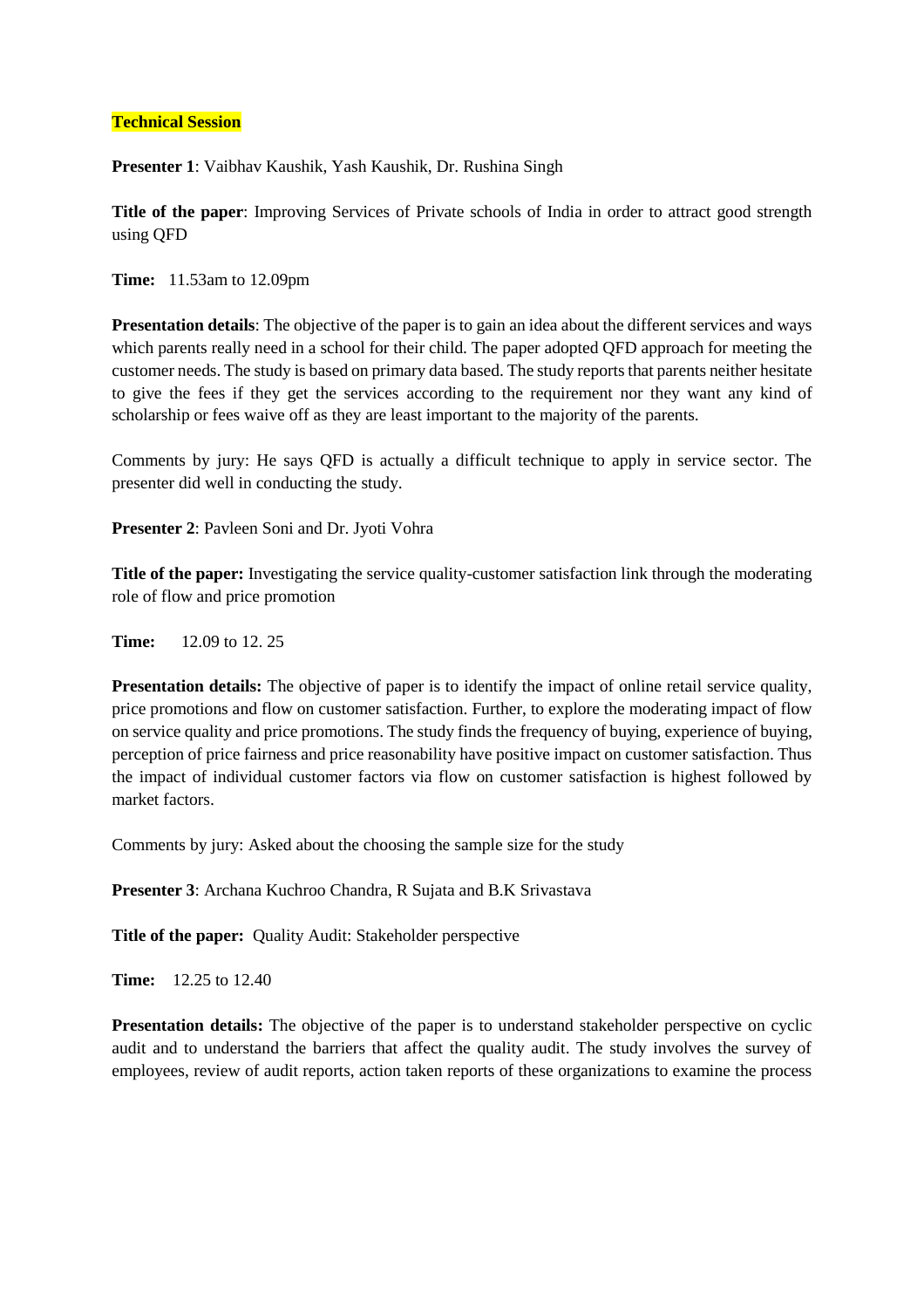improvement after each cycle of audit. Findings reveal that even though cyclic audit plays an important role in improving organizational processes; issues like monotony of audits, operational bottlenecks; pressures from peers and superiors, non-transparency and over focus on documentation limit the potential of audit. Disruption due to covid-19 pandemic has added new dimension to it. Hybrid mode of reporting is required nowadays.

Comments by Jury: Motivational level of auditor and auditee both goes down. So what can be done to improve the motivational level. For this, the presenter says for this, the goal of both the parties should be common and mutual understanding should be there.

**Presenter 4:** Asim Prasad and Anita Kumar

**Title of the paper:** sustainable strategies for Natural Gas Retail operations and supply chain management in India

**Time:** 12.43Pm to 12.52Pm

**Presentation details:** The basic purpose of supply chain management is to keep moving the things. Article reports that the future growth of CGD Business in new GA's by suggesting SA strategies suiting local conditions and customer demand practices. The suggested strategies were not applied for retail distribution of NG, the way it has been innovatively done in the current article making it unique piece.

Comments by jury: Regarding the limitation of the study

**Presenter 5**: Vivek Kumar

**Title of the paper:** Service quality Models in reference to Public Service utilities

**Time:** 12.52Pm to 13.02

**Presentation details:** The objective of the paper is to find the most suitable service quality model which may be utilized for identifying and measuring the dimensions of service quality of various utility services in present scenario. The model is based on the opinion that service quality is a function of the difference between expectation and perception of customers about the service. Servqual model has been tested utilized in many service industries like telecom sector, hotel sector, electricity utilities, education sector. Thus, servqual seems to be more feasible for public service facilities.

Comments by Jury: No comments

**Presenter 6:** Piyush Kumar, Ritika Rathore and Rushina Singh

**Title of the paper**: Decision Tree for diagnosis and severity analysis of COVID-19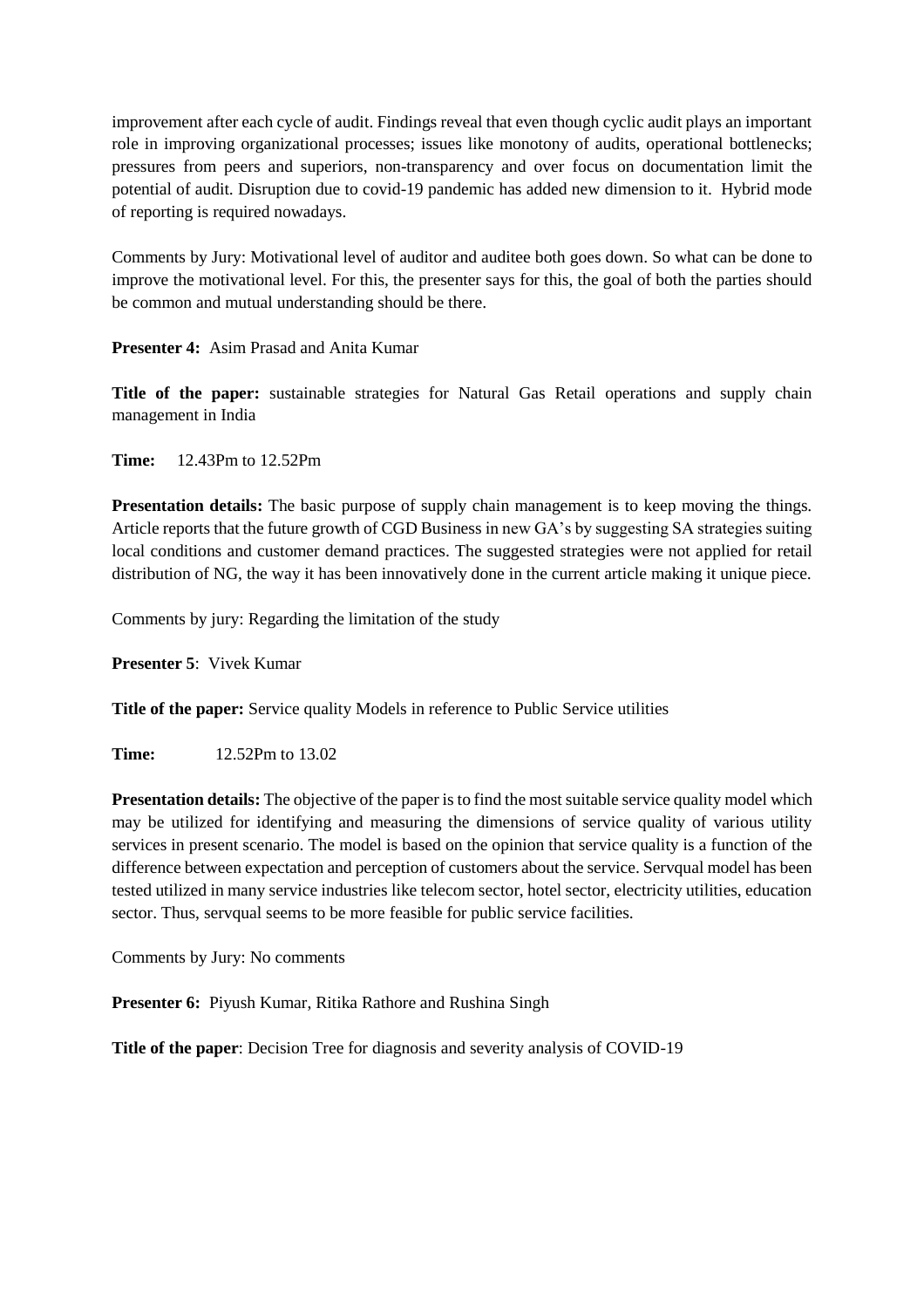**Time:** 13.03 to 13.17

**Presentation details:** The presenter gave the introduction regarding the topic. The covid-19 virus has genetic similarity to the SAR-CoV virus which was responsible for the pandemic back in 2002-2003 which was originated in Guandong. Two main reasons for spreading the virus are respiratory droplet transmission and close contact transmission. The paper concludes that the risk of getting affected by the virus can either be high or mild or low or the patient may suffer severely from pneumonia. A similar kind of decision tree can be designed based on the real data.

Comments by Jury: asking about where the decision tree can be applied in other ailments. The presenter responds that decision tree can be applied in detecting thyroid or health ailments.

Presenter 7: Nikhil Singh, Anita kumar, Smriti Asthana

**Title of the paper**: ARIMA viz-a-viz Holt-Winters forecasting tool: Comparative performance analyais to predict FMCG demand

**Time:** 13.17 to 13.25

**Presentation details:** The objective of the paper is to identify a better forecasting model which is robust and generate minimum error for estimating demand or sales in FMCG industry. The study concludes that Holt-winters model capture both trend and seasonality and can be used for industries with high fluctuation in demand but it fails to analyse relationship between past subject variable. Demonetization and GST had considerable effect on the sales of both large scale and medium scale operations.

Comments by jury: Which model is best? The presenters answer ARIMA is the best model with minimum errors

**Presenter 8**: Ritika Rathore and Rushina Singh

**Title of the paper**: Impact of service quality of OPD on patient's satisfaction: An empirical study in the hospitals of Delhi-NCR

**Time:** 13.25 to 13.35

Presentation details: The study focused on measuring hospital service quality of an outpatient department and analysed the comparative significance of quality measurements in anticipating the patient's satisfaction and loyalty. The study reports that the majority of the patients had a positive experience in the outpatient departments of Delhi/NCR hospitals and thus evaluate the service is good. The results also suggest that improving the quality of online consultation, providing information to the patients by reducing costs or improving service quality

Comments by Jury: No comments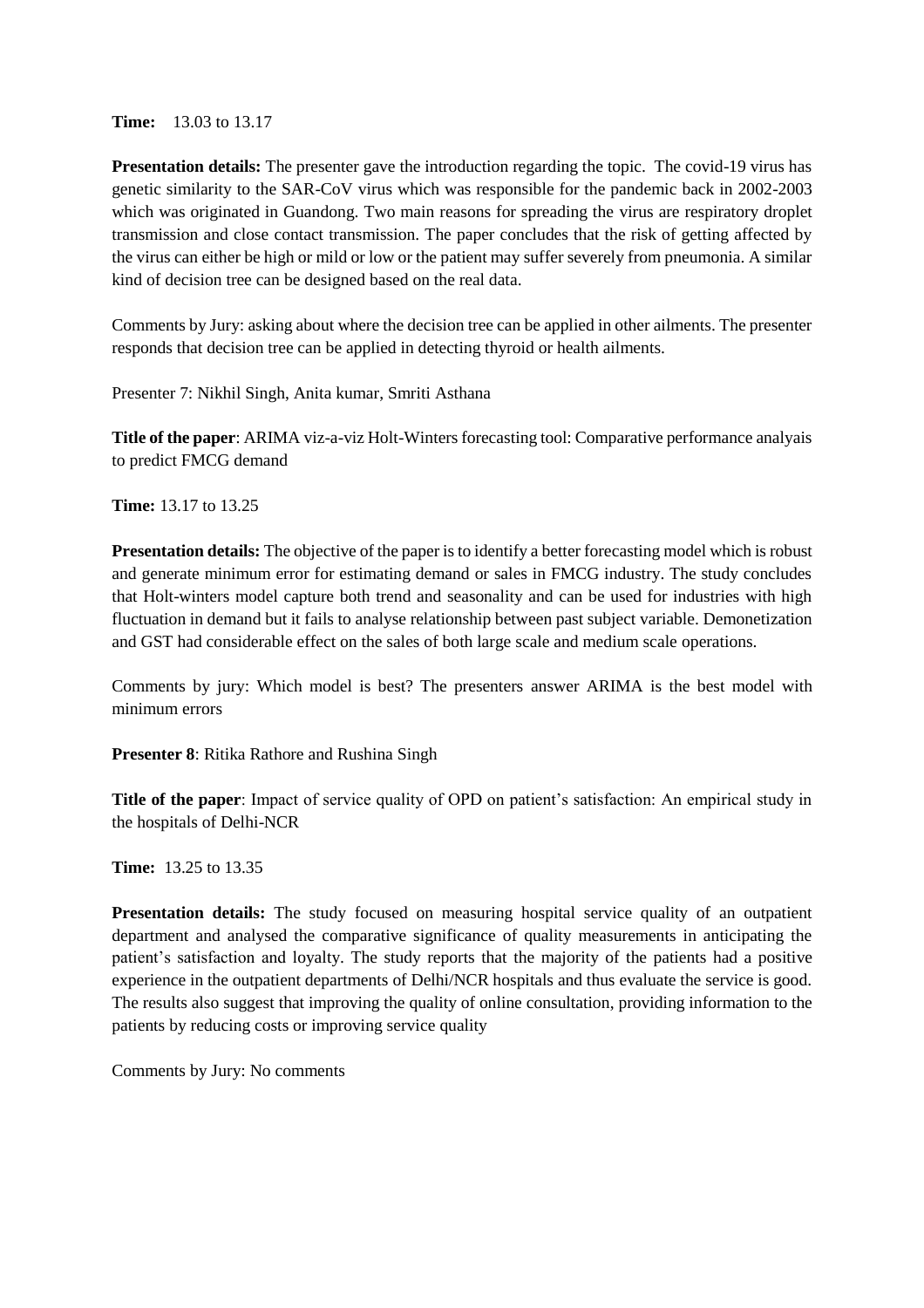#### **Best paper award:**

Ashok and Mittal concluded the session by congratulating all the participants. All the presenters have done a wonderful job.

The best paper award was awarded to presenter Ms. Ritika Rathore for the paper titled, Impact of service quality of OPD on patient's satisfaction: An empirical study in the hospitals of Delhi-NCR

**Vote of thanks**: By Dr. Rushina Singh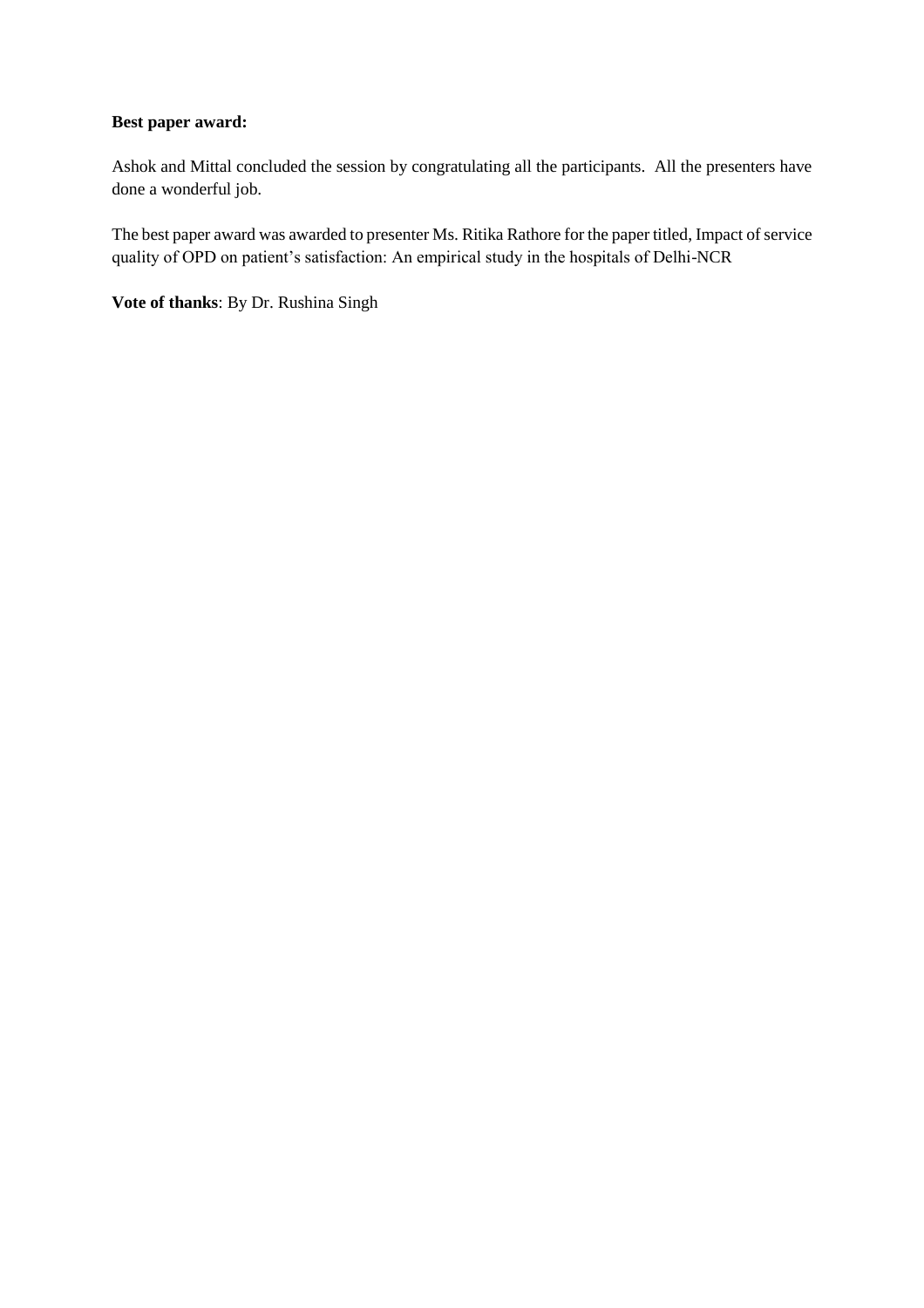

#### **Track: Finance Management**

**Date: Friday, 26th February 2021 (Day 2)**

Start Time: 11:00 End Time: 13:48

Session Chair : **Mr. Nirav Sahni** (Senior Analyst at BMO Capital Markets, Toronto, Canada)

Session Co-Chair: **Dr. Anil Kumar Goyal** (Professor, Rukmini Devi Institute of Advanced Studies)

Moderator: **Dr. T.V. Raman**, Professor and Head Department of Finance and Accounting, Amity Business School

Session In-charge : **Dr. Manjula Shastri**

**11:00hrs - 11:05hrs:** Welcome Address by **Dr. Manjula Shastri**:

Dr. Raman posed a question to Dr. Sahni regarding innovation in banking sector during this pandemic, to which Dr. Sahni enthusiastically shared his views and pointed ways like digitization, personalization in providing services to consumers and integration of adoption of cloud storage and traditional services.

Dr. Raman asked Dr. Goyal to advise research scholars and MBA students on how to come up with new ideas and what to focus on in this ever-changing environment to which he replied that one should focus on trending topics and become job creator than job seeker.

**Total Participants Presented: 13**

**Participant No. 1:** Udita Agrawal and Dr. Richa Sinha

Title: **Sentiment Analysis of Public on Social Media on CSR activities by Financial sector companies during COVID-19 pandemic**

She talked about Corporate social responsibility and its connotation in India, specifically in Financial Sector Organisation and changes brought in by the Covid-19 pandemic. Qualitative analysis was used.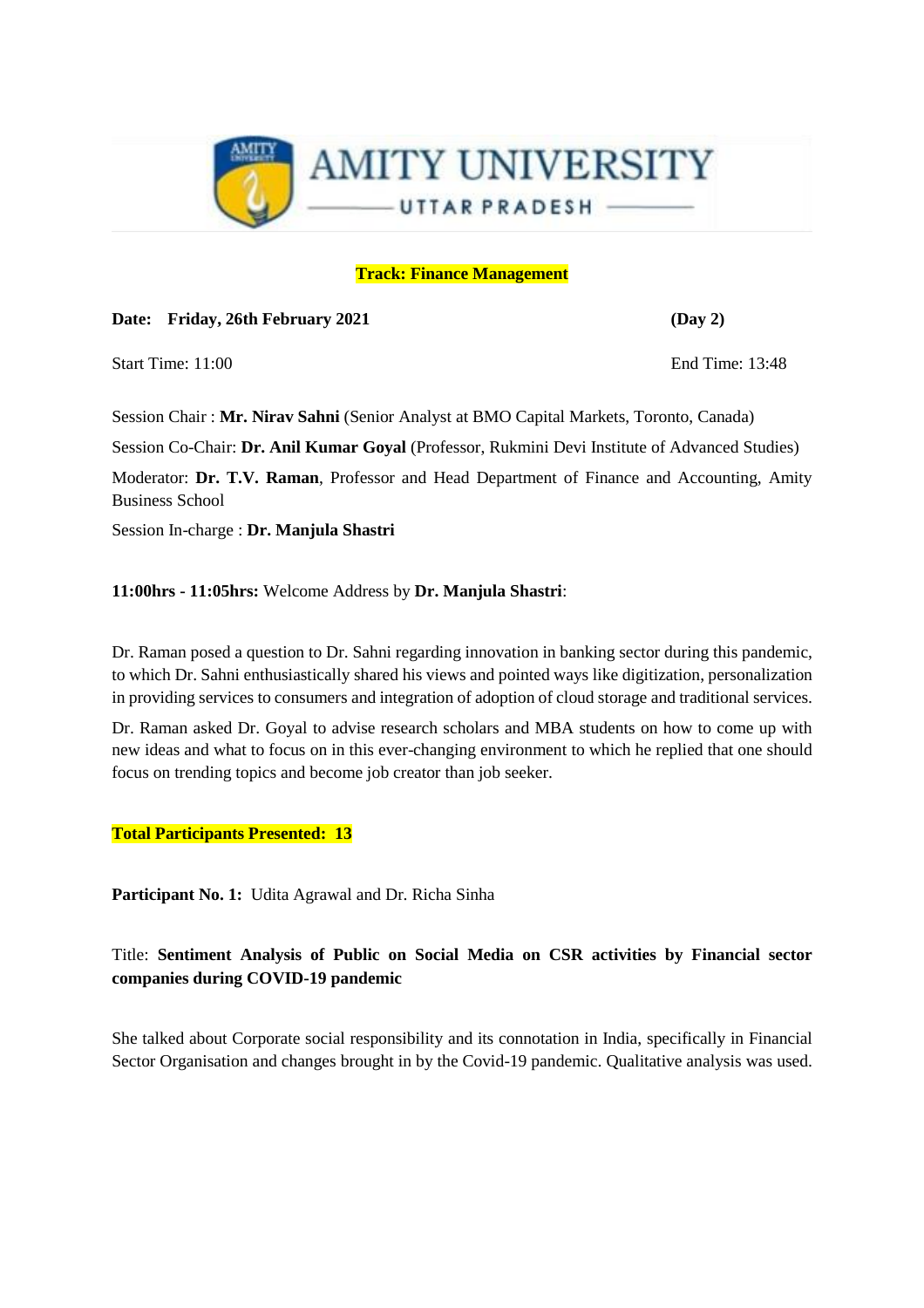She emphasized that awareness has been created amongst the consumers about CSR but not as much as it should be in comparison with the world.

Comments: The panelist pointed out that the data collection method did not provide any way to filter the non-credible data. Also, it was pointed that if the research concluded that consumers are not aware of CSR activities then how can sentiment analysis be performed on the same.

#### **Participant No. 2:** Haritha

# Title: **Impact of Behavioral factors on Investors' Investment Decisions: Exploring Mediation Mechanism**

She stated that the study focused on application of behavioral theory on individual investors and that there is a relationship between investor behavior and stock market trend. Behavioral factors have been taken as mediating factor between demographics and investment decision behavior.

**Comments:** How overconfidence can be measured. It was also asked in investment decision making was based on any specific asset type.

**Participant No. 3:** Ms. Sohini Gupta

#### Title: **A Study on Banking Transformation and Its Impact on The Banking Sector**

She emphasized on how digitalization has led to banking transformation in the banking sector. She talked about 6 steps that will help in achieving digital transformation in the banking sector over a long period of time. She concluded that most of the workforce on Bank's believe that digitalization has had an effect on their working life as well as on the business life in general in the future.

Comments: What will be the challenges that will be faced by banking sector in India.

**Participant No. 4:** Beila Sehdev, T.V. Raman, Mahendra Ranawat and Manvinder Singh Pahwa

#### Title: **Analysis of Relationship Between Lending Parameters: A Borrower-Banker Perspective**

She described the loan features considered by borrowers and credit parameters considered by banks. Rate of interest has been concluded as the major reason for selecting lenders by the borrowers. Whereas, customer profile and income/financial performance has been a concern for the lenders.

Comments: No questions were posed.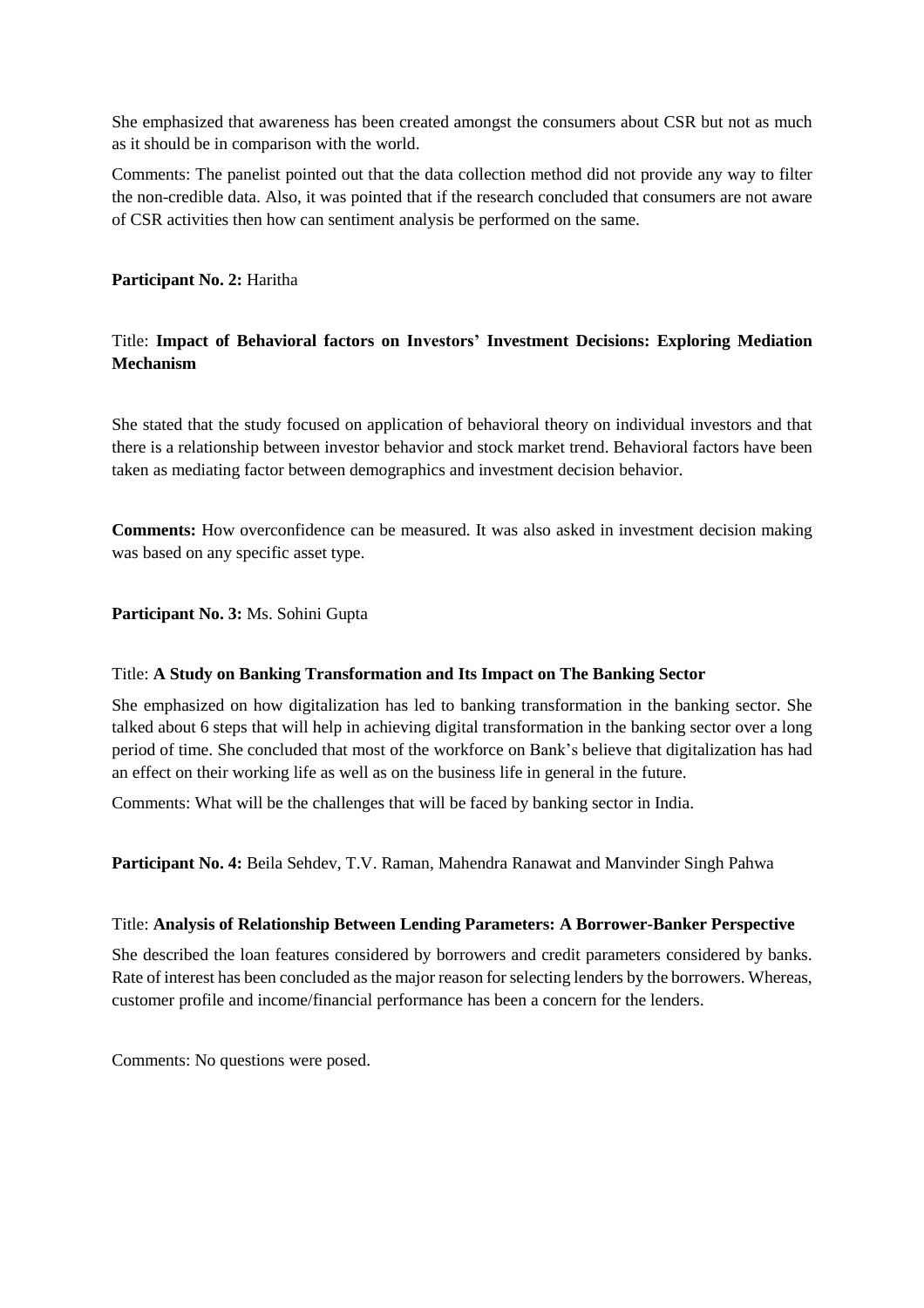**Participant No. 5:** Ruchita Verma, Dhanraj Sharma, Shiney Sam and Shubham Sharma

#### Title: **Determinants of Non-Performing Loans: Evidence from Indian Banks**

She explained the impact of bank specific and macroeconomic determinants on net non- performing loans in Indian banking sector post the global financial crisis. She concluded that CDR, ROA and EXCH significantly affect the NNPLs of all the three models banks.

Comments: The panelist appreciated the work of the participant. The panelist asked about the variables chosen for the study. The panelist asked about the research methodology and why the specific methodology was considered.

**Participant No. 6:** Ritesh Dubey, Sarath Babu, Rajneesh Jha and Urvashi Varma

## Title: **Algorithmic Trading Efficiency and Its Impact on Market- Quality**

He discussed why algorithmic trading is better than traditional trading. The impact of algorithmic trading efficient was checked on liquidity, volatility and price discovery.

Comments: No remarks were made

**Particpiant No. 7**: Chaandni Gautam and Dr. T. V. Raman

#### Title: **Difference in Generational Opinions: A Study of Individual Investor Behaviour**

The study focussed on generation X and generation Y and their impact on investor behaviour. She concluded that millennials have a low propensity to save as compared to generation x. The millennials are moderate and aggressive risk takers while generation x are moderate risk takers.

Comments: The panelist advised that the basis of comparison should be same for generation X and generation Y.

**Participant No. 8:** Bhumika Gambhir and Anindita Bhattacharjee

Title: **Role of Artificial Intelligence in Transforming the Work of Accountants: Review on Opportunities and Challenges for Audit and Tax Practitioners**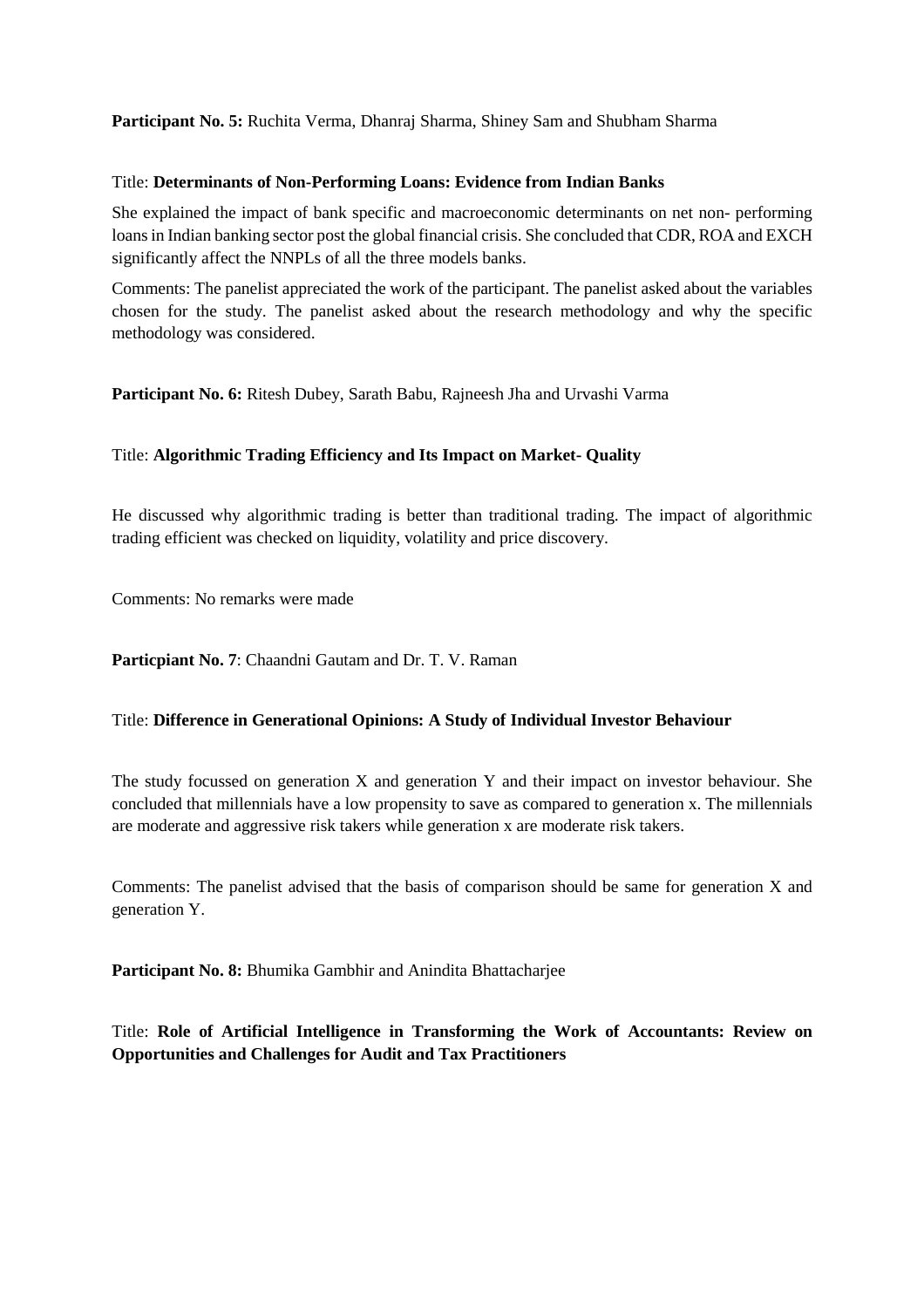She talked about how AI will have an impact on audit and taxation practices. She discussed the opportunities and challenges created by Artificial Intelligence. She highlighted that professionals possessing the data analytical skills will be in high demand and that there is continuous need of upgrading skills to work with AI.

Comments: No comments were shared.

**Participant No. 9:** Sandeep Chaudhary and Mandeep Kaur

## Title: **As A Last Resort to Avoid Failure, Is Consolidation Justifiable? Empirical Evidence from Regional Rural Banks in India**

He talked about ownership restructuring (amalgamation, merger, acquisition and takeover). He also discussed about motives behind ownership restructuring. The study focussed on analysis of impact of amalgamation on profitability performance of regional rural banks.

Comments: How the data was collected.

**Participant No. 10:** Isha Gupta, Dr. T.V. Raman and Dr. Nalini Prava Tripathy

# **Title: A Case Study of Largest FDI Acquisition in the Technology Sector in 2020: Empirical Evidence from Acquisition of Facebook Inc. by Jio Platform Ltd.**

She examined the impact of announcement on volatility of stock return of Jio platform ltd. She also talked about examination of both symmetric and asymmetric volatility during pre- and post-acquisition and whole period. She concluded that announcement of acquisition has favorable impact on stock prices of Jio.

Comments: No comments.

**Participant 11:** Vibhuti Mittal, Dr. T.V. Raman and Dr. Gurendra Nath Bhardwaj

## Title: **Preferences and Impact of Tax incentives and concessions: Shreds of Evidence from micro, small and medium enterprises**

She talked about tax planning, tax avoidance and tax evasion. She concluded that entrepreneurs found lower rate of taxations and exemptions attractive. it was also highlighted that entrepreneurs strongly agree that simplified tax procedures and online return filing is convenient for everyone.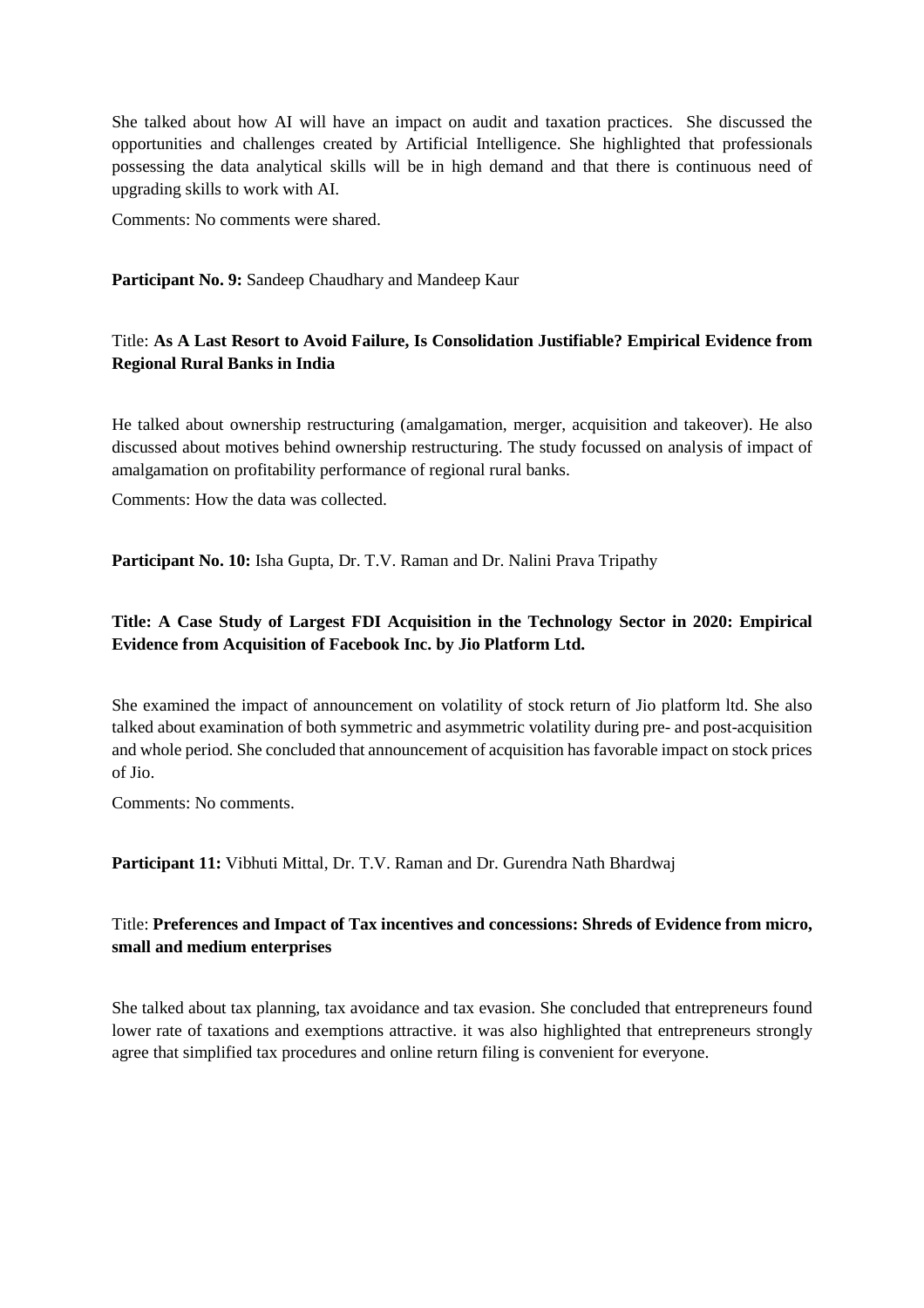Comments: No comments

#### **Participant No. 12:** Shivangi Bhardwaj, Ashima Agarwal and Devyani Mukhi

#### Title: **Portfolio of Mutual Fund Analysis**

She examined the various mutual fund schemes and find the risk associated with every mutual fund schemes.

Comments: The panelist suggested that the objectives of the research should be specific.

**Participant No. 13:** Prof. Kanwal D.P. Singh, Ghazala Abidin

#### Title: **Digital Taxation in India - Need for A Comprehensive World Model**

She talked about major e-commerce tax concerns i.e., identity verification, characterization of income and permanent establishment. The study concluded ten mutual funds of different capital and calculated risk and return on different attributes.

Comments: The panelist suggested to have a thorough knowledge of the paper being presented.

Vote of thanks was given by Dr. Manjula shastri, who thanked participants and jury members for the enriching session.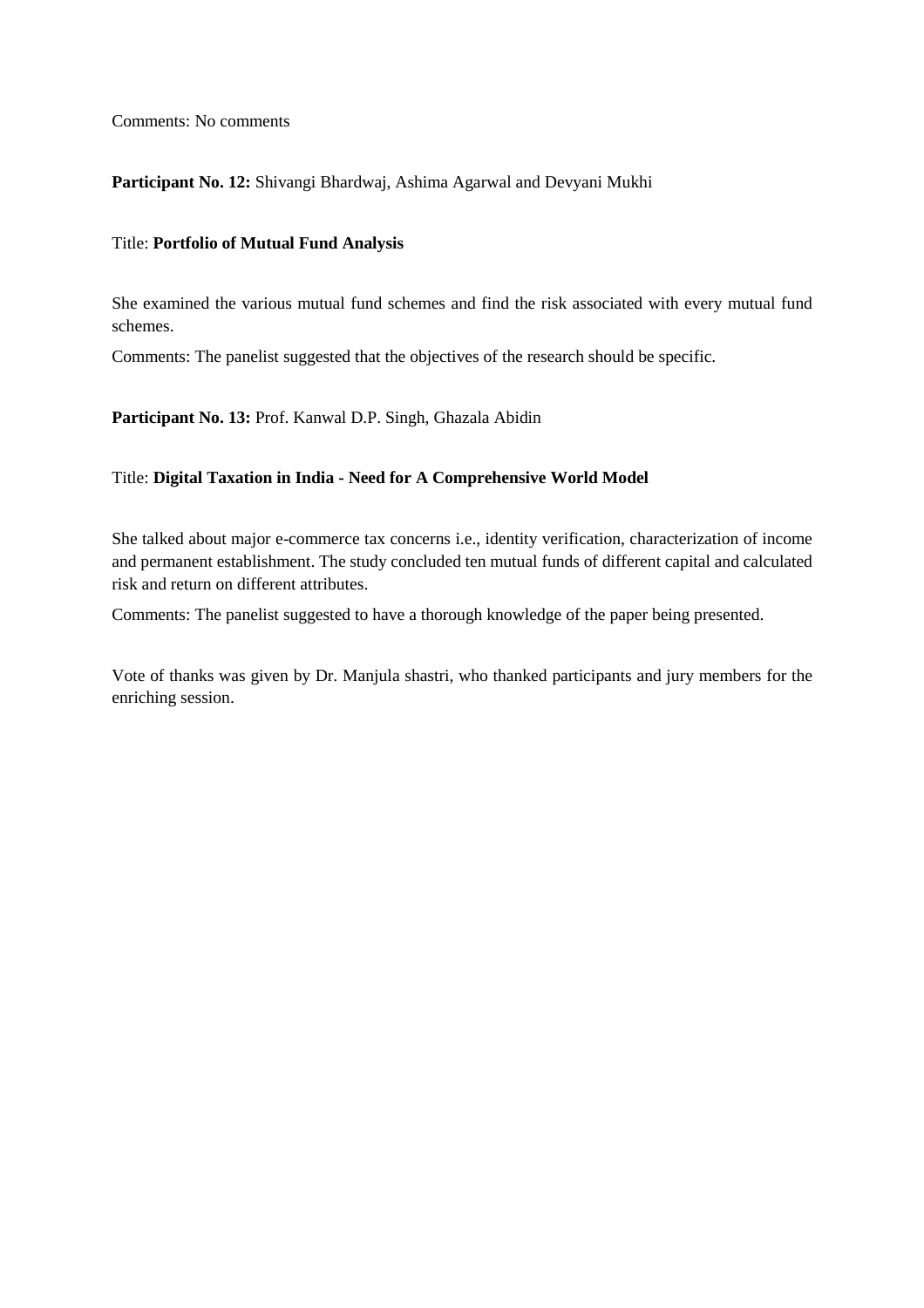

## **Human Resource Forum:**

|             | Date: Thursday, 26 <sup>th</sup> February 2021 | Day 2     |             |  |
|-------------|------------------------------------------------|-----------|-------------|--|
| Start Time: | $11:45$ hrs                                    | End Time: | $13:00$ hrs |  |

Dr. Puja Sareen, introduced the gathering regarding the Human resource and gave the introduction of Dr Sanjeev Bansal, Dean FMS and Director of Amity Business School, who then gave the welcome speech.

# **11:59hrs – 12:07hrs: Welcome Address and Introduction to HR forum by Prof. (Dr.) Sanjeev Bansal, Dean FMS and Director ABS**

Prof. (Dr.) Sanjeev Bansal, Dean FMS and Director ABS welcomed all the esteemed panellists, students, faculties and guests. Talked about how the pandemic made us convert to the virtual conduction of this conference and hoped to have a physical conference next year.

He began with mentioning how the Covid has caused tremendous disruption in our lives and how HR is supporting organisations in these turbulent times and catalysing changes. He further added that in order to survive and thrive, the organisations must rethink, reconsider and reimagine how they can foster talent and strengthen their organisations, and how that would require a focus on change in Leadership, innovation, responsiveness and resilience, which is the theme of the today's conference. He then welcomed all the physically present panellists with a sapling.

## **12:07hrs- 12:25hrs: Mr. R. Anand, Principal Consultant & Advisor-HR, HCL Technologies.**

Dr. Taranjeet Duggal welcomed our first esteemed guest and gave a brief introduction about him. Mr Anand talked about how new technologies led to innovations in HR. He majorly spoke on the topic "The future HR functions as an app or a platform instead of a department" where in he discussed about how the internet applications have overtaken the manual HR practices and how the Data science and Artificial Intelligence have been disrupting HR in major ways. He further added that almost all the big companies have already adapted or are thinking about deploying AI & Data science which means that it is not far when the HR persons and HR bots will have to work together. He beautifully highlighted how HR persons have to work on designing the physics of scale, chemistry of innovation, biology of adaptive organizations and psychology of resilience and wellbeing.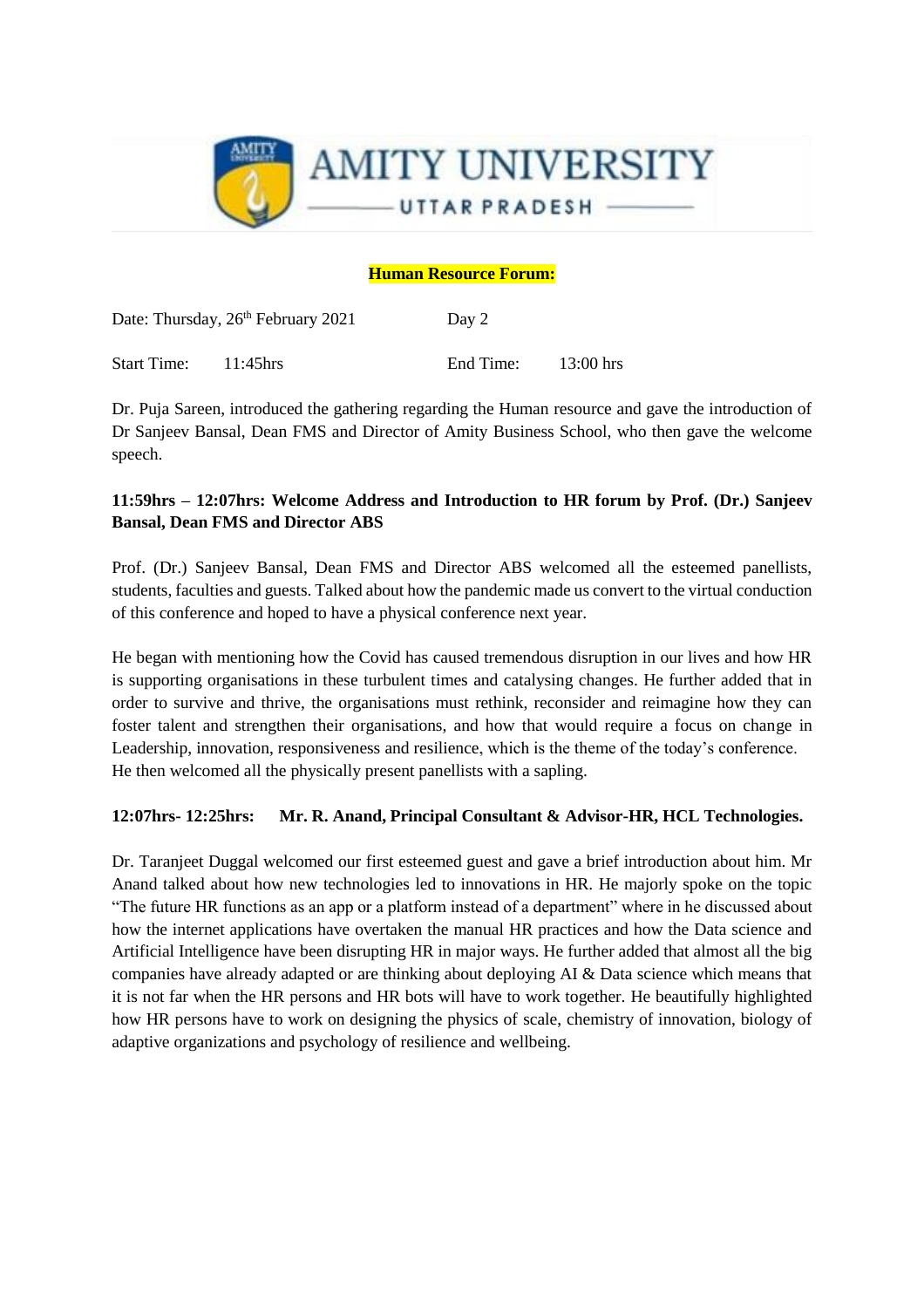# **12:25hrs – 12:41hrs: Dr. Audrey Tang, Business Author, Mental Health and Wellness Expert, UK.**

Dr. H.K. Gujral, welcomed and provided a brief introduction of the esteemed panellist.

Dr Tang talked about the importance of resilience and how resilience is about the survival. She shared her 8 steps to level up the resilience which included Intellectual awareness and practical preparations, reflect on areas of weakness and address the roots, be mindful of your fear response, Sense check regularly, ask yourself if there are new opportunities, Plan in what worked and Thank people who supported you throughout.

She also shared a secret tip at the 9<sup>th</sup> point and top of the hierarchy which said to always top up your energy which she mentioned is the secret of resilience. She concluded by saying follow all the 8 steps and remember if you are strong they are strong.

# **12:41hrs – 12:53hrs: Cdr. Manan Sinha, Vice President, Manikaran Group.**

Dr. Paritosh Mishra gave a brief introduction about the esteemed guest. Who then spoke about the idea behind the leader and current scenario, he said that we are now looking at the leaders in a 360-degree view. He main things he spoke about includes the Challenges that the leaders will have to face in the changing paradigm which would include the needs of the leader, organisational atmosphere, team's potential competence and technology. He further added that because of the technology shift from pre covid times to post covid times the essentials will include leader's Vision in future and legacy, trust and effectiveness, retention of best, difference between delegation and micromanagement, understanding of process and innovation. He added that a leader has to be emotionally intelligent and he concluded by saying that the dynamic leader in the new world is dependent on attitude with a capital  $A$ .

## **12:53hrs – 13:06hrs: Mr. Debashish Ghosh, VP and Country HR Head, Berkadia.**

Dr. Shikha Mishra introduced Mr Ghosh and talked about few of his achievements.

Mr Ghosh spoke on "Creativity and innovation; exploring the role of HR practices". He started with saying what drives organisations and the relationship between talent and technology and how are they binded by policies, systems and practices. He said innovation in practices is very important and then further discussed the 7 seismic shifts in HR practices which included shift in talent management i.e. skill based, HR for HR (invest in HR skills), Employee value proposition, workforce composition, HR organisation (Agile HR), Employee experience and lastly leadership where he talked about new competencies like humility, compassion and anti-fragile. He concluded by saying that the best time to be in HR is now. The need for HR has only grown but changes are inevitable.

# **13:06hrs – 13:20hrs: Dr. Michael S. Howarth, Dissertation Tutor, Researcher, School of Health & Education, Middlesex University, London, UK**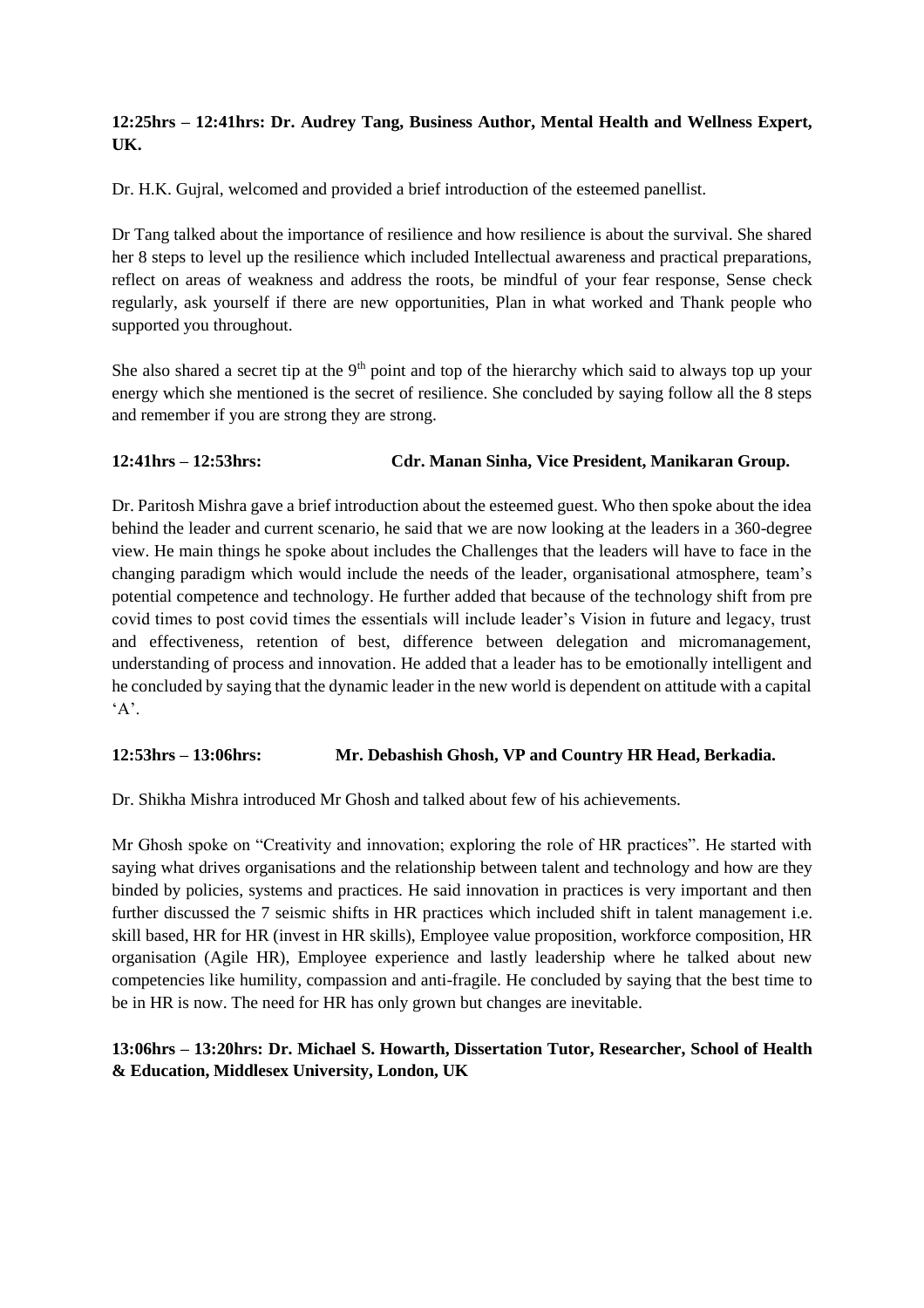Dr. Chandranshu Sinha, welcomed the guest and gave a brief introduction about him.

Dr. Howarth spoke about how online teaching is an industrial level response to the covid pandemic and how can a person be more efficient with teaching online. He said HR needs 3 skills which include hard skills where he has to take care of the environment and background from where he is taking his/her online class from, Soft skills where the focus should be on the interactions happening and third skill would be understanding the process of turning spoken to written language. He further said that the lecturer in the process of online teaching becomes the presenter and a performer.

# **13:20hrs – 13:33hrs: Ms. Lucy Barkas, Director & Founder, 3WH – What When Why How Ltd. England, UK**

Dr Vijit Chaturvedi gave the introduction of the esteemed guest.

Ms. Lucy talked about "How Hr needs to focus on influencing the board in terms of attracting and retaining talent in a post covid world." She said that there are 4 key areas where refocusing should be the priority these are 1) Influence which talks about how is the work been done, who is doing the work and where the work is been done. 2) Work which includes work design, travel arrangements, strategic planning etc. 3) Workforce which talks about scenario planning, people strategy, hr systems etc. and finally 4) Workplace which includes physical sites, co working sites, workspaces, health and safety etc.

## **13:33hrs – 13:51hrs: Ms. Malvika Varma, Group HR Head, Prime HealthCare, Dubai**.

Dr. Puja Sareen introduced the esteemed guest Ms Mallika Varma.

She spoke about Hybrid working which is the next big HR challenge. In the beginning she played a video depicting how difficult it was in the beginning when we shifted to virtual modes of working. She said that Hybrid working has been there in retailing for quite some time now but Covid launched it in other sectors as well with full speed. She talked about the Physical (physical & digital) experience, and also highlighted some of the challenges of hybrid work which includes access to information & communication, management, IT security, The employee experience & cohesion and loss of informal exchanges. She also added that how few firms have adopted some of the practices to get best out of hybrid work mode. Few of these practices include Clarifying working conditions, promoting the right to disconnect, redesigning the employee experience and reinventing exchanges.

# **13:51hrs – 14:04hrs: Mr. Prashant Prakash Srivastava, VP & Head (HR, Admin &CSR), Greenlam Industries Ltd.**

Dr. Priyanka Agarwal gave the introduction of Mr Srivastava.

He discussed the topic by dividing it in 3 parts and started with the definition of socio- political environment "it analyses the social meaning  $\&$  justifications of business, defining its rights and obligations. He further talked about which are the typical and critical factors for growth, wherein he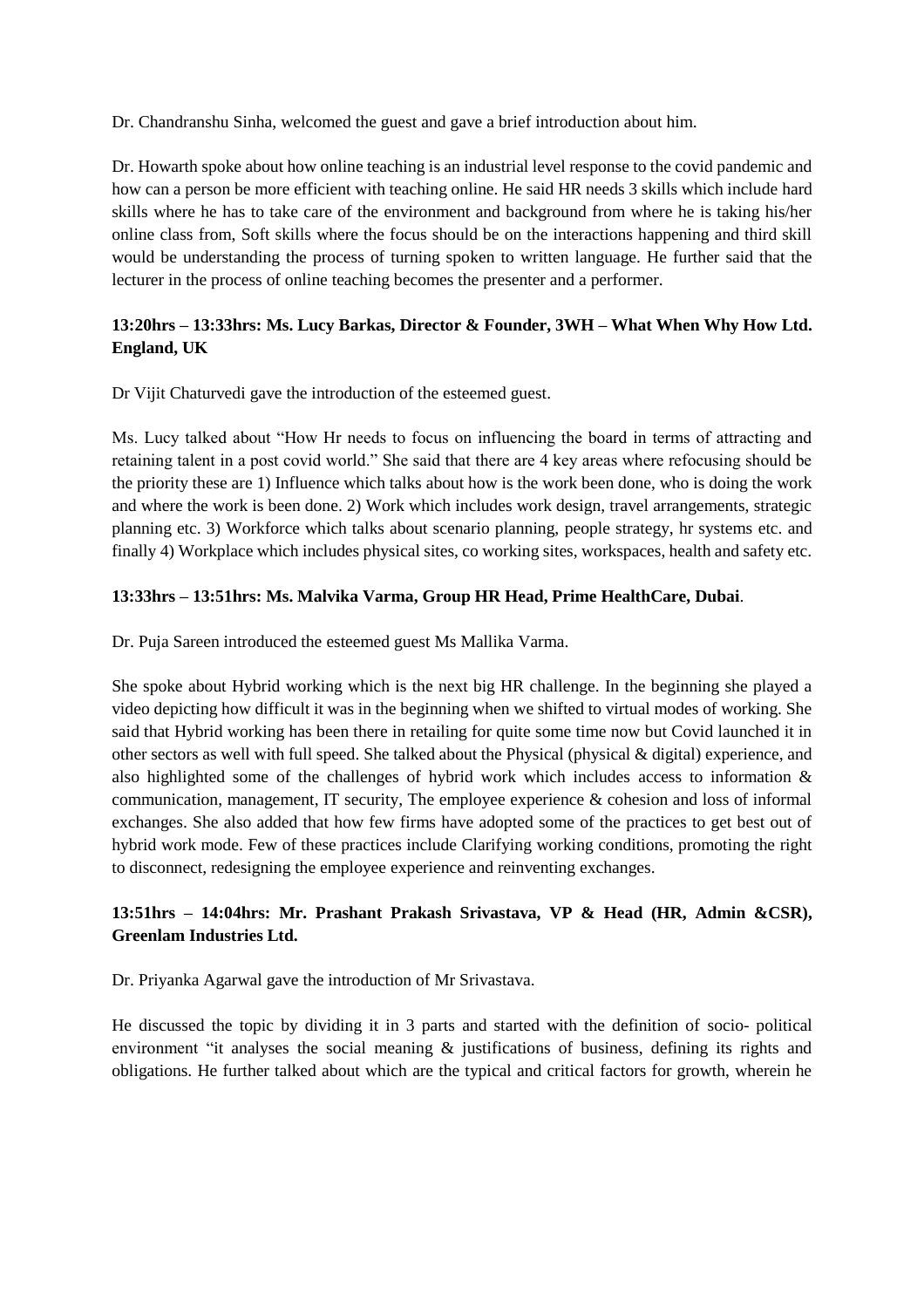mentioned that responsiveness, innovation and resilience are among the critical factors for growth. He also discussed about the critical drivers of Hr innovations which he said are fairness, process improvement, learning, communication and likewise. He concluded by saying that job designing needs to be changed and innovation has to be done while managing the separation. At last he said we are going "back to basics".

#### **14:04hrs – 12:24hrs: Session Wrap-Up**

#### **Question & Answer Session: Moderated by Dr Jaya Yadav, Professor, Amity Business School.**

Prof (Dr.) Jaya Yadav wraps the session by providing her concluding thoughts on the theme of the session and also highlighted the key outcomes that everyone took away from the session.

Several questions are being asked by the students from the esteemed panellists such as

1) What will be the role of ethics and values in the hybrid working environment?

2) What will be the role of followers and How can they be put in synch with the leaders in the new world?

3) How can a personal connect be created during online teaching? and many more.

The questions were very well answered by different panellists.

**14:24hrs- 14:26hrs. Vote of Thanks by** Dr. Puja Sareen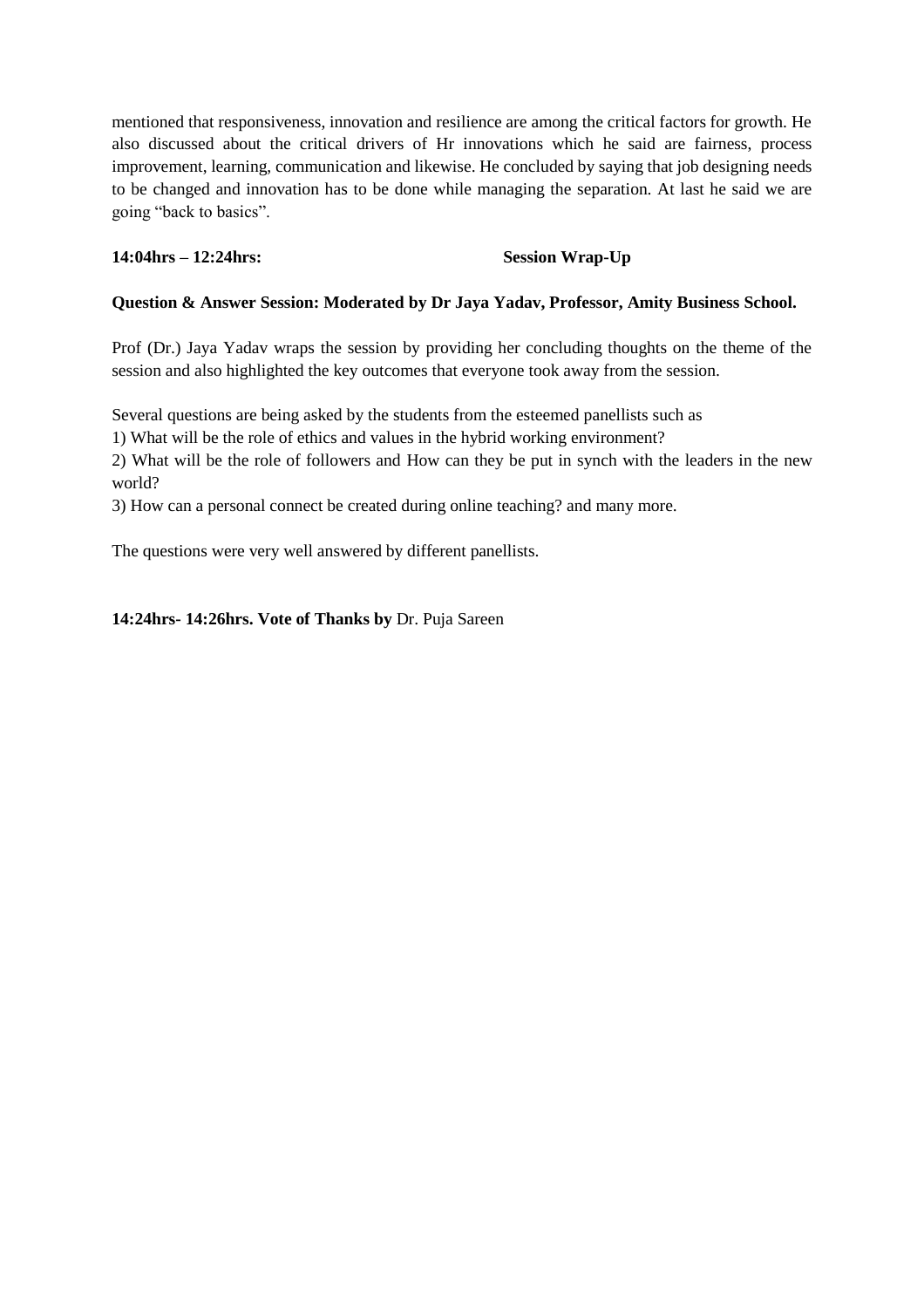

#### **Report: FINANCE FORUM**

#### **Start Time:** 14:30 hrs **End Time:** 16:40 hrs **End Time:** 16:40 hrs

Prof. (Dr.) Sanjeev Bansal, Dean FMS, and Director ABS welcomed all the reputed speakers and guests for GLRC 2021. He introduced the session's theme and discussed how the bad phase that started last year from January due to Covid 19 and is continuing had impacted the economy as a whole. Dr. Bansal examined the prediction made for the Indian economy from a flat-shaped economy to V-shaped economic curve. Defining this era as BC (Before Covid) and AC (After Covid), he talked about the market and economic uncertainties. Then, he presented sapling to all the respected dignitaries and welcomed the esteemed guest.

**14:40 hrs - 14:45 hrs.:** Professor (Dr.) T. V. Raman, welcomed the first guest speaker and introduced him to the other members.

**14:45hrs -15:20hrs:** Prof. Heber Longhurst, ITESM-CCM, Mexico and Owner Elite Market Instruction, Mexico. He profounded his love for India and talked about the adaption of change to progress. He quoted many leaders and writers, from Charles Darwin to Martin Luther King, for why it is needed to adapt to change and progress with it. He talked about where we stand in 2021. He spoke of the pandemic, the pros, and cons that the society has witnessed. He said how the world moved from the fear of death to vaccines' arrival in such a short period. The whole world is changed, and he said the world would rebound back. He also talked about Nationalism, terrorism, anti-science, and how all these issues have impacted human beings.

He said we had got significant developments in innovations in finance. Like machine learning, Artificial intelligence and Cryptocurrencies, Negative interest rates, and impact investing. He discussed how these innovations are going to lead the growth of the global economy. He gave some recommendations for the theme of the session. For individuals' responsiveness, he recommended keeping up their energy, maintaining information, and having open conversations with people. For institutions, he suggested that empowering and promoting, and encouraging under challenging situations can build responsiveness.

For innovation, he suggested individuals should not underestimate the importance of distraction, be curious, action-oriented, and be courageous. As an institution, one must allow for and even reward failure. He also said that the institution must provide an allowance for free space and free time for brainstorming. For an individual to be resilient, one must sleep, exercise, meditate and eat healthy. An individual must maintain with your support groups; one must understand the meaning and purpose of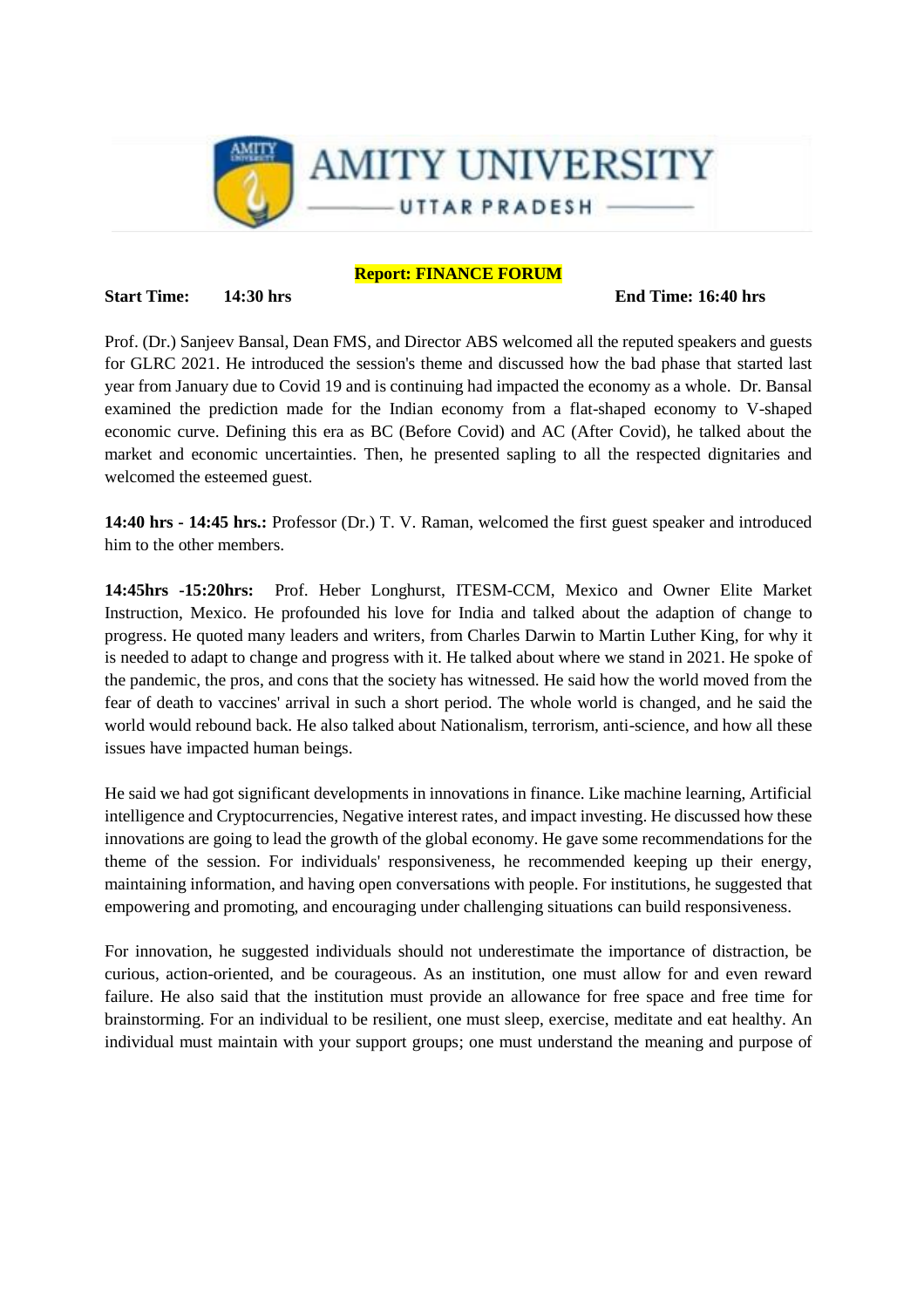life. For an organization, by being resilient, the institution must adopt redundancy, diversity of thought and must be flexible enough to change when the situation changes.

He concluded that challenges are opportunities, and they depend on how you take them.

**15:10hrs -15:25hrs:** Dr. P. Malyadri, ICSSR senior fellow, Centre for Economic and Social Studies (CESS). He discussed the theme of the session. He said the theme is worthy of being discussed. He said the resilience of the economy is the need of the hour. He said that MSME needs to be rejuvenated, and the unorganized sector must be given more importance as 60% of the population is involved in it. He talked about the important private participation for the development of the economy. He discussed the contribution of service sector industries in Indian economy. He discussed about the contribution of banking and insurance sector in the economy and how budget 2021 going to bring privatization in insurance sector. He talked how skill enhancement is necessary. Skill enhancement can be done with better education and learning. He said better skills, education and learning will lead to better innovations.

He said as India is agricultural sector country, we have surpassed the economic crisis. Also, to avoid the economic crisis saving behavior of Indian population has also played a major role. He concluded by saying that responsiveness is the source of resilience for a country

**15:27hrs -15:40hrs:** Mr. Navjit Gill, Chief Commercial Officer, SB Energy

He introduced his organization SB energy. He talked about the responsiveness to change in energy sector is very critical. All forms of energy are soon going to be electrified. By 2040, the global electricity need is going to be 45000 terawatt. Though there are lot of innovation but the cost of innovation also very high.

Funding renewable source of capital is very high. We need far more sustainable and innovative structures and minimal or even negligible NPAs. He talked about funding instruments like Green barns, infrastructure direct funds, crowd funding, equity and refinancing solutions.

**15:40hrs -15:52hrs:** Mr. Jasneet Singh Bindra, Country Head, The Chartered Institute for Securities and Investment

Talking about the theme he said that he connects the theme with knowledge, skills and integrity. He talked about the gap between the industry and academia, thus he talked about Capacity Building or backward integration for students. He discussed how his institutions how his institute is trying to adapt new innovations. He gave some examples of some organization which failed adapting innovations like Nokia.

**15:57hrs -16:16hrs:** Mr. Nidhish Singh, Vice President and Head of Transformation JP Morgan Chase & Co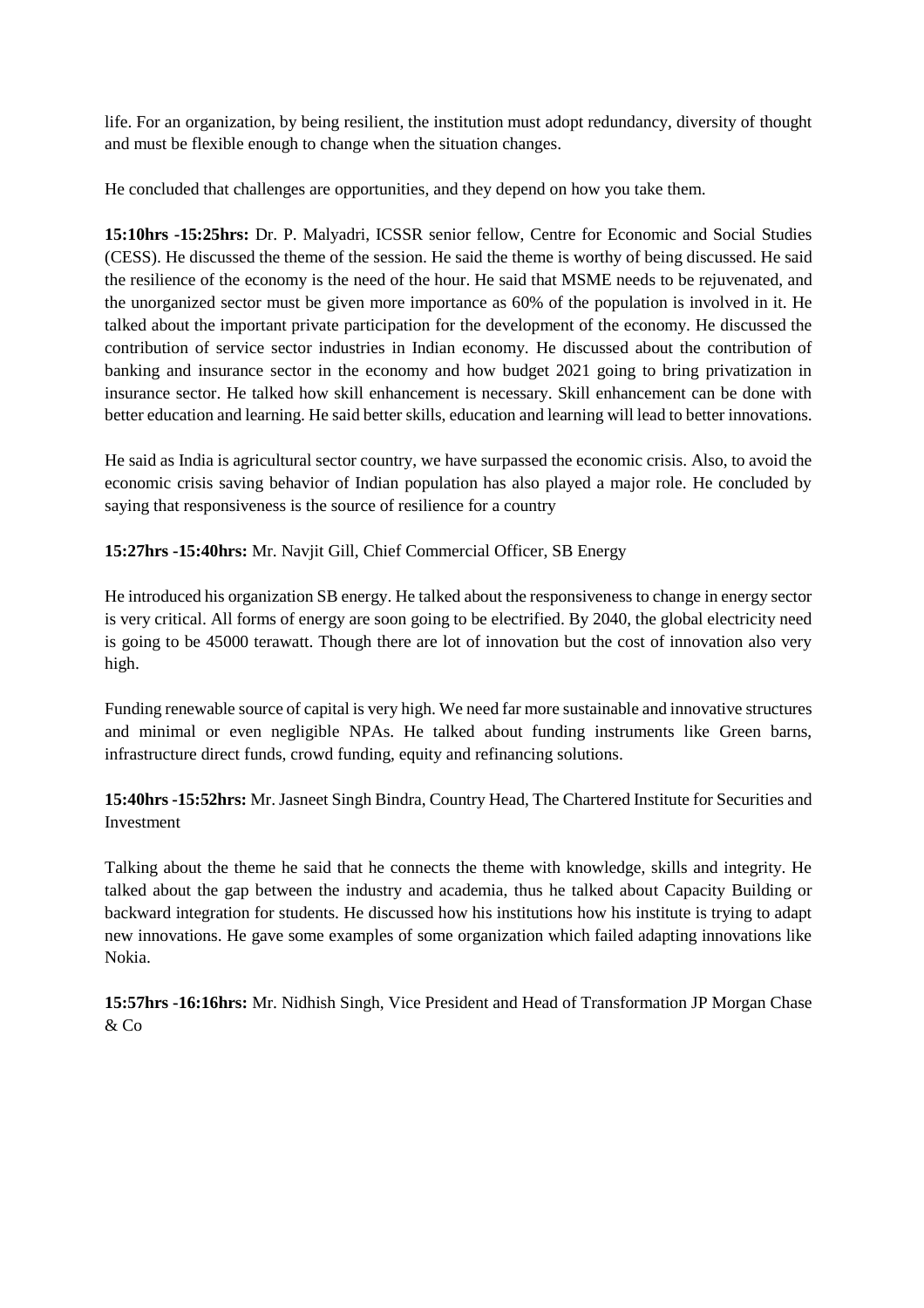He talked about financial governance and its compliance. He discussed about how the financial system work historically and how it works in modern times. During the evolution of financial systems, there were two issues, one, information asymmetry and second, agency issues.

He explained the need for global financial governance framework. He said that it is important to control the derivatives. The need also generated because of Black Swan events. He explained the need of governance for securitization, leveraging, margin and short-selling, globalized world, uncertainty index, greed and uncalculated risk taking, Global crimes/ Money Laundering, VUCA'ness in world and ESG Goals.

He discussed the importance of financial control and showed various fines imposed for doing financial crimes. He also said that financial governance is different from corporate governance. Finally, he concluded that we need to follow the protocol, take the holistic approach, be prepared for cultural change, improve the quality of data, secure the right talent and prepare for the future.

**16:16hrs -16:24hrs:** Dr Lakhwinder Kaur Dhillon, Deputy Head of Department, Dept. of Finance and Accounting

Dr. Dhillon concluded the session. She thanked all the guest speaker and summed up the session by summarizing the words of all the guest speakers.

**16:24hrs – 16:29hrs**: Dr. Ashima Agarwal conducted the Question-Answer session

1. How will the financial institutions become resilient to the changes in the social and economic environment?

Mr. Nidhish Singh replied FIs need to gear towards sustainable development, and more social conscious investments. IBs are investing in these institutions who follow sustainable growth.

Prof. Heber Longhurst explained ESG and said that it is industry demanding and thus, corporate governance is given utmost importance in academia.

2. As the panel member has talked about greed and uncalculated risk, but what worse then trying fear and uncalculated risk?

Mr. Navjit Gill said, if we are dealing debt, pension funds, then there cannot be any risk which has not been fully thought through. Yes, we can mitigate the risk or have a Plan A or B. Hence the chase for infinite IRR is critical and reasonable risk should be involved.

**16:29hrs – 16:30hrs:** Dr. Urvashi Varma presented vote of thanks to our reputed guests, intuitive speakers, faculty members, students and IT team members for a successful session.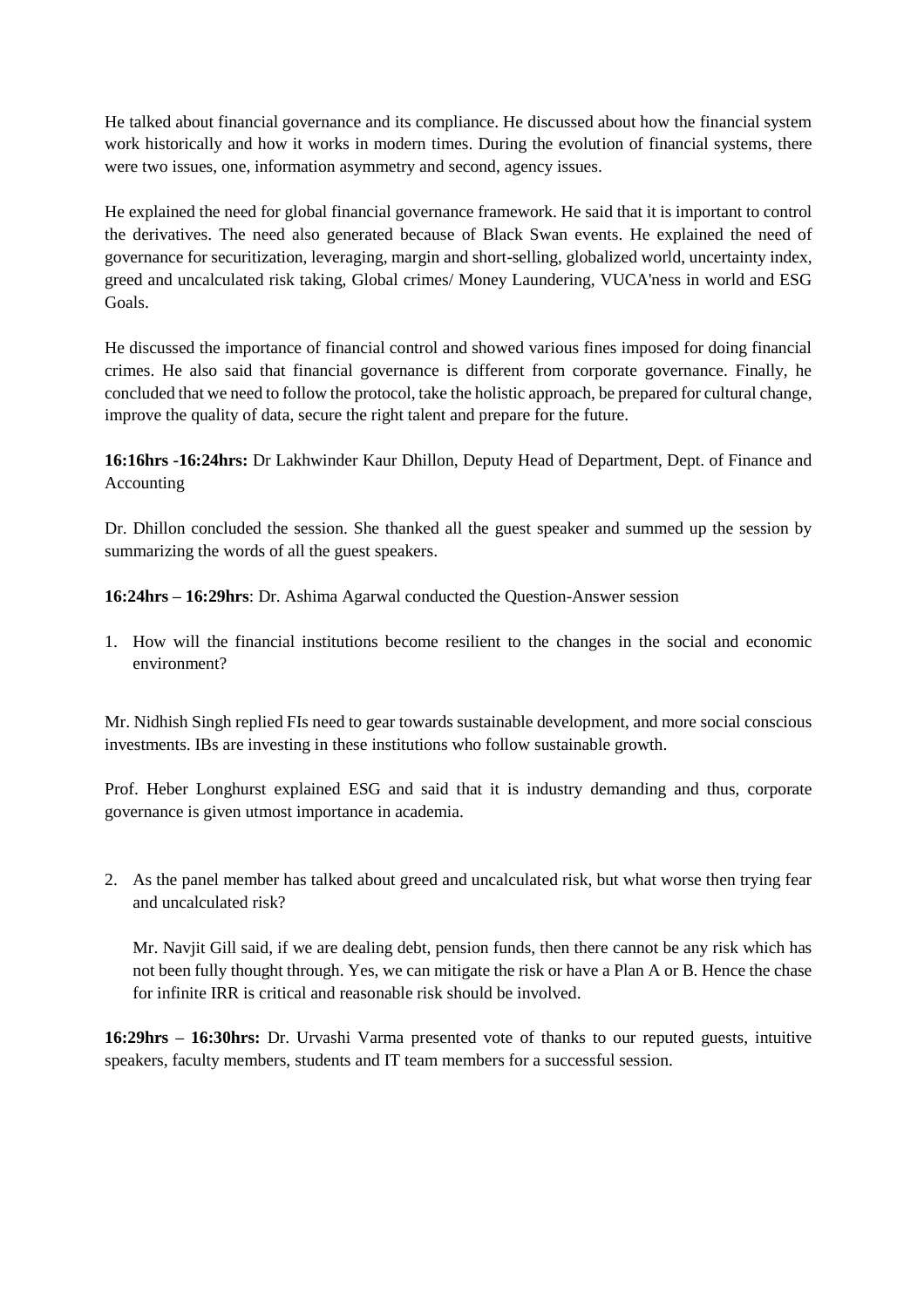

#### **General Management: Technical Session II**

Date: **26-Feb-2021**

**Start Time: 3:00 PM** End Time: 5:05 PM

Jury:

- **Session Chair: Dr. Diana Binti, Senior Lecturer, Faculty of Economics and Administration, University of Malaya**
- **Session Co-Chair: Dr. Avanti Pinto, Lecturer in Economics at the Brighton Business School, University of Brighton, UK**
- **Session Moderator: Dr. Anita Venaik, Amity Business School**
- **Session In-charge: Dr. Swati Upveja**

#### **Total Participants Presented: 08**

| <b>Participant No. 1:</b> |                   |                                                             | Dr Shivani Kalra, Dr. Shailja Dixit, Dr Bobby w. Lyall |  |  |
|---------------------------|-------------------|-------------------------------------------------------------|--------------------------------------------------------|--|--|
| <b>Start Time:</b>        | $3:03 \text{ pm}$ | <b>End Time:</b>                                            | $3:12 \text{ pm}$                                      |  |  |
| Title of Case 1:          |                   | From Scratch to Success: The growth of organic food company |                                                        |  |  |

#### **About Presentation:**

The presenter described the origin and growth path of the "Organic India" organization by Bharat Mitra. Right from the first product of herbal tea, their motive was to sell the cause of organic India (as against capture the market). Their strategy of one farm at a time was key contributor towards their success. The presentation showcased successful entrepreneurship.

#### **Comments by Jury:**

Researcher can elaborate little more on the case study, including how entrepreneurship with CSR is different from entrepreneurship. Also include other companies which are doing a similar activity.

| <b>Participant No. 2:</b> | Inakshi Kapoor & Anjani Kumar Singh |                  |                   |  |
|---------------------------|-------------------------------------|------------------|-------------------|--|
| <b>Start Time:</b>        | $3:13 \text{ pm}$                   | <b>End Time:</b> | $3:24 \text{ pm}$ |  |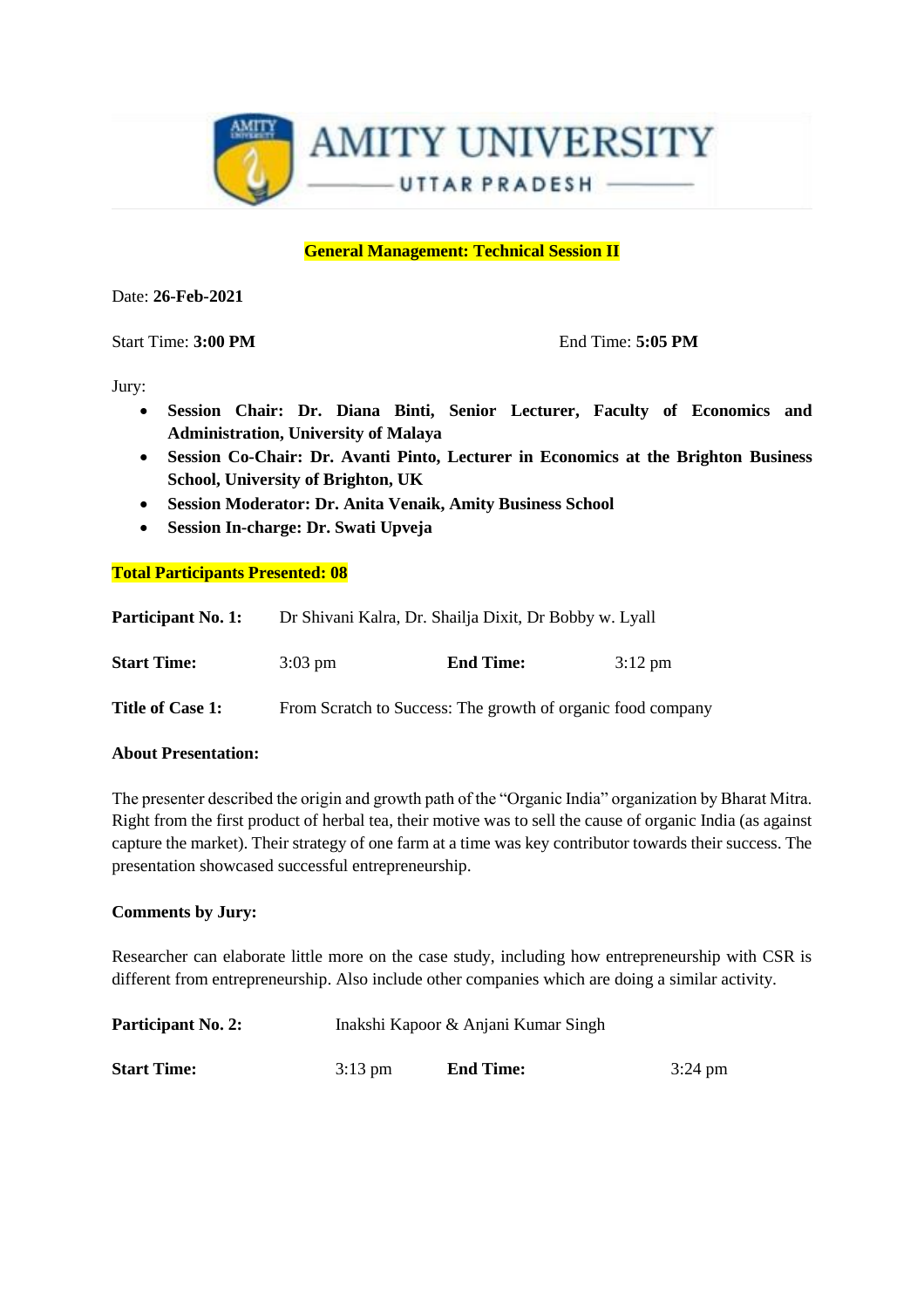| <b>Title of Case:</b>      |                                                                                                                                                                                                     | Examining Resilience as a dimension of Individual Entrepreneurial<br>Orientation                                                                                                                                                                                                 |  |                                                                                                                             |
|----------------------------|-----------------------------------------------------------------------------------------------------------------------------------------------------------------------------------------------------|----------------------------------------------------------------------------------------------------------------------------------------------------------------------------------------------------------------------------------------------------------------------------------|--|-----------------------------------------------------------------------------------------------------------------------------|
| <b>About Presentation:</b> |                                                                                                                                                                                                     | The presenter described meaning of resilience, its importance and<br>skills needed to be resilient. Optimism, internal focus of control,<br>adaptability, perseverance, innovativeness and pro-activeness were<br>some of the important skills identified to enhance resilience. |  |                                                                                                                             |
| <b>Comments by Jury:</b>   |                                                                                                                                                                                                     | EFA, sample size to be included. Also, justification of sample can be<br>provided.                                                                                                                                                                                               |  |                                                                                                                             |
| Participant No. 3:         |                                                                                                                                                                                                     | Dr. Shalini Sharma and Dr. Harminder Kaur Gujral                                                                                                                                                                                                                                 |  |                                                                                                                             |
| <b>Start Time:</b>         | $3:25$ pm                                                                                                                                                                                           | <b>End Time:</b>                                                                                                                                                                                                                                                                 |  | 3:41 pm                                                                                                                     |
| <b>Title of Case:</b>      |                                                                                                                                                                                                     | Role of Risk taking and Uncertainty Avoidance in Determining the<br>Success of an Entrepreneur                                                                                                                                                                                   |  |                                                                                                                             |
| <b>About Presentation:</b> |                                                                                                                                                                                                     | The presenter explored how risk taking and uncertainty avoidance<br>affected towards a firm's success. The firm's age and profit percentage<br>were key factors that were considered while doing the research.                                                                   |  |                                                                                                                             |
| <b>Comments by Jury:</b>   | pandemic time).                                                                                                                                                                                     |                                                                                                                                                                                                                                                                                  |  | Very robust research methodology. However, the research's<br>contribution needs to be highlighted (focus on IT firms during |
| Participant No. 4:         |                                                                                                                                                                                                     |                                                                                                                                                                                                                                                                                  |  | Rachit Ahluwalia, Vanee Batra, Devesh Kumar and Dr. Swati Upveja                                                            |
| Start:                     | $3:41$ pm                                                                                                                                                                                           | <b>End Time:</b>                                                                                                                                                                                                                                                                 |  | $3:55$ pm                                                                                                                   |
| <b>Title of Case:</b>      |                                                                                                                                                                                                     | Tax and Growth Dynamics in India: An Empirical Investigation                                                                                                                                                                                                                     |  |                                                                                                                             |
| <b>About Presentation:</b> | The presentation covered aspects of how tax and GNP have a correlation, how<br>direct tax and GNP have a correlation, how total tax revenue has an impact on<br>the economic growth of the country. |                                                                                                                                                                                                                                                                                  |  |                                                                                                                             |
| <b>Comments by Jury:</b>   | mentioned.                                                                                                                                                                                          | Please mention the main contribution of this paper. Also, more analysis can be<br>done and how the findings can be linked to policy changes should be                                                                                                                            |  |                                                                                                                             |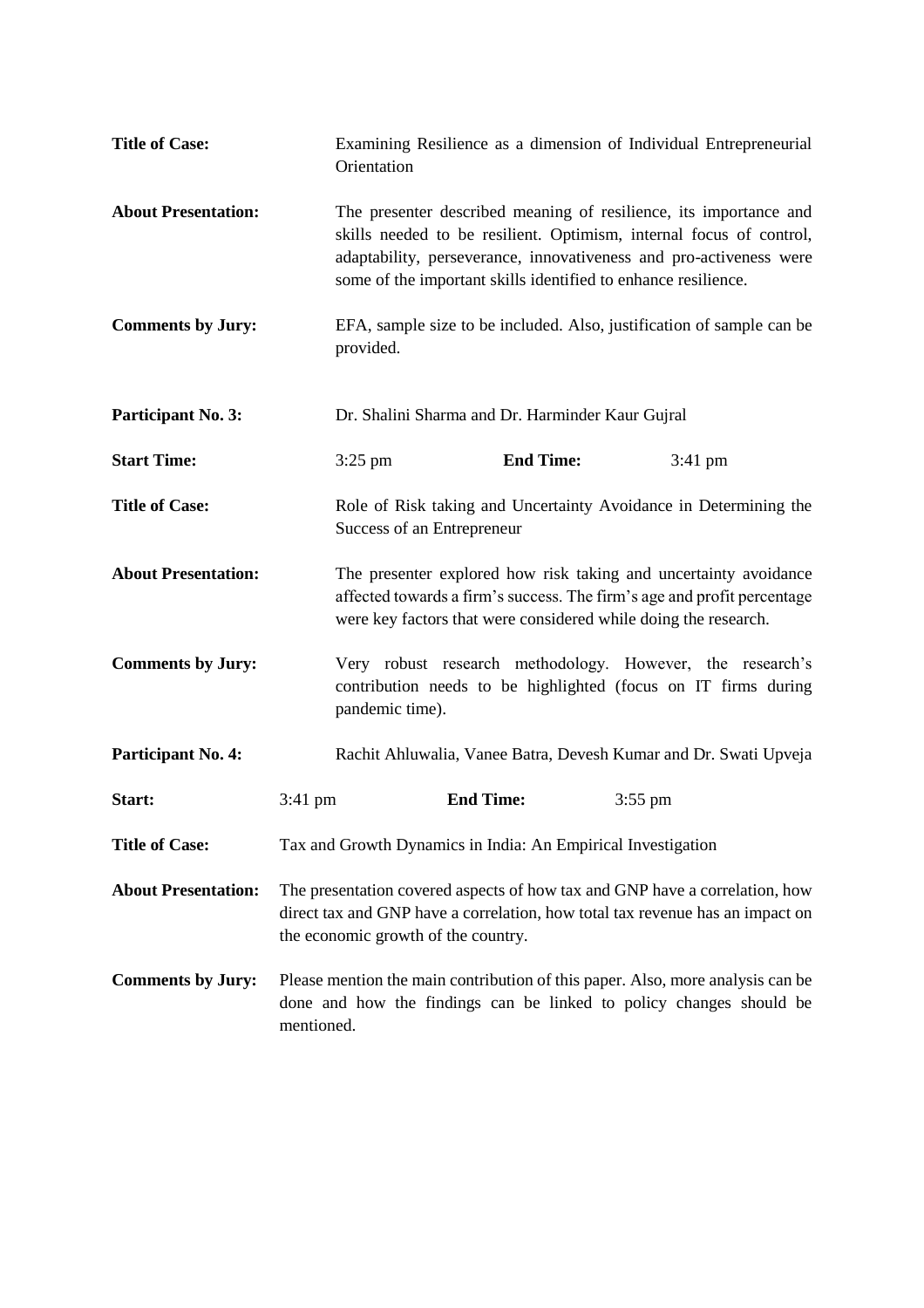| Participant No. 5:          | Utkarsh Venaik, Trisha Daftari, Manupriya Madhu Kumar, Shraddha Jain and<br>Vedanshi Shrivastava                                                                                                                                                                                                      |                    |                                                                       |                                                                                                                                                                                             |
|-----------------------------|-------------------------------------------------------------------------------------------------------------------------------------------------------------------------------------------------------------------------------------------------------------------------------------------------------|--------------------|-----------------------------------------------------------------------|---------------------------------------------------------------------------------------------------------------------------------------------------------------------------------------------|
| <b>Start Time:</b>          | 04:35 pm                                                                                                                                                                                                                                                                                              |                    | <b>Start &amp; End Time:</b>                                          | 04:46 pm                                                                                                                                                                                    |
| <b>Title of Case:</b>       |                                                                                                                                                                                                                                                                                                       |                    | Universal Basic Income: The Way Towards Right to Equality $-A$ Review |                                                                                                                                                                                             |
| <b>About Presentation:</b>  | The presentation covered concept, advantages and disadvantages of a universal<br>basic income. Case studies of UK, India (Madhya Pradesh, Congress Nyay<br>Scheme and Sikkim SDF party) were presented. The presenters also made<br>recommendations on how the government can implement a UBI scheme. |                    |                                                                       |                                                                                                                                                                                             |
| <b>Comments by Jury:</b>    | None                                                                                                                                                                                                                                                                                                  |                    |                                                                       |                                                                                                                                                                                             |
| Participant No. 6:          | Shorye Jain & Dr. Anita Venaik                                                                                                                                                                                                                                                                        |                    |                                                                       |                                                                                                                                                                                             |
| Start:                      | $4:10 \text{ pm}$                                                                                                                                                                                                                                                                                     |                    | <b>End Time:</b>                                                      | $4:22$ pm                                                                                                                                                                                   |
| <b>Title of Case:</b>       | How safe are whistle-blowers operating on the Dark Web?                                                                                                                                                                                                                                               |                    |                                                                       |                                                                                                                                                                                             |
| <b>About Presentation:</b>  | The researcher covered the use of dark net markets, cybercrimes and hacking,<br>exchange of information on the web, as well as act that stops whistle-blower<br>to work on the dark web.                                                                                                              |                    |                                                                       |                                                                                                                                                                                             |
| <b>Comments by Jury:</b>    | The survey done was focused more towards awareness; need to explore more<br>from the whistle-blower perspective.                                                                                                                                                                                      |                    |                                                                       |                                                                                                                                                                                             |
| Participant No. 7:          |                                                                                                                                                                                                                                                                                                       |                    | Aman Singhvi and Dr. Mahendra Ranawat                                 |                                                                                                                                                                                             |
| <b>Start Time: 04:25 pm</b> |                                                                                                                                                                                                                                                                                                       | End Time: 04:34 pm |                                                                       |                                                                                                                                                                                             |
| <b>Title of Case:</b>       |                                                                                                                                                                                                                                                                                                       |                    | Seasonal Behaviour of Tourism in Udaipur                              |                                                                                                                                                                                             |
| <b>About Presentation:</b>  |                                                                                                                                                                                                                                                                                                       | in this timeframe. |                                                                       | The researcher presented the trends of tourism in Udaipur,<br>concluding that winter is the peak season for tourism. Hence,<br>the suggestion is for the government to organize more events |
| <b>Comments by Jury:</b>    |                                                                                                                                                                                                                                                                                                       | for the same.      |                                                                       | More data is needed in the form of time series graph as well<br>as monthly tourism data for several years. Analysis required                                                                |
| Participant No. 8:          |                                                                                                                                                                                                                                                                                                       |                    | Sahil Arora, Sanya Verma, Dr. Swati Upveja                            |                                                                                                                                                                                             |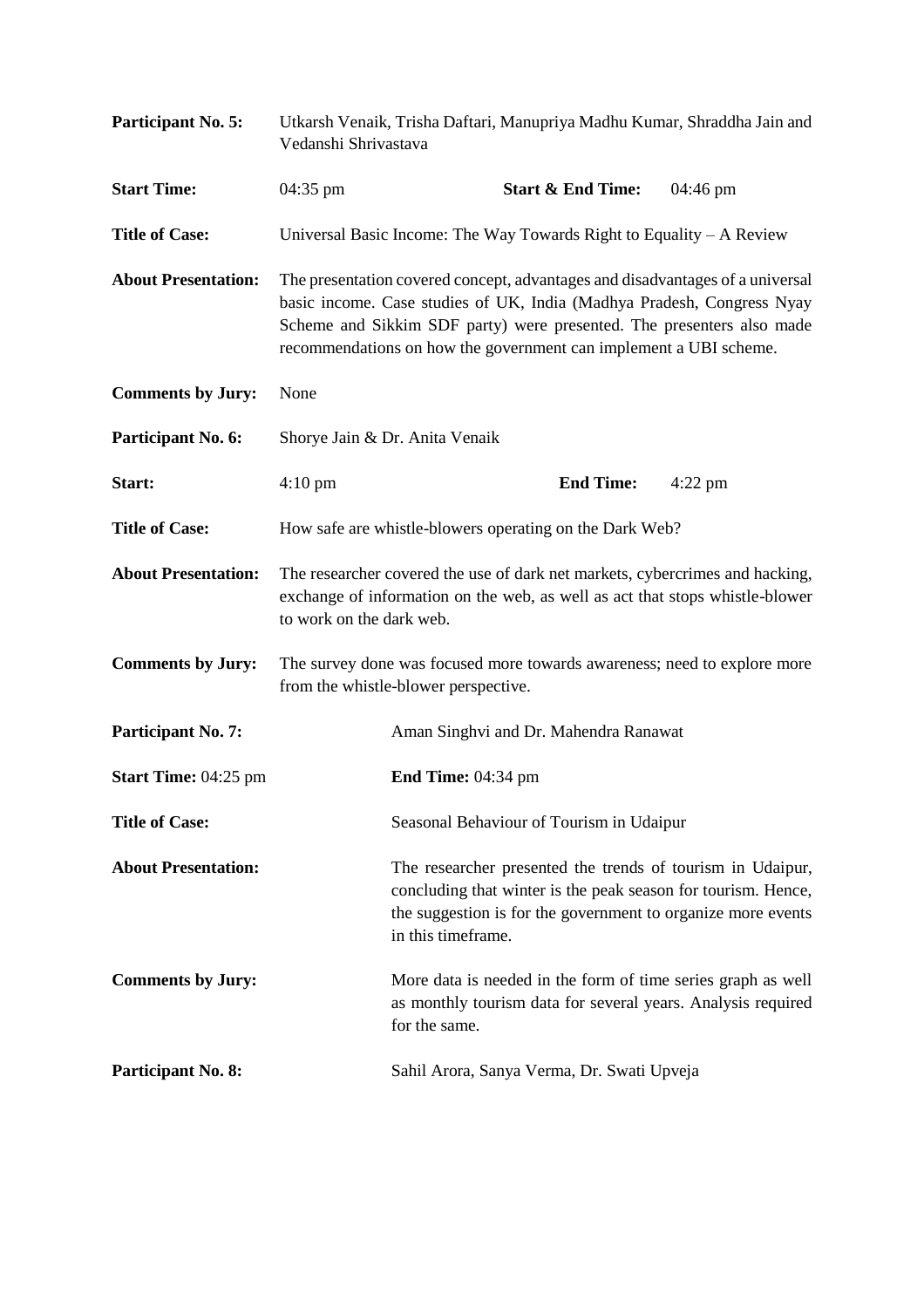| <b>Start Time:</b>         | $3:55$ pm       | <b>End Time:</b>                                                                                                                                                                     | $4:08 \text{ pm}$ |
|----------------------------|-----------------|--------------------------------------------------------------------------------------------------------------------------------------------------------------------------------------|-------------------|
| <b>Title of Case:</b>      |                 | Impact of COVID-19 on Trade: The Indian Perspective                                                                                                                                  |                   |
| <b>About Presentation:</b> | FY 19 and 2020. | The paper covered the quantification of disruption in supply<br>chain due to the COVID-19 pandemic. The presentation<br>included a study of impact on trade (imports and export) for |                   |
| <b>Comments by Jury:</b>   |                 | 1. Lots of data has been presented. Suggestion is to include<br>forecasts based on past trends.<br>2. Data to be shown graphically                                                   |                   |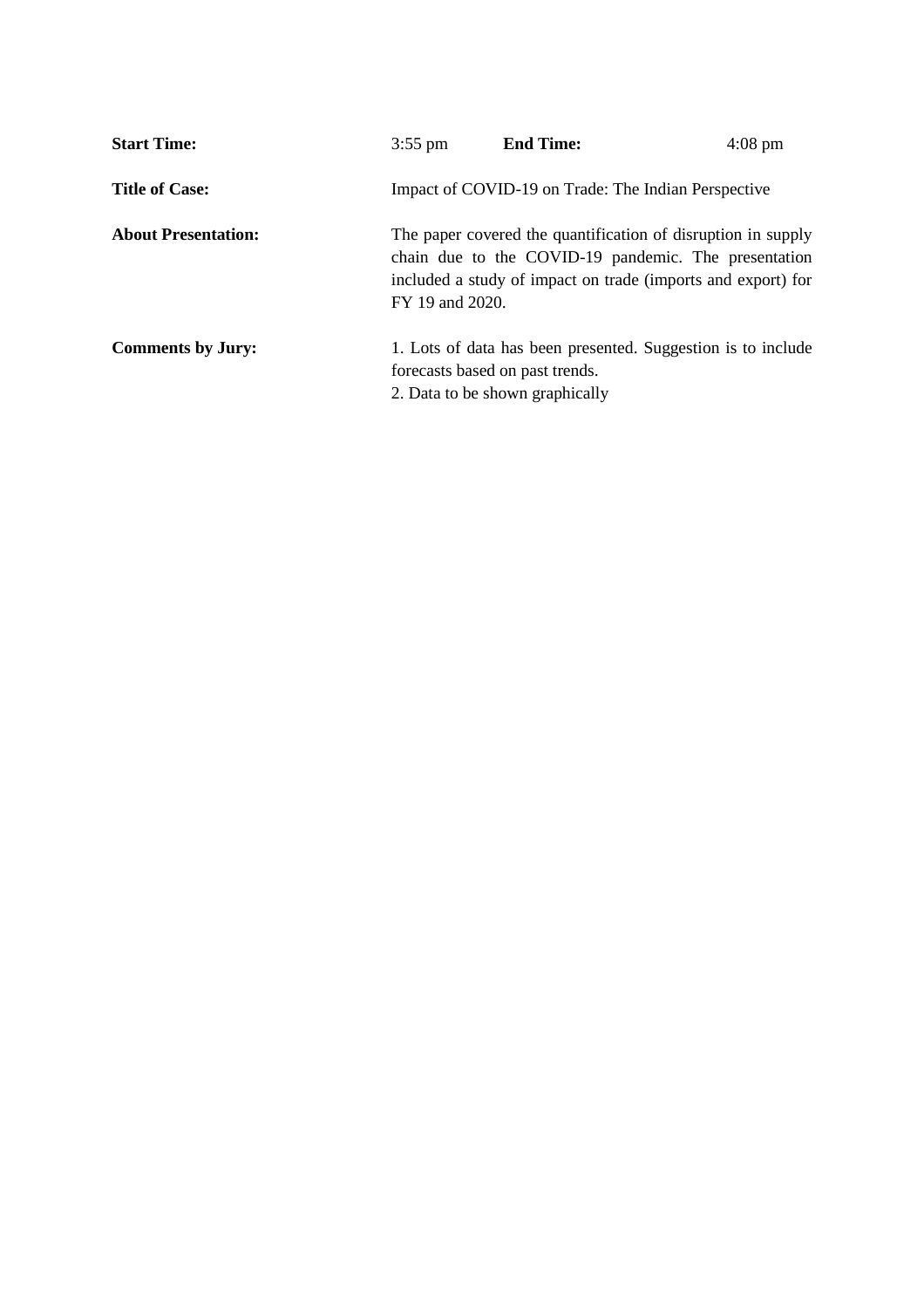

**DAY 2:** Technical Session II Date:  $26^{\text{th}}$  February 2021

Start Time: 15:00hrs End Time: 16:30hrs

Jury: 3

- The session was chaired by **Dr. Wendy Olsen,** Professor of Socio Economics, University of Manchester, UK.
- The session was co-chaired by **Dr. Ashok Sharma,** Professor & Director, JIMS Kalkaji
- **Dr. Garima Malik** (Moderator), professor at Amity Business School, Noida.

**Dr. Rahul Gupta** welcomed all the jury members, faculties, participants and students. Sir extends her appreciation towards Dr. Ashok Chauhan founder president Amity University, Dr. Atul Chauhan Chancellor Amity University, Dr. Balvindar Shukla Vice-chancellor Amity university, Dr. Sanjeev Bansal Director Amity Business School for their guidance due to which Amity university will be able to achieve benchmark of the top-quality institute. Rahul sir started the session by giving brief academic profile of the jury members. He addressed the gathering by his motivating words and spoke at the length on the main theme of the conference.

## **Total Participants Presented:14**

**Participant No 1:** Dr. Ramesh K Bagla and Vinisha Virani

# **Title of paper presentation: Role of Emotional Intelligence in Developing a Customer Centric Outlook in Management Students.**

**Presentation Details:** The study explains the role of emotional intelligence in academic performance personality development of students of management studies. The study identified the four components of emotional intelligence which is self-awareness, self-management, social awareness and social skills. Result shows that EI has important role in enhancing student academic performance and face factors like anxiety and fear which replace negative emotions with positive one. EI helps students to lead a satisfied happy life and resolve social conflict as it make them more empathetic, resilient and it improves their stress management and reasoning skill.

Comments by Jury: good presentation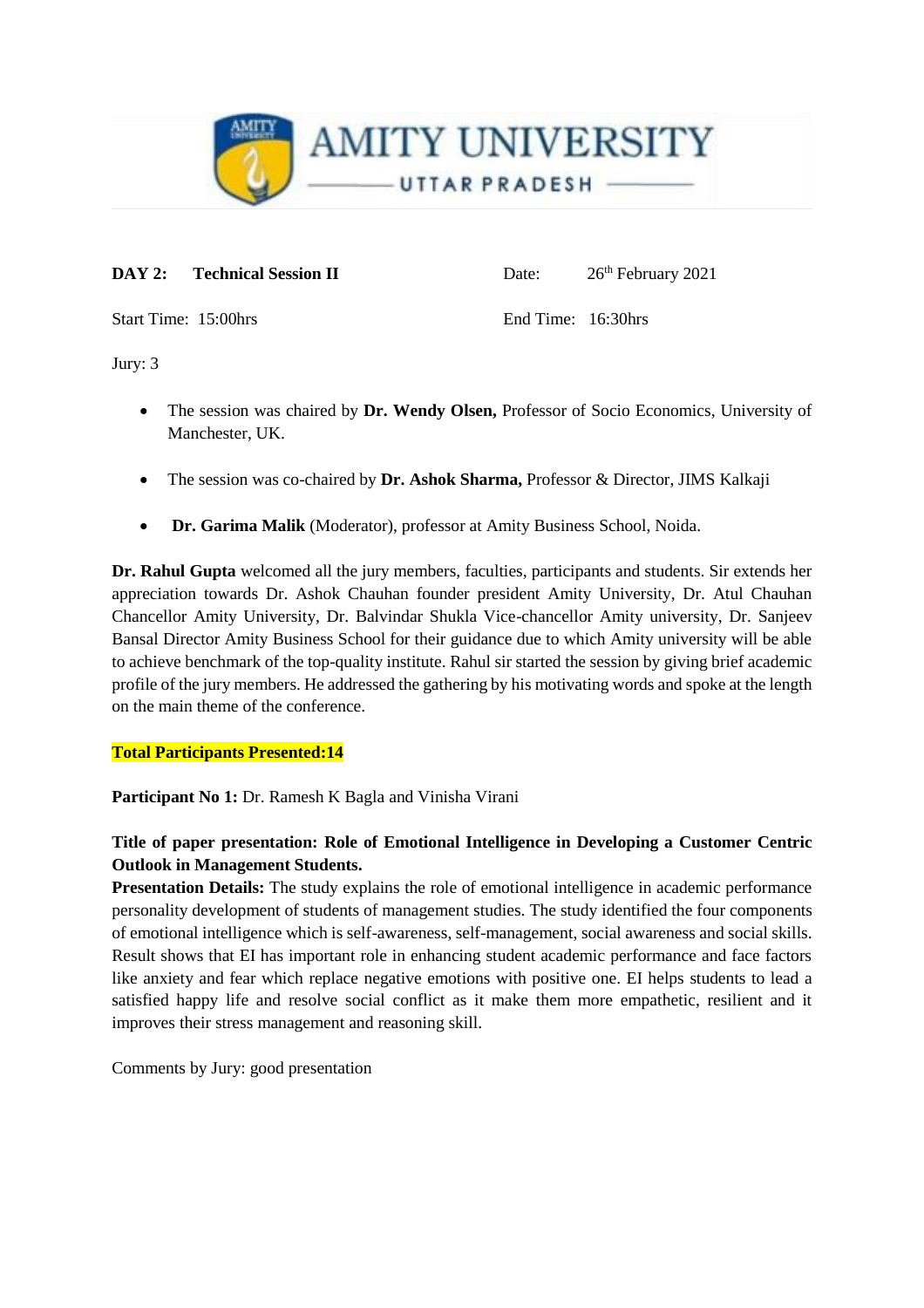**Participant No 2:** Dr. Ramesh K Bagla and Anusha Gupta

# **Title of paper presentation: Impact of the Use of Artificial Intelligence by Indian banks on Customer Satisfaction.**

**Presentation Details:** The study talks about the use of artificial intelligence in Indian banks. Artificial intelligence is a way of making the machines think intelligently. It has become imperative for banks to use artificial intelligence in order to provide excellent services to their customers. Various Indian banks have started using artificial intelligence in order to serve their customers well. Customer relationship management is the key strategy adopted by the banks to satisfy them. Customers are in regular touch with their banks and always asking for convenient banking. Consumer behaviour is highly affected by the change in technology. IT infrastructure build in banks to create convenient atmosphere from their customers which are highly efficient, interactive, easy to access, faster and provide good experience.

**Comments by Jury**: research objectives were not clearly defined.

**Participant No 3**: Sakshee Singh Dr. Garima Malik and Dr. Deepak Singh

# **Title of paper presentation: An Exploratory Study to Understand the Changes in Consumer Behaviour Due to The Unprecedented Covid19-Era**.

**Presentation Details**: This research paper aims to study the emergence of new behaviour among consumers that have been brought to light in the wake of pandemic. The paper aim to study how the pandemic paved the way for steering consumers as well as marketer and business operators towards exploring, understanding and the tapping market potential of the internet as a new alternative place for buying and selling. This study uses essay and case study approach to study the emergence of new purchase behaviour among consumers particularly consumers turning towards online shopping.

#### **Comments by Jury:** No comments

**Participant No 4:** Dr. Srinivasa Rao Dokku, Dr. Rajesh C. Jampala, Dr. P Adi Lakshmi

# **Title of paper presentation: A study on Customers Behaviour towards Purchase of Smartphone in India.**

Presentation Details: The study aims to identify customers' behaviour towards the purchase of smartphone in India. The study explain the features consumer expect from a smartphone before buying actual purchasing Like storage, camera, price, touch, operating system, battery. The result indicates that the price of the smart phone has greater impact on customer purchase intention then other smartphone features.

Comments by Jury: the panes list raised question about the research design and sampling frame.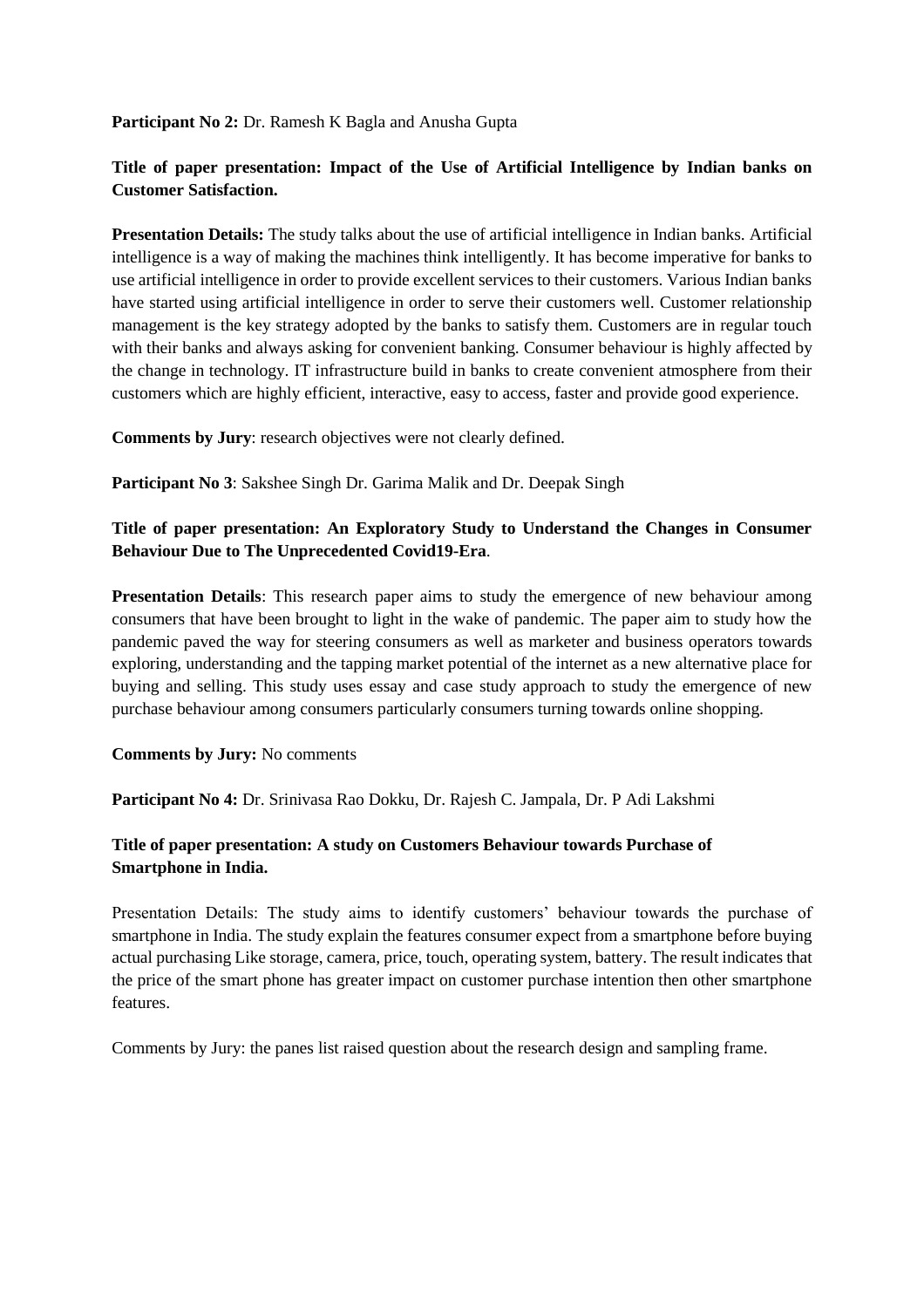#### **Participant No 5**: Silky Gaur, Rahul Gupta and Jaspreet Kaur

# **Title of paper presentation: Assessing e-service quality and its impact on customer satisfaction and repurchase intentions in video streaming services.**

**Presentation Details:** This empirical study talks about the video streaming services in India. The objective of the study is to have a clear understanding of factors affecting e-services (OTT) and measure the impact of e-services elements on customer satisfaction and repurchase intentions with respect to OTT services. The study identified the 5 dimensions of e-services that are response time, trust, tailored communication, visual appeal and innovativeness. The study also tests the relationship of e-service quality with satisfaction and repurchase intention through multi-regression techniques. The outcome of the study shows that response time, innovativeness and tailored communication has not and relation with satisfaction, innovativeness also has not any relation with repurchase intention.

#### **Comments by Jury:** No comments

Participant No 6: Supriya Kapoor and Pooja Sehgal Tabeck

## **Title of paper presentation**: **Understanding marketing orientations from the lens of Nike:**  a **case studies.**

**Presentation Details:** This study is about the market orientation of the NIKE in terms of its product orientation and social orientation. In terms of product orientation, they connected with the customers in terms of the material, style of shoes and laces personalised name, design, colour, delivery time of the shoes. Nike his now paying a lot of attention to CSR which is corporate social responsibility by doing lot of things like green business conference, opportunity green and business and social responsibility. Nike has successfully established itself as the world's largest supplier of athletic and sport shoes as well as apparel and a major game changer in sport equipment's. highly focused in the designing, developing and manufacturing their variety of product and marketing the presence of its company worldwide. The strategy like emotional branding co-creation, storytelling, feedback system increases customer interaction with brand and further impacts sales.

**Comments by Jury:** No comments **Participant No 7**: Janvi Chhabra and Dr. Deepak Jain

#### **Title of paper presentation: Changing fashion trends in clothing: a literature review.**

**Presentation Details:** This study is about the changing fashion trend in clothing due to cultural and social changes along with the technology upgrading. People has switched to organic clothes along with bio-degradable packing. People shift has been seen towards eco-friendly and online clothing. The main objective of the study is to find out the preferences of people while buying cloths, what mode do people prefer while purchasing cloths. The different factors make people shift from offline mode o online. And what are the different factors that make people shift to organic clothing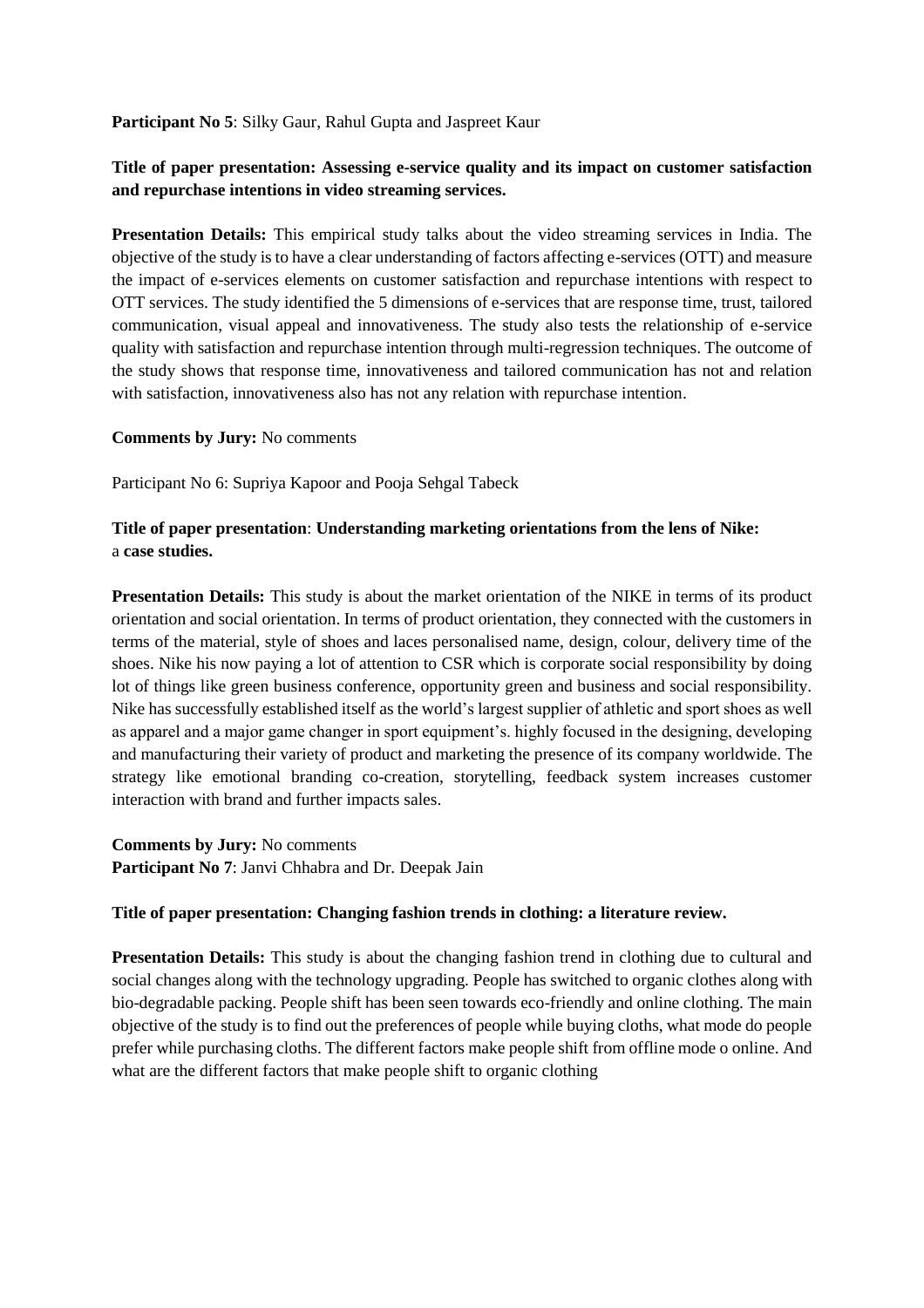**Comments by Jury:** This is the kind of research proposal the analysis and conclusion part was missing in this research.

**Participant No 8**: Chakshu Sharma and Deepak Jain

**Title of paper presentation:** Marketing strategies of cosmetics in Jammu region: a literature review

**Presentation Details:** The presentation shows some gap areas in the marketing of the cosmetic products in Jammu region like few numbers of branded retailer stores in the region, not all branded cosmetic products available in the store, the missing range of the products, the man cosmetic category products are also not available and well promoted in the Jammu region. This study also talks about the different promotion mix strategy of cosmetic product marketer should focused about.

**Comments by Jury:** the research gap was identified but the objective and methodology nd conclusion part missing.

**Participant No 9:** Nitika Gupta and Deepak Jain

**Title of paper presentation:** Marketing Strategy with respect to Gold Jewellery: A Literature Review

**Presentation Details:** people mainly focus on the jewellery which is most like necklace, rings, bangles etc. Apart from this waist band and men jewellery is also now trending as a jewellery. This research is trying to identify why gold is most important ornament in every culture. What should be the marketing mix strategy for the marketing of gold jewellery

**Comments by Jury:** No comments

**Participant No 10**: Shubham Patil

**Title of paper presentation**: Retail Management in the Era of Digitization.

**Presentation Details**: This study talks about the importance of retail management in the era of digitalization is to know the more concept of digital parameter such as digital transaction, supply chain management, Digital Maturity and barriers to digital conversion. The study helps merchants to buy. The objective of this study to highlights the impact of digitalization in retail sector and show how it contributed to increase the performance of the retail sector.

**Comments by Jury**: jury raised question about the missing research gap and structured research objectives of the study.

**Participant No 11**: Niraj Kishore Chimote, Lakshay Mehla and Anugya Jain.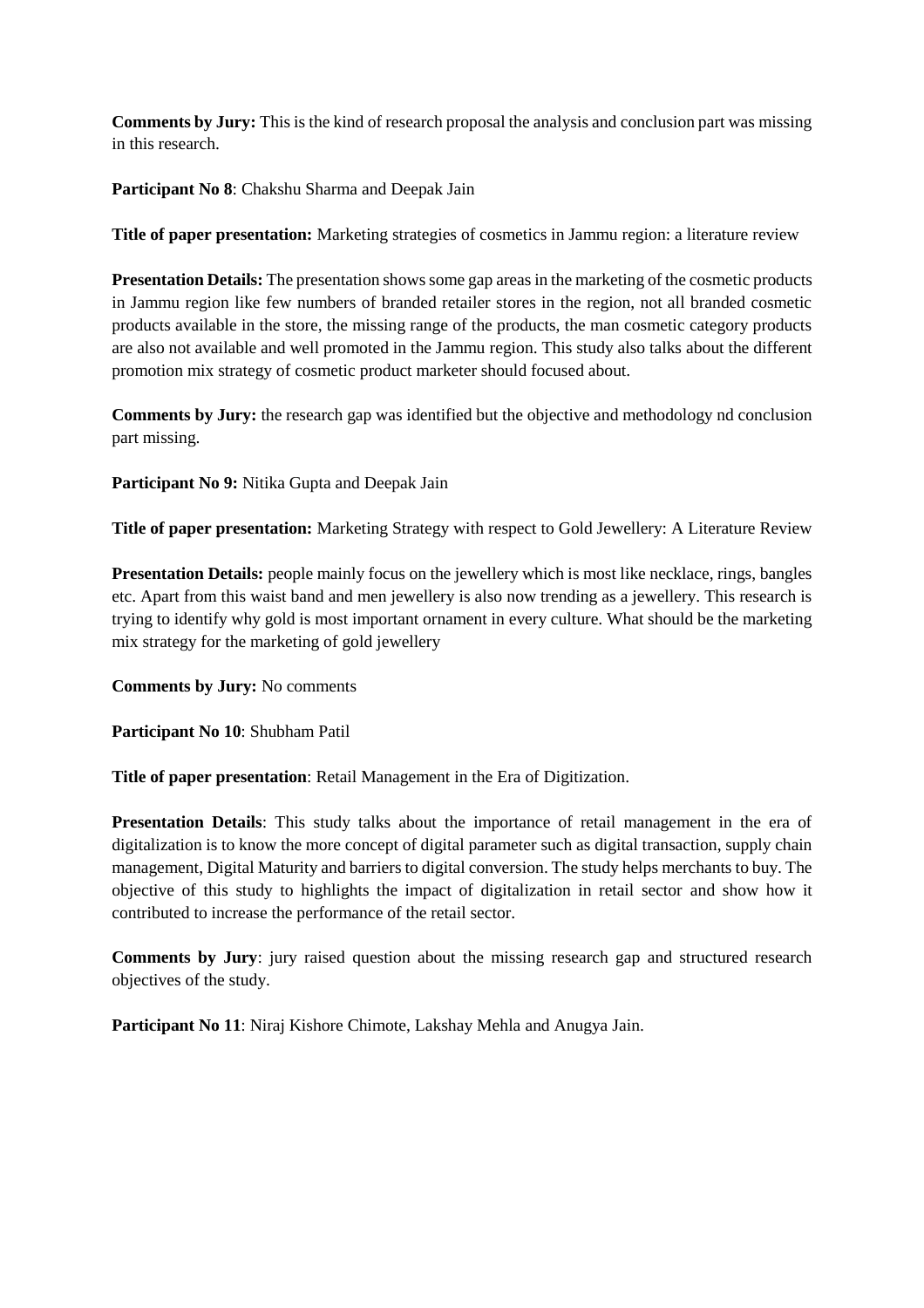**Title of paper presentation:** An empirical study on analysing consumer buying behaviour towards the newly developed product namely "FASTAG" at a scheduled bank.

**Presentation Details:** This empirical study explains about how consumer responded to the newly developed product namely 'FASTAG' by a scheduled bank which make payment at toll easy and hustle free. Some of the variable researcher identified in the study line subculture, reference group, motivation and perception to measure the consumer attitude for the newly payment service at national highway toll that is 'FASTAG'. The multi-regression technique was used to check the impact of each factor on consumer attitude. Result shows that the consumer attitude to use 'FASTAG' mainly depend on the influencing group and culture. By focusing on these factors 'FASTAG' can generate a need in mind of consumers and will get success in the market.

**Comments by Jury**: jury members asked question about the missing research gap.

**Participant No 12:** Ananya Sharma and Dr. Deepak Jain

**Title of paper presentation**: Advertisement of fashion trend.

**Presentation Details**: This study explains about the role of advertisement in fashion trend. The objective of the study is to measure the impact of advertisement on brand image. To identify the role of advertisement in pre-purchase, purchase, consumption and post purchase of the product. This study also explains how the advertisement influences the brand choices of the consumer of fashion brand.

**Comments by Jury:** No comments

**Participant No 13:** Rajaram. Amit Kumar Pandey, Dr. Sanjay Saproo

**Title of paper presentation:** Technology in Healthcare. Where's he values?

**Presentation details:** This study is all about will the technology improve the disease outcomes? There are multiple technologies which are being applied and explored in the healthcare industry, however, it is very important to have the right metrics for the measurement of success. Patient experience is the central theme and any improvement in that must be the primary objective of all these new technologies. Technology should be means to an end and not an end-user. We should look at current challenges and find technologies which can improve them. This will go a long way in making the healthcare experience a great one.

**Comments by Jury**: No comments

**Participant No 14:** Somyadeep Das, Annanya Chaudhary, Dr. Garima Malijk

**Title of paper presentation:** Food Deliver Apps: A Diffusion of Innovation Analysis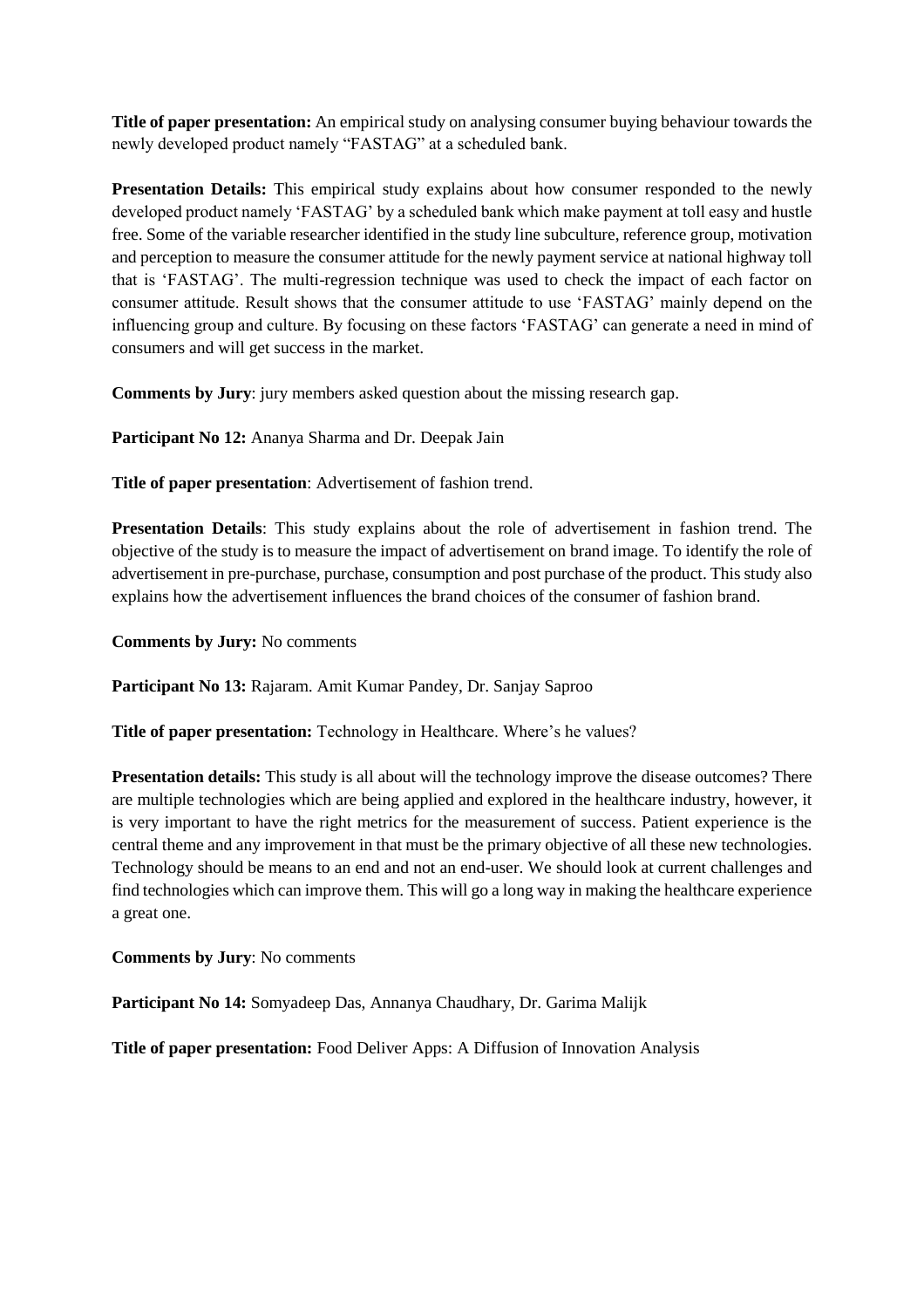**Presentation Details**: The food delivery applications (FDA0 have been on the rise for a few years now. It is easily accessible and user friendly. It is supported small ventures and food joints. Big restaurant chains likeKFC, Dominos also use FDAs to boost their revenues. some of the FDA are swiggy, Zomato, uber eats, etc. The main aim of the study is to understand the widespread of the FDA sector and its functioning in the Indian market. The study also sees the consumer perception about FDAs and the impact of consumer demographic characteristics on FDA uses.

**Comments by Jury**: No comments

**Vote of Thanks** by Dr. Amit Kumar Pandey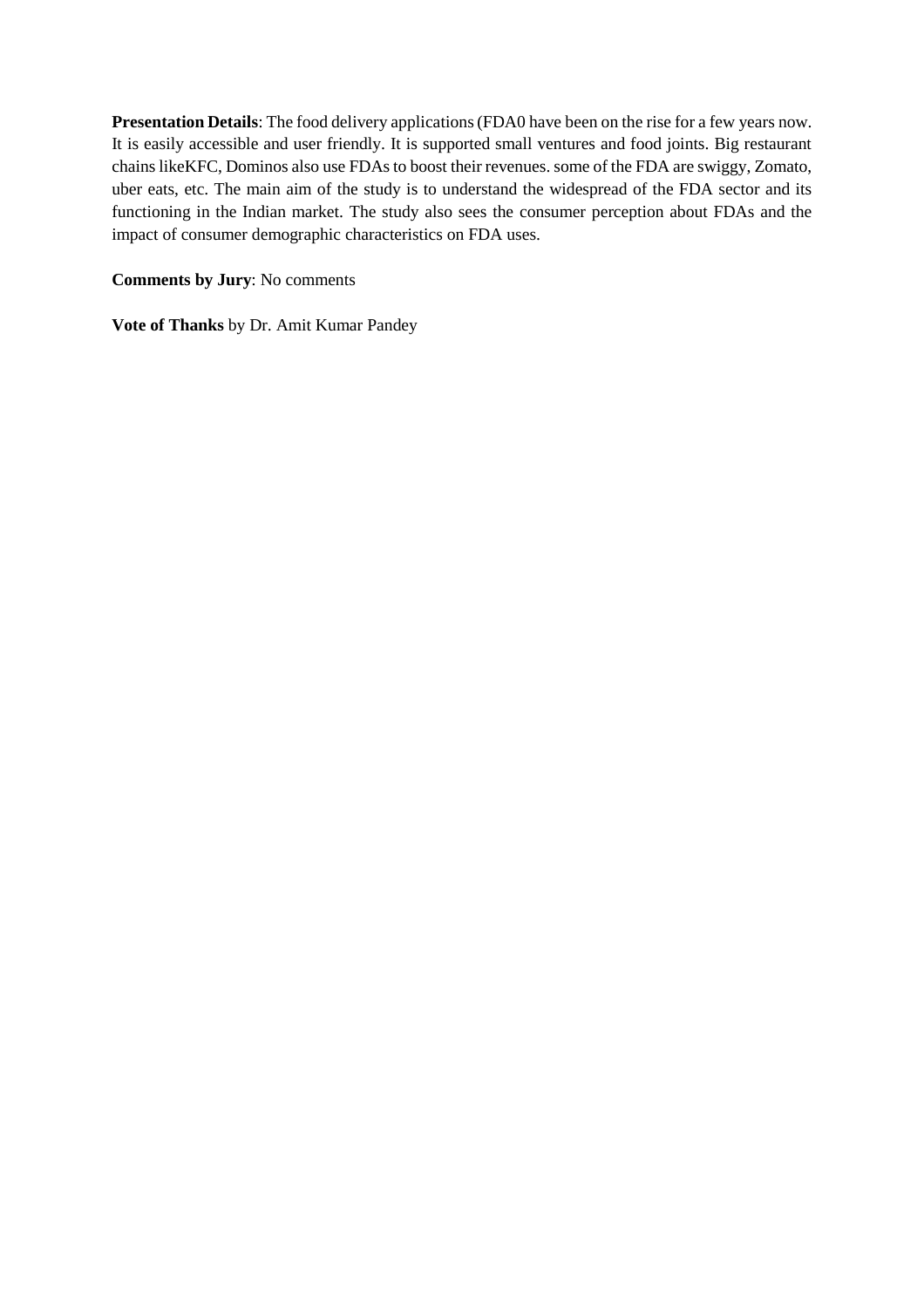

#### **Track: Human Resource Management**

#### **Date: Thursday, 26th February 2021 (Day 2)**

Start Time: 14:45hrs End Time: 18:20hrs

Welcome Address by Session In-charge **Dr. Puja Sareen:** 

The session in charge Dr. Puja Sareen welcomed all the distinguished guests, members of the panel, the reviewers of the session, faculties, presenters, researchers and others present for an insightful session.

#### **Panel Discussion:**

**Mr. Ravish Saily,** Director HR Business Partner Mastercard

The speaker spoke on the "Connection between resilience, acceleration and transformation". The speaker gave an insight into the meaning of the terms. He spoke on how a situation can be seen as an opportunity and maximum can be derived from it. The speaker said that life moves in curves, there are ups and downs. Major learning happens during the low times. We cannot keep doing the same things in all the situations. We are required to change the way of doing things as per the need. Just like the concept of acceleration, we need to either change the speed or change the direction. When the paradigm changes that is transformation. We need to keep broadening our horizons. When this process happens many times, an individual would be a different personality. The same concept can be applied to the organizations as well.

## **Ms. Mausami Kakkar,** VP Staffing, Nisum, USA

The speaker spoke about the various HR practices for effective results in the organization. Various important factors were Transparency and openness. Being transparent with the members of the organisation creates trust among them and eventually leads to productivity. One should treat other as they would like to be treated. Regular communication is necessary to keep all members in the loop. Building rapport and professionalism is necessary. Appreciation and acknowledgement are important factors to keep the employees motivated. The speaker laid emphasis on importance of feedback. Work appreciation, performance incentive formal feedback and guidance for improvement were the key highlighted aspects of the insights given by the speaker.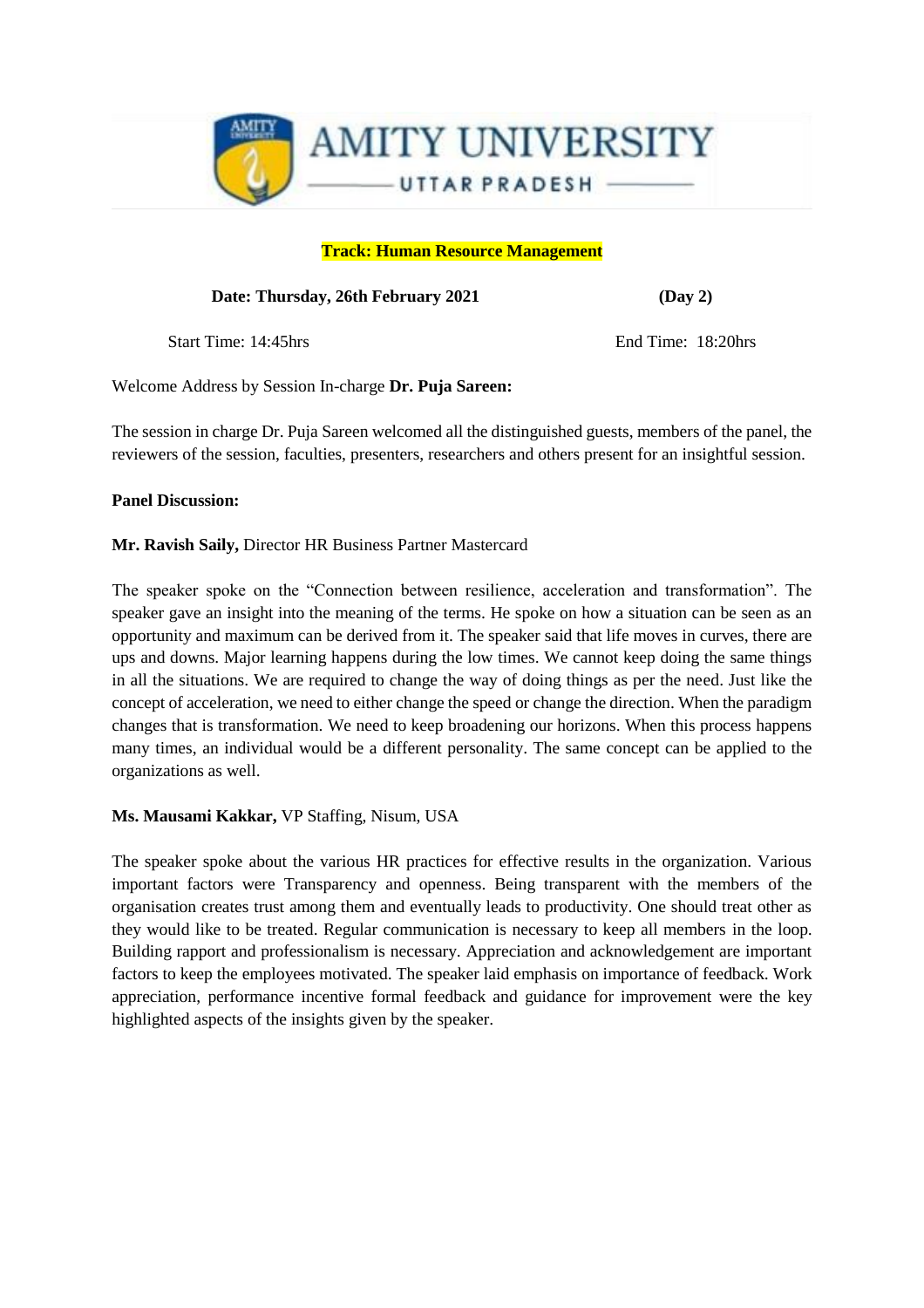#### **Mr Atulaya Goswami,** HR Head India Region UPL Limited

The panellist spoke about Transforming HR from inside out. He believes that although HR is always striking the right balance between inside and out but changes could be incorporated in the business models. He spoke about HR in selfie mode. He quoted an example of a company that sold vacation packages before pandemic but switched to selling digital awards and recognition as per the changing times. Emphasis was laid on the importance of upskilling and re-skilling. Lastly, sir summed up by quoting that HR is a combination of inside and outside factors that need a holistic approach to strike a right balance.

#### **Mr. Atul Tiwari,** Head HR Spice Money

The panellist spoke on Flexible resilient practices and people in HR. He emphasized on HR's function as the custodian of employees from the beginning to the end. HR is responsible for providing a ecosystem that creates innovative mindset among employees. The speaker highlighted the importance of Innovation and Agility in these testing times. It is of importance that HR becomes the evolution catalyst. There is need for performance management philosophy to reward innovation, mitigate the fear of failure, encompass timelines and create knowledge repository within the company. The speaker spoke on the four phases in context of pandemic that are- React, Respond, Return and Transform. There is need for shift in the model from responsive to adopted model in HR. Lastly, the speaker quoted that "What got you here won't keep you here". One needs to be fluid to go with the flow of changing times.

#### **Mr. Kumar Vineet Sinha**, Head HR, Manlift India Pvt Ltd.

The speaker spoke on the transformational change in organization. He stressed upon the importance of perseverance for individuals to adapt to the change. In explaining the importance of capabilities, he quoted incidents from the holy Ramayan. He laid stress on economic stability of the country as how one should continue to contribute to the economic growth. The speaker gave few pointers that would help an organization adopt changes. Emphasis was laid on the relevance of planning and how people should be prepared to accept the uncertainties and overcome them. Transparency, truth, communication, construction of a roadmap of way ahead, training, monitoring the change and strong leadership are few important steps to bring about change in the organisation.

#### **Session Chair:**

**Dr Parveen Gill,** Faculty of Business Lakeshore Campus Humber College ITAL, Canada **Dr. Puja Chabbra,** Visiting Professor, Gurugram University **Dr. Sangeeta Gupta,** Professor, MERI **Dr. Harminder K. Gujral,** Professor, Amity Business School

**Total Participants Presented: 11**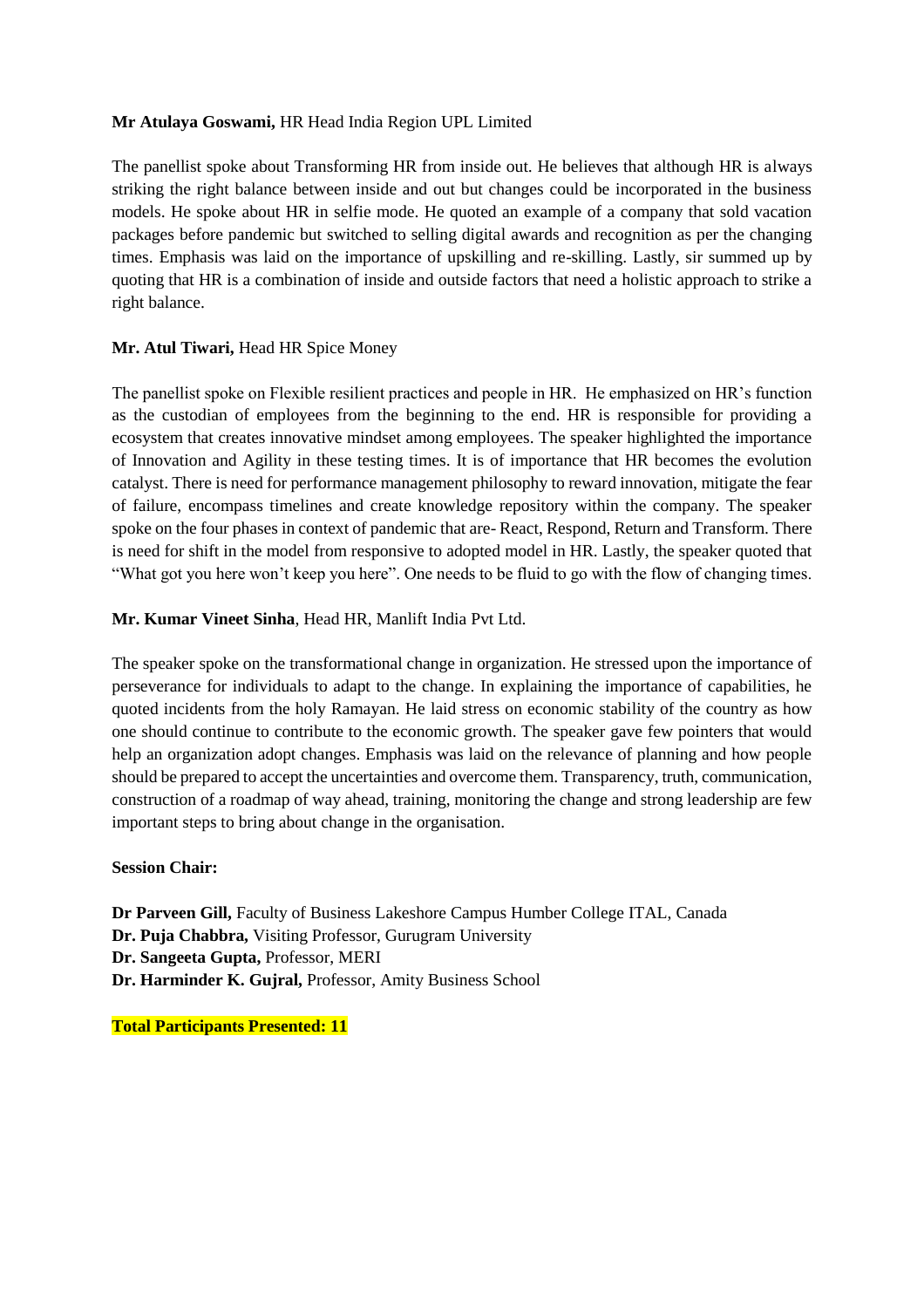Paper presentations:

#### **Paper 1:** (Paper ID 79): **"The Solo Workforce – Why and How to be a freelancer?",**

Deepa Mukherjee, Sujatha R and Ruchi Gautam Pant.

The intension of paper is to give an insight into world of freelancing to all the people who are looking to enter freelancing. It highlights how any independent individuals can use their skills and expertise at multiple places instead of being associated to one organization. The paper is based on empirical evidence and tries to portray why is it lucrative to explore freelancing whether full time and part time. The paper also gathers anecdotal feedback from people working as freelancers. It also gives step by step guide to all the individuals looking to work as a freelancer.

Comments by panel: The panellists appreciated the paper on its uniqueness. It was a great contribution as it is a less studied field.

#### **Paper 2**: (Paper ID 174): **Drivers to Introductory Addictive pattern,**

R C Sudish, Divya Ramachandran, Prof. (Dr.) Sanjeev Bansal.

The paper was aimed at encompassing different factors that lead to addictive behaviour in humans. The study highlighted that the probability of developing such addictive behaviour was high among teenagers as compared to the adults as teenagers indulge in exploration and experimentation and are high risk takers. Parents and teachers can help in such prevention. This addiction to harmful substances can hamper the progress of the nation.

# **Paper 3:** (Paper ID 164): **Innovative HR practices in an evolving world – Perspective from Indian IT services sector,**

Swaminathan Mani and Mridula Mishra.

The paper focussed on growth of Indian IT sector and its contribution to the GDP. The paper highlighted the evolution of the IT sector and HR strategies that helped in the growth of this sector. The paper identified the areas of changes in business environment and the innovative HR practices that have been adopted to drive growth. The study concluded that IT industry had a multiplier effect on the India's economy.

Comments by the panel: Panellists asked about the implication of the research for the society. The panellists asked about the validation of the model.

#### **Paper 4**: (Paper ID 244): **Life Skills from Bhagvad Gita: A Vital enabler for leadership excellence,**

Dr. Monika Bansal, Dr. Surbhi Kapoor.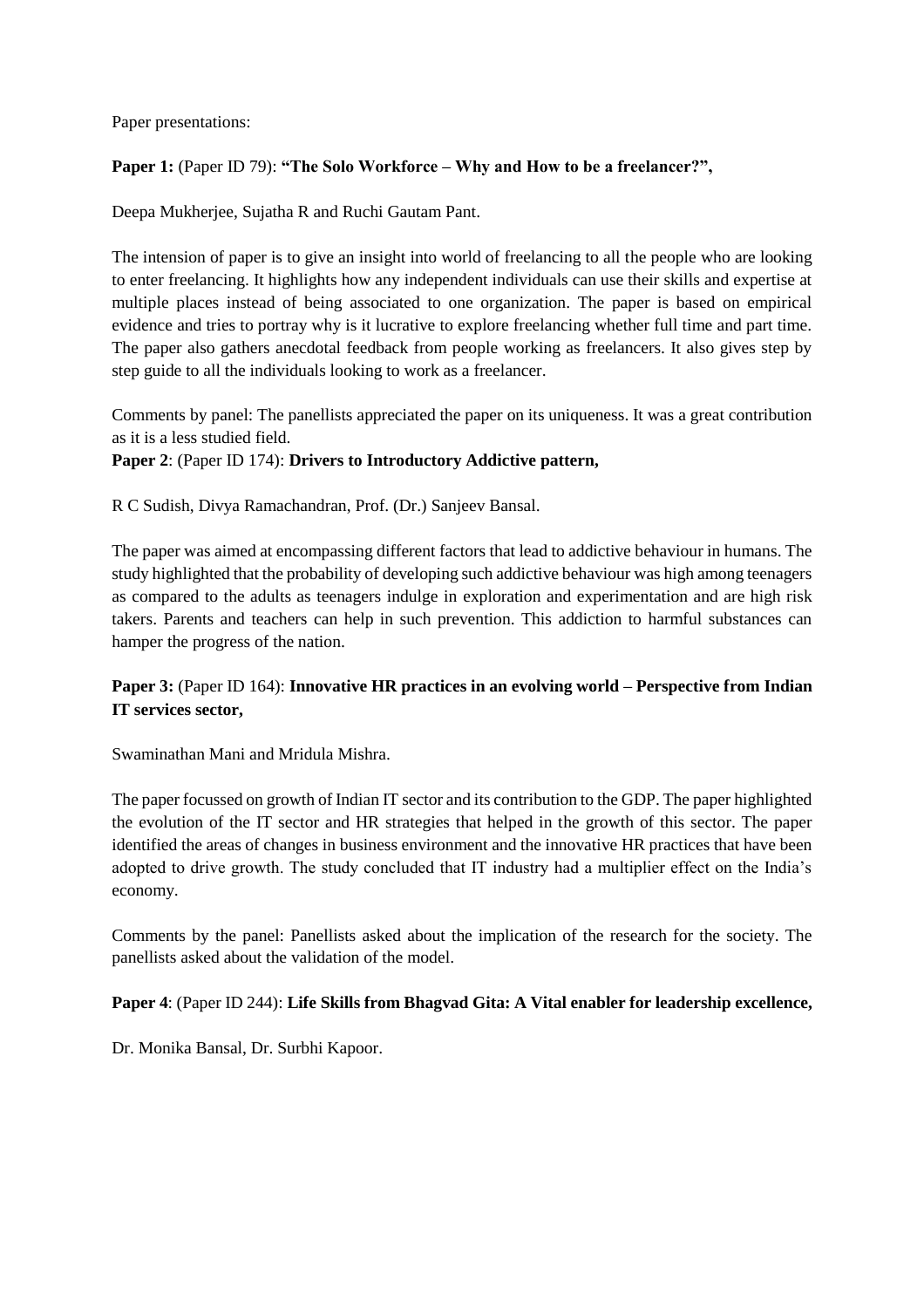The paper aims to highlight the lifeskills from Bhagvad Gita. It is a Literature Review based paper. The paper aims to establish the relevance of the teachings of Holy Gita as source of spiritual intelligence for leadership excellence. It aimed at integrating life skills and teachings from Gita as enabler for leadership in the times of the pandemic. The paper concluded that people need Resilience and Adaptability to navigate through the pandemic.

Comments by the panel: They asked about two new things learnt that were not available in the already existing Literature. The presenter highlighted the importance of life skills that were not studied much in the literature and more importantly its integration with leadership skills becomes relevant to be studied. The panellist also asked about its future implications and how would it be adopted in the organizations.

# **Paper 5**: (Paper ID 74): **Personality and Social behaviour as Antecedents of Happiness in Students of Higher Educational Institutions: An Exploratory Study,**

Anjali Singh.

The paper was targeted towards studying the happiness among the students of higher educational institutions. The study explored the effects of personality and social behaviour on happiness of the students. The paper concluded that social behaviour and personality play an important role in driving happiness of students. This study could help formulate course curriculum where factors affecting happiness could be taken into consideration.

Comments by the panel: The panellists questioned about the sample size of the study and which colleges were identified for the study. The managerial implication of the study was also stressed upon.

# **Paper 6**: (Paper ID 87): **A study on the effect of Personality traits on Emotional well-being of employees of private educational institutions in India,**

Simran Kaur and Richa Sharma.

The study aimed on establishing the relationship between emotional well-being and personality traits of the employees working in private educational institutions. The paper studies the effects of Big 5 personality traits on emotional wellbeing of the employees and also identify the factor that has a predominant effect. The paper also suggested ways of improving well-being based on the findings.

Comments by the panel: The panellists appreciated the paper on its relevance. The panellists questioned the basis of determining the sample size and also suggested to take a bigger sample to get better results.

# **Paper 7:** (Paper ID 78): **Impact of emerging job skills for adjusting with digital work-life challenges: a study in the NCR of Delhi,**

Indranil Mutsuddi, Dr. Ruchi Sinha and Dr. Chandranshu Sinha.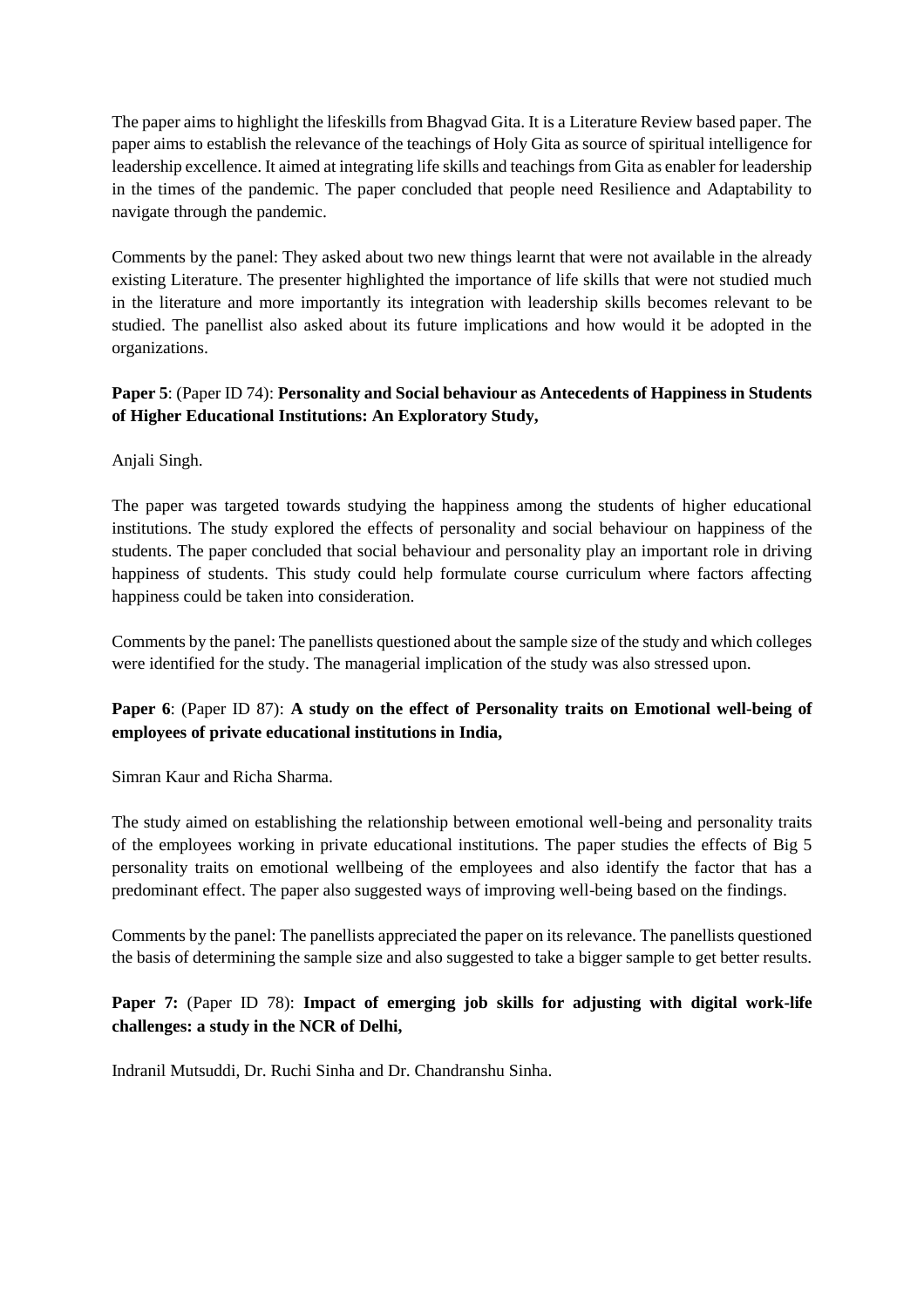The paper aimed to study the influence of job skills for adjusting with the challenges of digital work life. The paper gave an insight into meaning of challenges if digital work life and what job skills are required for adjustment with the challenges. The study used sequential mixed methodology to explore influence of job skills for adjusting with the challenges of digital work life among employees of IT companies in Delhi NCR.

Comments by the panel: The panellists pointed out the derivation of one of the objectives as little literature was available on the pandemic challenges.

# **Paper 8**: (Paper ID 178): **A Study on the Relationship between Organization Culture and Organizational Commitment,**

Aanchal Sachdeva, Ajay Kumar Singh, Smrita Sinha, Jaya Yadav.

The paper analysed different variables of organizational culture and organizational commitment. The study also tried to establish the relationship between the two stated variables.

Comments by the panel: The panellist questioned on the data collection and basis of selection of IT sector for the study.

# **Paper 9** (Paper ID 80): **Analysis of mediation effect of demographic variables on the relationship between Emotional Intelligence and Organizational Citizenship Behaviour,**

Gitu Nijhawan, Dr. Harminder Kaur Gujral and Dr. Kavita Singh.

The paper aimed at studying the impact of employee's Emotional Intelligence (EI) on Organizational Citizenship behaviour (OCB). It examined the moderating effect of gender on EI and OCB. The study analysed the relationship between the two variables based on marital status and age. The study would help managers in decision making to attain a positive impact of EI on OCB.

Comments by the panel: The panellist made a suggestion to explore the Indian cultural aspect pf the Organisational Cultural Behaviour. The justification of the findings in Indian context could be emphasized upon.

## **Paper 10**: (Paper ID 192): **Employer Brand Image: A tool for employee engagement,**

Prerna Soni.

The study comprehensively describes the relevance of the idea of the Employer Brand Image in different dimensions of employee engagement. The paper tries to understand whether the Employer's Brand Image influences employee's engagement or not. If yes, then what all attributes of EBI tends to influence to make the engagement possible.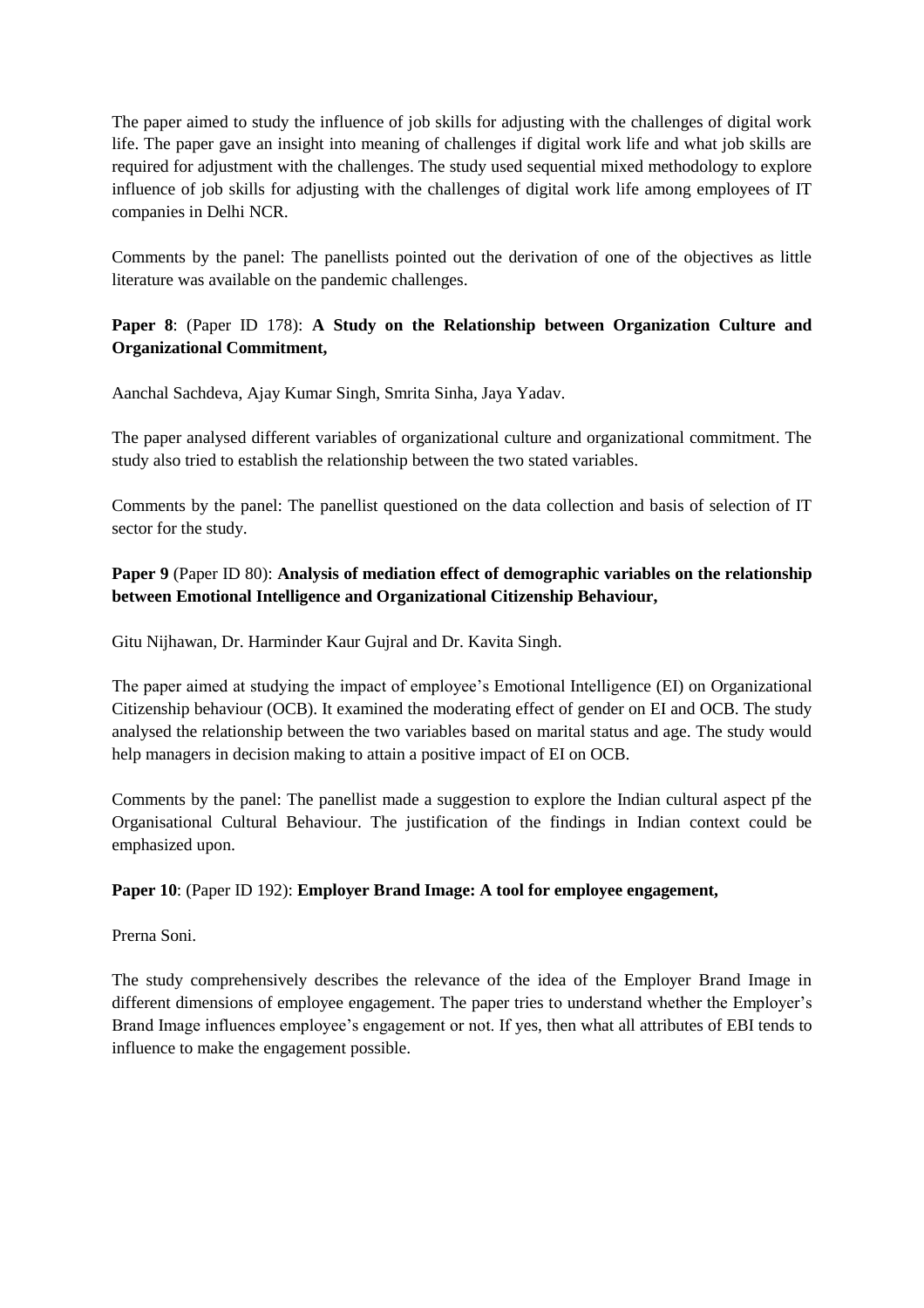Comments by the panel: The panellists pointed out the small sample size and questioned about the implication of the study. They appreciated for highlighting the talent acquisition dimension in the study.

# **Paper 11- Impact of Employee Engagement Practises of private Universities on Work Life Conflict of Female Academicians,**

Shaan Ghular, Dr. Anshu Singh

The aim of the paper was to study the impact of performance appraisal, career planning, training, participative decision making and autonomy of work on work-life conflict of female academicians in private universities. The study found that performance appraisal and training had major effect on Worklife conflict.

Comments by the panel: The panellists appreciated the study as it was a relatable study. It was very insightful.

Vote of Thanks: Dr. Shikha Mishra proposed the vote of thanks for an insightful session.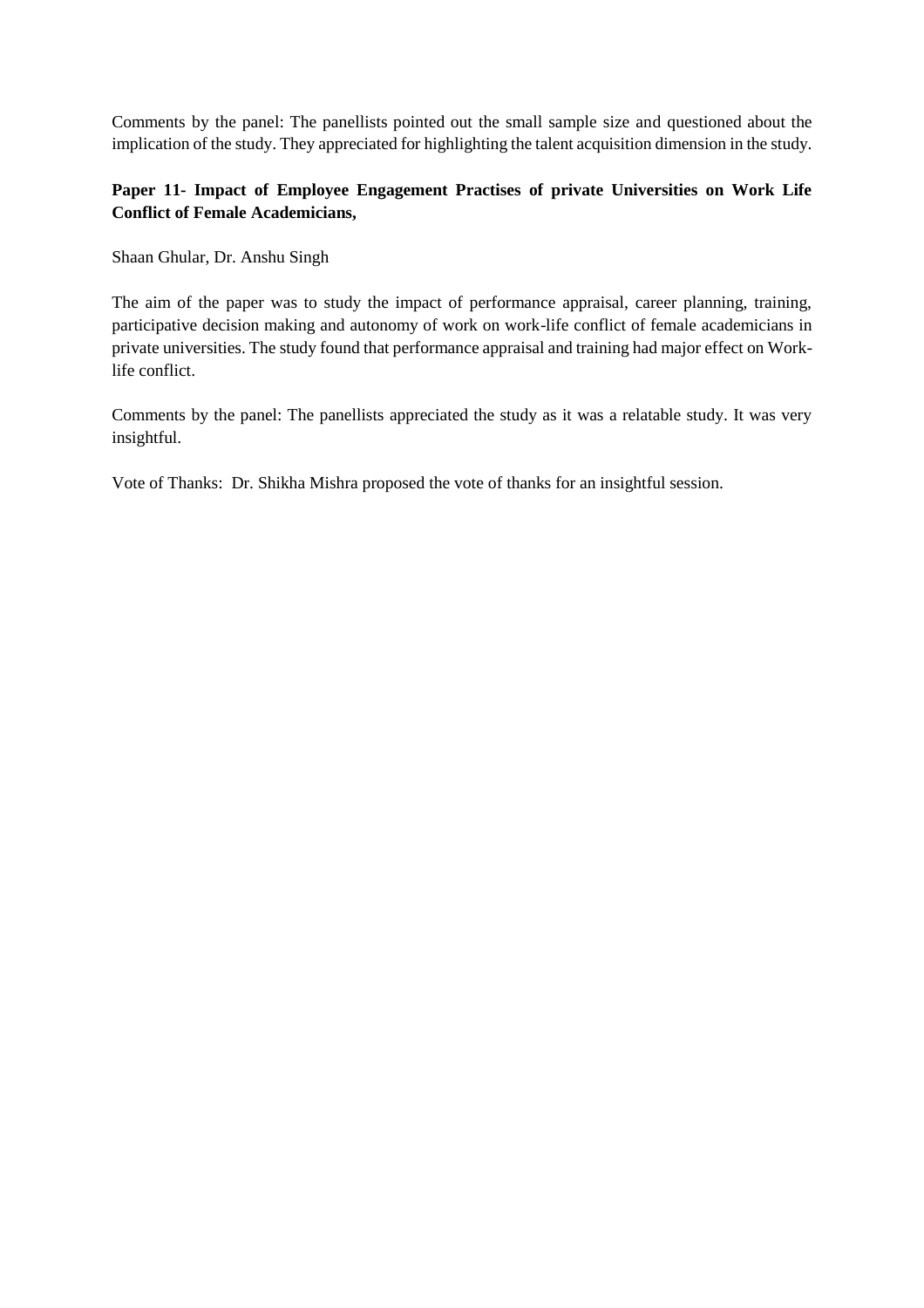

## **Track: Finance Management**

**Date: Friday, 26th February 2021 (Day 2)**

Start Time: 15:00hrs End Time: 17:30hrs

Session Chair:

**Dr. Dhanesh Kumar Khatri** (Professor and Head, Department of Finance, Institute of Management Studies, Bikaner, Rajasthan)

**Mr. Mohit Kaul** (Assistant General Manager, National Housing Bank)

**Prof Satish Kumar Chhabra** (Management Consultant, Chartered Accountancy Firm, M/s S.K. Chhabra & Co.)

Moderator: **Dr. Ritu Wadhwa**, Faculty, Amity Business School

Session In-charge**: Dr. Manjula Shastri** 

3:00 hrs-3:20 hrs

Welcome Address by Session In-charge **Dr. Manjula Shastri** 

Dr. Manjula Shastri welcomed all the panel members and students. She emphasized on the motive behind the conference which is to provide an insight in the financial and banking actor transformation. Dr. Wadhwa pointed out that a lot of disruption in the financial sector, and the uncertainty and the health crisis has pulled down almost every sector during the pandemic. Dr. Ritu Wadhwa asked a question to Dr. Danesh Kumar Khatri on what variables researchers should focus on. He replied we can go for disposition and momentum in the stock market, and check the behaviour of investors when the market is going up and going down, researchers can also focus on market capitalization vs GDP ratio as these areas are less explored. Dr. Mohit Kaul pointed out how the pandemic has taken a new shape in the banking sector to which he said, India is expecting a good financial year 2021-22 as a proper growth is expected in the. Dr. Ritu has asked Prof. Satish Kumar how pandemic has affected variables on balance sheet or financial reporting to which he replied due to Covid-19 a lot of opportunities can be seen coming to India as the country is shifting from Chinese products to domestic products and how Chinese items are replaced by handmade items tremendously.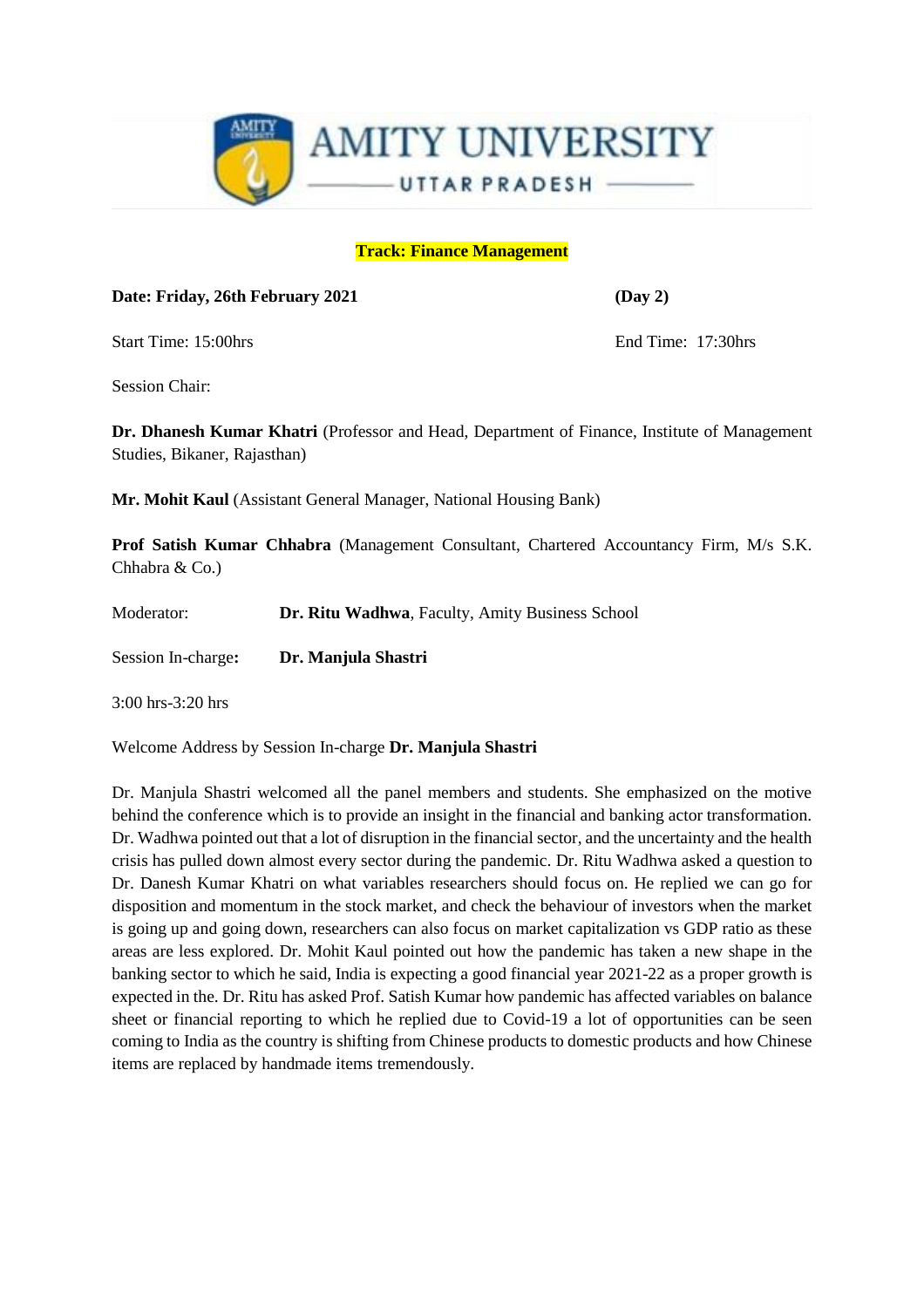#### Total Papers to be presented: 16

Participant no 1: (Paper ID- 210) Simran Agarwal and Ritu Wadhwa

# Title: **Industry Dynamics and Positioning in the Wireless Telecommunications Industry: An Analysis of Vodafone India**

Wireless telecom is increasing in Covid-19, two important events in Indian telecom sector- 2g scam in 2011 and the entry of Jio has changed the Indian telecommunication industry entirely. She has used secondary research. Her study was majorly focused on analyzing the growing competition in industry and to analyze the declining graph of Vodafone and the opportunity in the telecom sector.

## **Comments by Panel:** No questions

Participant no 2: (Paper ID- 89) Vanitha Chawla, Dr. Manjula Shastri, Dr. Gireesh Chandra Tripathi, Dr. Urvashi Varma

## Title: **An Analysis of Turn of Month Effect for BRICS Stock Markets**

She explained the turn on month effect and focused on five countries- India, Brazil, Russia, South Africa and China. The study showed that there are high positive returns during the days at the turn of months of all the countries and the turn of the month effect can be used by the investors to exploit the market inefficiency and earn superior returns.

**Comments by Panel:** Panelists said well-structured paper and appreciated the work

Participant no 3: (Paper ID- 207) Shivangi Ahuja, Ashima Agarwal

#### Title: **Emergence and Growth of Small Financial Banks in India**

Study was focused on the impact of small financial banks and how to improve their efficiency further. Secondary data was used in the study. Study concluded that North Eastern India has very limited Small Financial Banks and have very major employment issues and there is huge potential in rural areas and the unbanked sector of the Indian society.

**Comments by Panel:** Panelists asked to highlight variables used in the study, and suggested to avoid using data in raw form.

Participant no 4: (Paper ID-209) Alka Kumari and Dr Manjula Shastri

#### Title: **Formal Credit for Agricultural Development and Its Impact on GDP In India**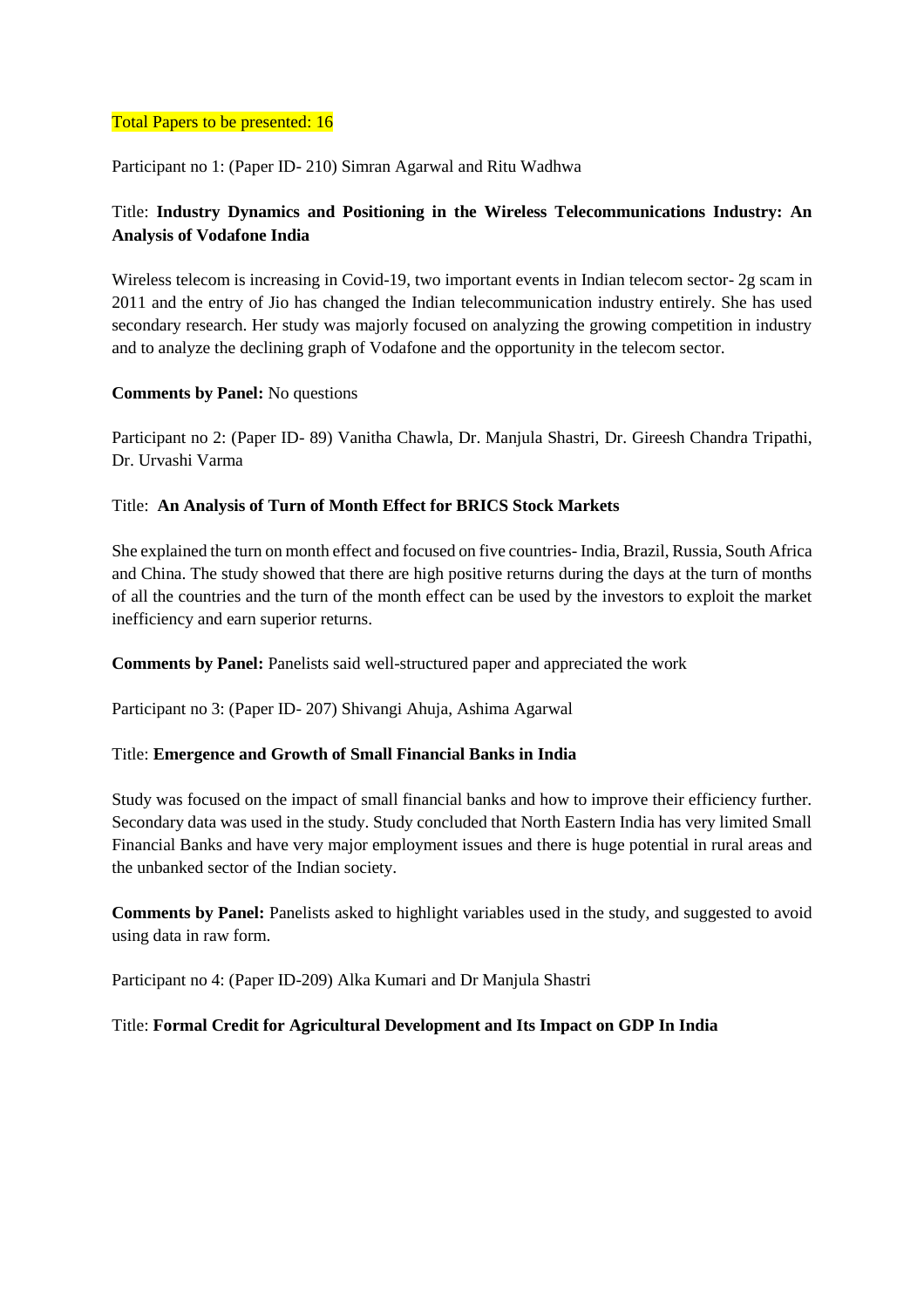She emphasized on how Indian agriculture sector is shifting from traditional agriculture to horticulture, organic farming, and poultry. Study was focused on assessing the relationship between formal agriculture credit and GDP contribution in India and found that there is a positive relationship. She concluded in order to increase productivity of the agriculture sector small scale and medium farmers should be supported by more credit funding.

**Comments by Panel:** Panelists asked to brief about formal credit and suggest to go for intensive literature review.

Participant no 5: (Paper ID-216) Nazia Hasan, Anjani Kumar Singh and Manoj Kumar Agarwal

# Title: **Impact of Microfinance and Micro Insurance Services on the Living Standard of Poor Borrowers**

She emphasized on how microfinance and micro insurance services affect the living standard of its borrower. In the study she has taken savings as dependent variable and e-services, employment opportunities, healthcare services, education and income level as independent variables and found out that increase in savings is directly dependent upon education facilities, employment opportunities availed, income generated, health care services and the extent of e-services used by borrowers.

**Comments by Panel:** Panelists asked her to define the criteria for poor borrower

Participant 6: (Paper ID- 168) Neha Shrivastava, Dr. Peeyush Bangur and Dr. Deepak Shrivastava

## Title: **Factors Influencing Foreign Direct Investments in India**

She explained Foreign Direct Investment and how it benefits the country. The study was focused on analyzing the trend of FDI in India in the last 30 years. Study found that FDI trend showed upward graph movement but there is immense scope for improvement in policy and proper allocation of resources are required to support FDI inflow in the country

**Comments by Panel:** Panelists suggested her that we should focus more on why people are coming to India and going back to their countries

Participant no 7: (Paper ID-126) Lakshay Duggal and Ritu Wadhwa

## Title: **Role of Payment Settlement System Indicators in Indian Banking Sector**

How pandemic promoted cashless transactions, described payment system, payment system indicator. The study focused on comparing the volume and value of electronic transactions. The cashless payments are definitely being accepted on a large scale but the further innovation is required to minimize and limit the security threats, cybercrimes.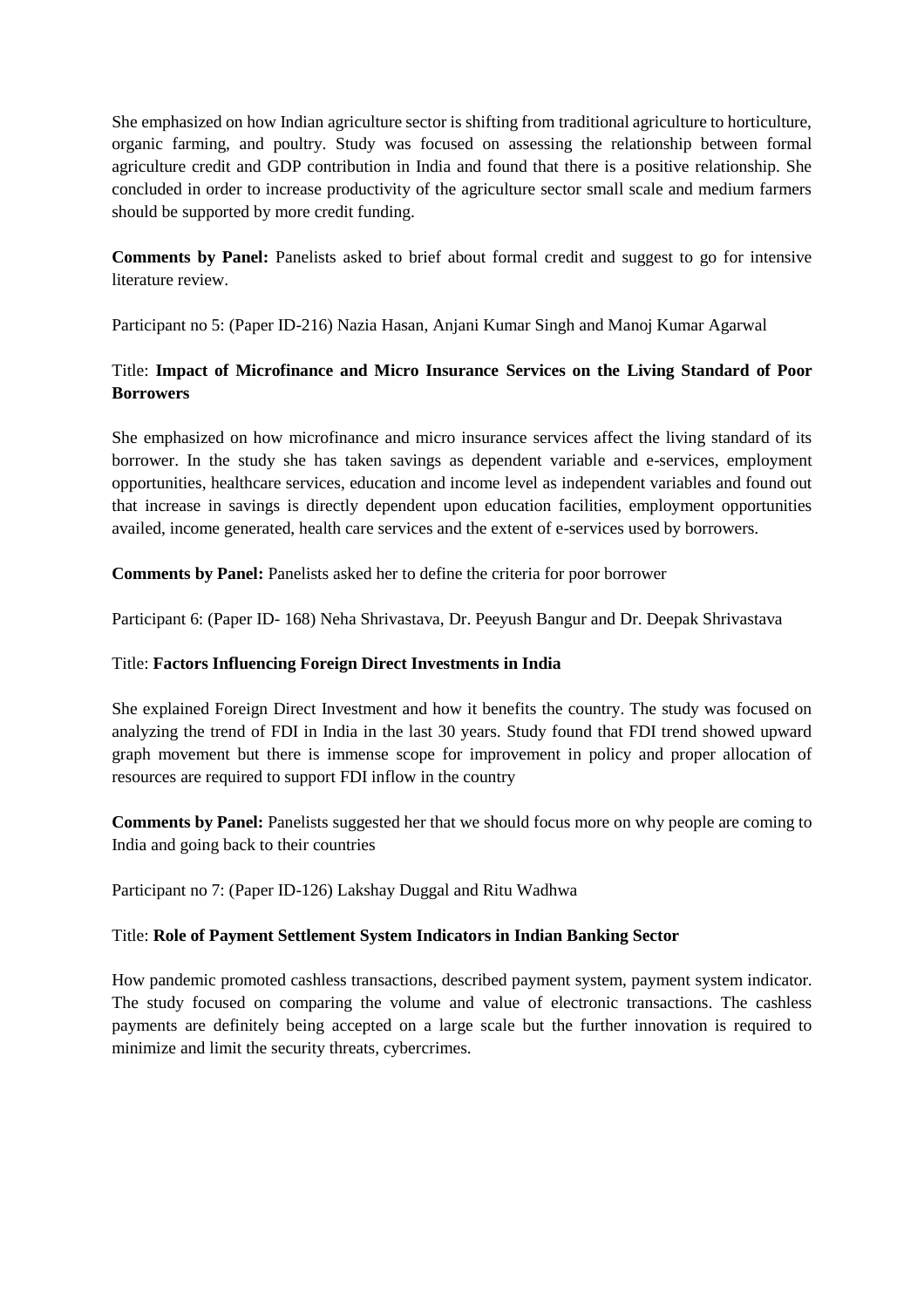#### **Comments by Panel:** No question

Participant no 8 (Paper ID-153) Varun Sachdeva, Ritu Wadhwa

#### Title: **A Study on Impact of CSR On Financial Performance of Companies**

The study was focused on understanding the Impact of CSR on financial performance. Study found out that the relationship between CSR and net income is positive and there is a weak correlation between CSR and EPS.

**Comments by Panel:** Panelists asked a few questions about the percentage of CSR.

Participant no 9: (Paper ID-232) Yuvaraj D and Pulidindi Venugopa

## Title: **An Effect of Past Behavioural Bias on the Investment Intention of Mutual Funds and the Moderating Role of Knowledge**

Study was focused on examining the factors that define consumer intention to invest in mutual funds. He used questionnaires and metro cities were targeted. Study found that aggressive marketing campaigns are required to increase awareness about mutual funds. Limitation of the study was that it was conducted in the south Indian region.

#### **Comments by Panel:** No questions

Participant no 10 (Paper ID- 241): Sonia Peter, Joity Tomar R.Srinivasan Srinivasan

# Title**: A Systematic Literature Review and Bibliometric Analysis of Factors Affecting Mutual Fund Flow**

She explained systematic Literature Review and inclusion, exclusion criteria used in review of literature. Study found that the United States is lending on maximum publications of paper published on determinants of mutual funds.

#### **Comments by Panel:** No comments

Participant no 11 (Paper ID- 226)**:** Mandakini Garg and Dr. Shobhit Goel

#### Title: **Mutual funds- Unlocking opportunities for Investors**

She considered economic factors in the last 10 years and studied their impact on growth of mutual funds. Conclusion of the study was that the mutual fund industry has a positive approach towards its growth in terms of AUM and number of investors.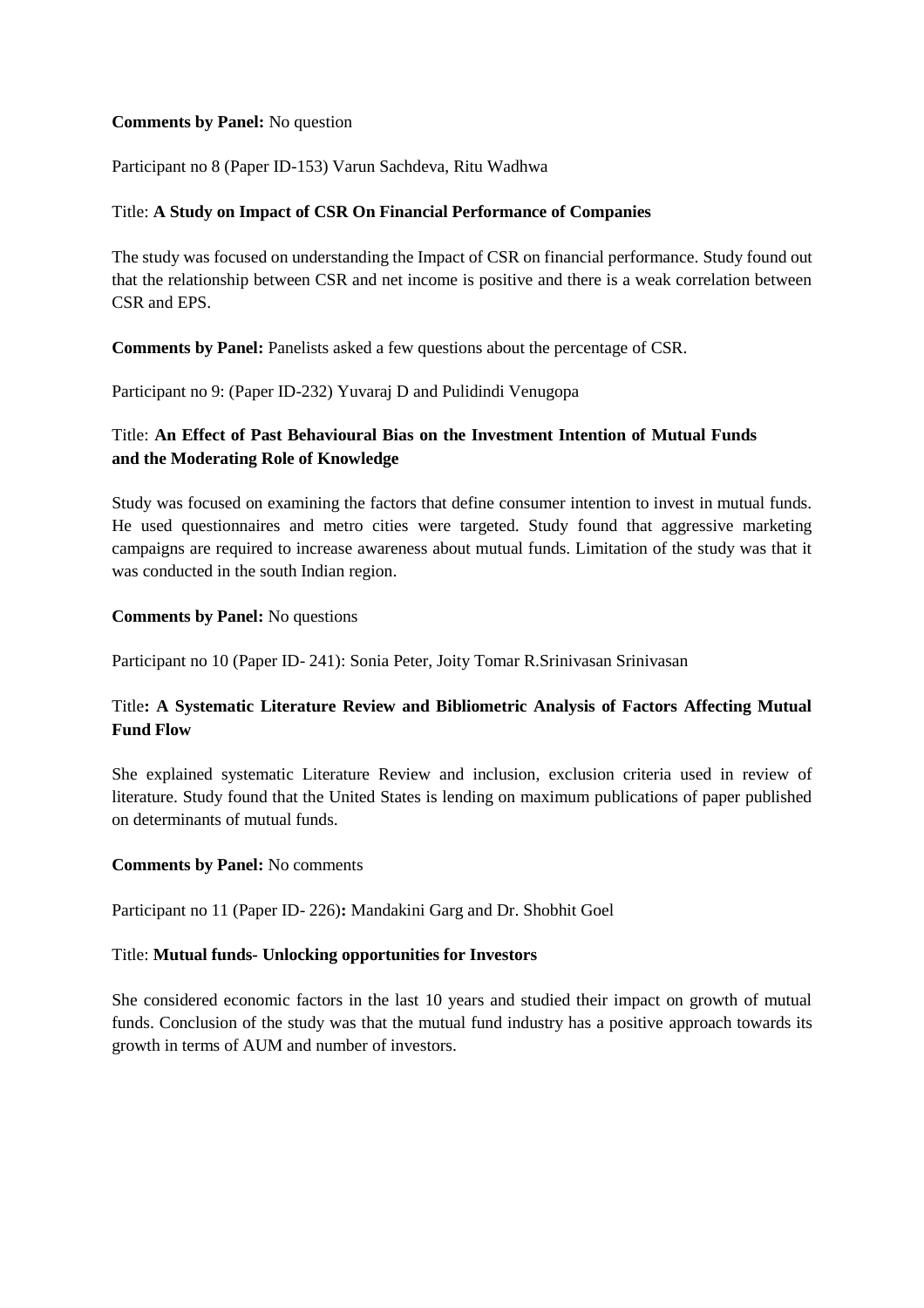**Comments by Panel:** Panelists asked that removal of entry load will be injustice for old investors, in her support she said charges should be less to attract new customers.

Participant no 12 (Paper ID-175): Kartik Ramaswamy and Dr. Ritu Wadhwa

## Title: **Impact of Macro-Economic Variables on the ROA of Bank**

Study focuses on macro-economic variables- inflation rate, interest rate, GDP growth rate and their impact on the banking industry. He concluded that most of the Banks have a positive relationship with GDP growth rate and interest rate. He suggested that banks need to adopt defensive moves like improving risk management with advanced analytics.

## **Comments by Panel:** No questions

Participant no 13 (Paper ID-130): Tanushree Sharma, Puja Sharma, Oum Kumari and Shweta Mehrotra

## Title: **A study of Lead Lag Relationship in Spot and Future Prices of Turmeric Trading**

The study was focused on investigating the long run and short run causality between spot price and future price of turmeric. Study found that there is co-integration between spot price and future price of turmeric.

#### **Comments by Panel:** No questions

Participant 14 (Paper ID-201): Devyani Mukhi, T.V. Raman and Kanishka Gupta

#### Title**: Effect of Green Banking Practices on Performance: Evidence from Indian Banks**

She explained green banking practices. The study was focused on examining the impact of green banking practices on environmental performance of Indian banks. The study confirmed that there is a positive impact of green banking practices on bank's environmental performance. Study also proved that online banking, green finance and green products are related practices were found to have a positive and significant impact on bank's environmental and organizational performance.

**Comments by Panel:** Panelists asked her to mention few green banking practices to which she replied green ATM, e-banking etc.

Participant 15 (Paper ID -208): Shikha Gangwar, Ashima Agarwal

## Title: **Impact of Financial Crisis on Indian Banking Industry**

Research focused on how Indian Banking sector deals during financial crises. Study proved that banking sector is still under transformation but are strong enough to stand during crisis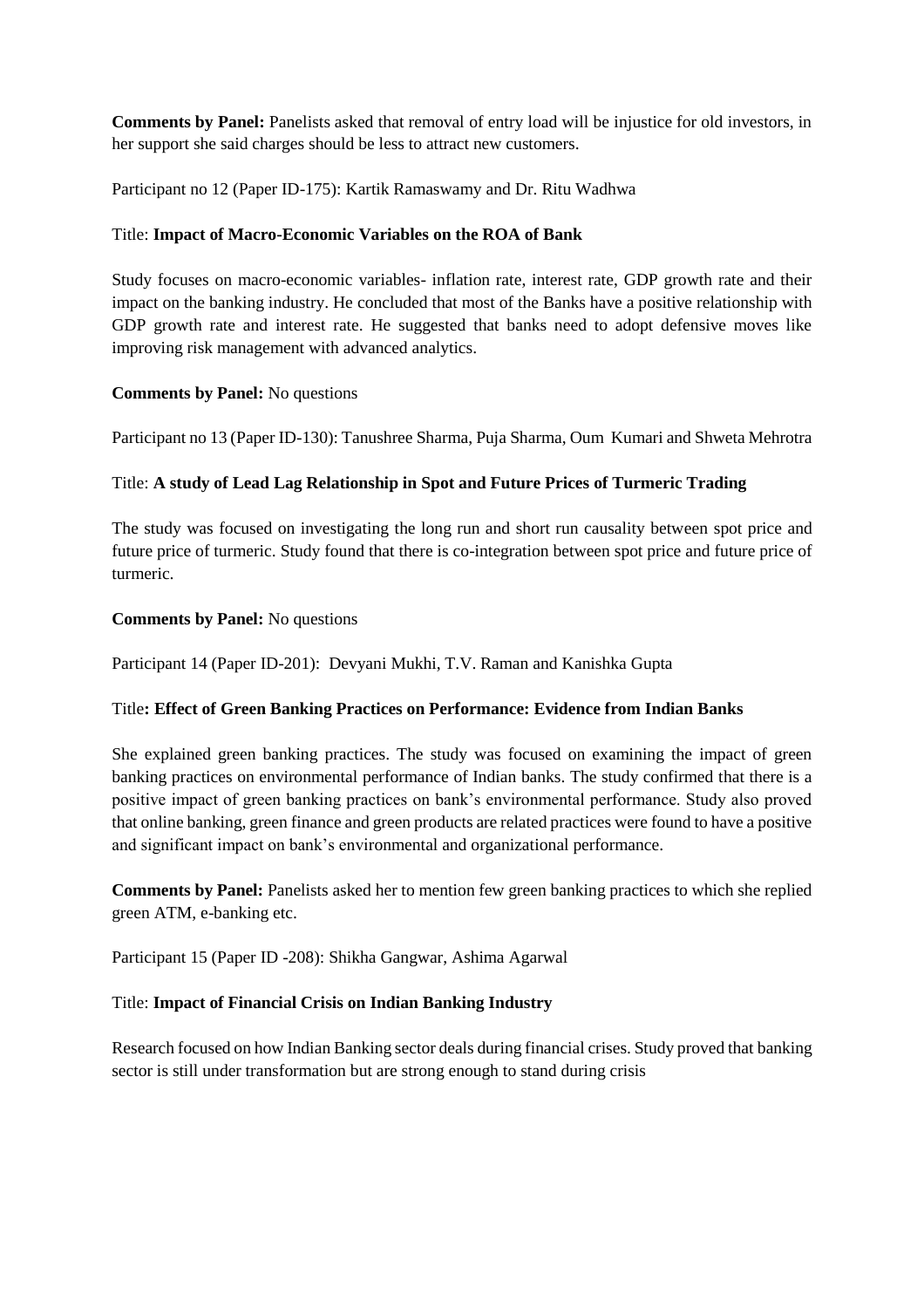#### **Comments by Panel:** No question

Participant 16(Paper ID-172): Priya Samant, Anurupa Singh and Ritesh Dwivedi

# Title: **Decisive Factors of Repayment Problems of Microcredit Borrowers: A Case Study on Microfinance Institutions**

She focused on the major repayment problems faced by microfinance institutions to which she suggested that there is a need to improve financial awareness of the borrowers and customized lending models can be inculcated in the system to reduce the difficulties in repayment. Regular analysis of the influential factors resulting in dropout is needed too.

#### **Comments by Panel:** No question

**Vote of Thanks:** Dr. Manjula Shastri proposed vote of thanks for an insightful session.

---------------------------------------------------------------------------------------------------------------------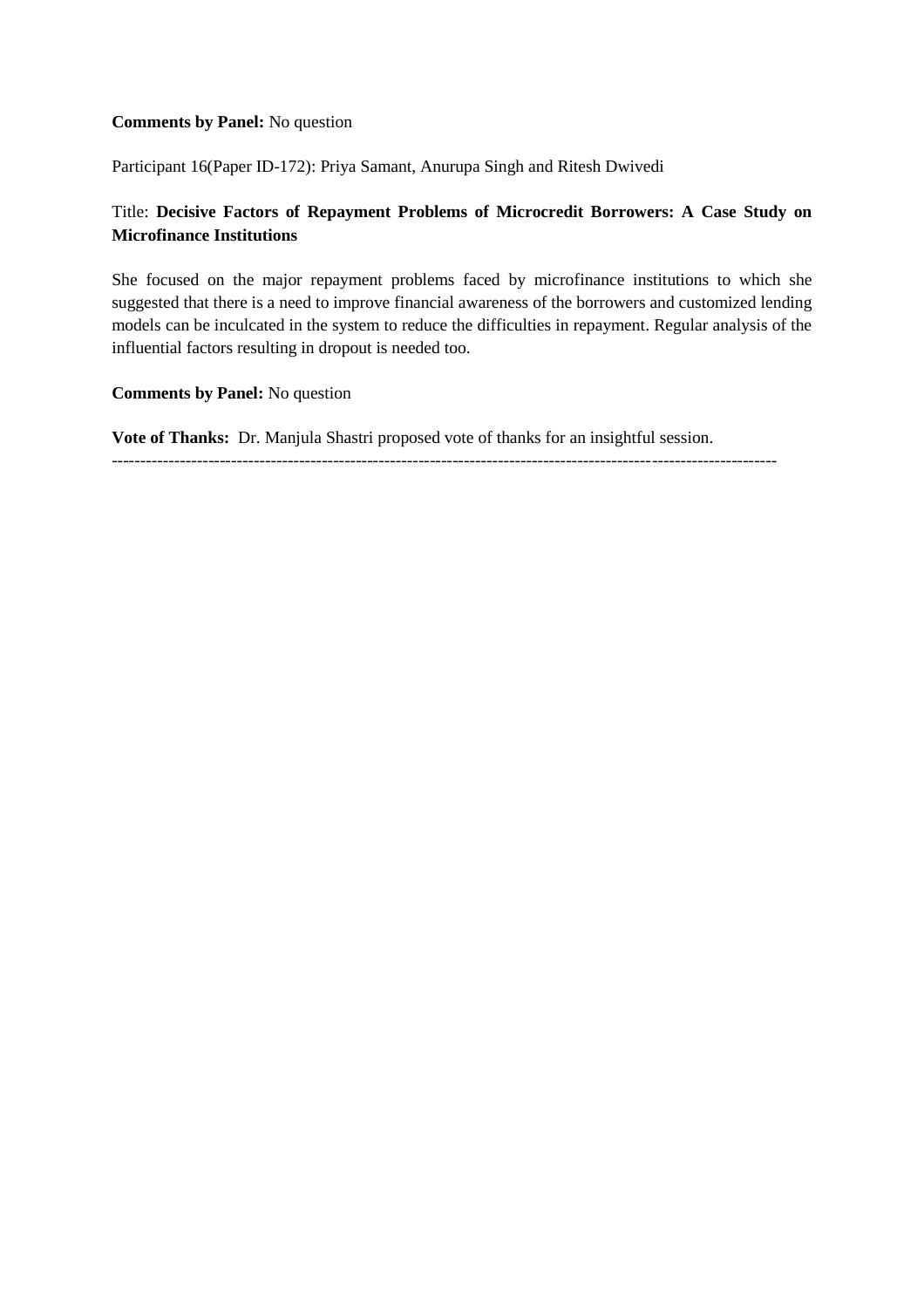

#### **Valedictory Session**

**DATE -** 26/02/2021 **TIME-** 17:15 Hrs onwards

#### **List of Esteemed Distinguished Guests:**

- Mr. Nitin Mahajan, President- Service Excellence Sales and Assets, Yes Bank.
- Mr. Ashim Das Mathur, Sr. Regional Director South Asia, Dolby Laboratories Singapore.
- Mr. Sandeep Tiwari, President- Usha International.
- Prof. Naufel Vilcassim, London School of Economics, UK
- Prof. (Dr.) Martin Broad, University of Winchester, UK
- Dr. Simon Smith, University of Winchester, UK
- Prof. (Dr.) Pierre Chandon, INSEAD, France
- Prof. Ivan Coste Maniere, Skema Business School, France
- Mr. Richard McCracken, Director, The Case Centre, UK
- Prof. (Dr.) Peter Strokes, LCBS, De Montfort University, UK
- Prof. (Dr.) Leo Paul Dana Professor, Montpellier Business School
- Mr. Saurabh Mittal, Managing Director & CEO, Greenlam Industries Ltd.

The valedictory started with a warm welcome to guests and a video was presented on Glimpses of GLRC 2021 to the august gathering. The opening address of Glimpses of GLRC 2021 and the ABS Vision 2030 - Road Ahead was proposed by Prof. (Dr.) Sanjeev Bansal, Dean FMS, Director ABS, Chairperson GLRC 2021. He started his speech by quoting C Joybell "Ends are not bad things; they just mean something else is about to begin.". He spoke about how research and education is important for the world. He then, showed gratitude towards all the esteemed speakers and Hon'ble Founder president and Hon'ble Chancellor Dr. Atul Chauhan for their guidance and presence during the GLRC 2021conference. He welcomed all the esteemed guests present in the valedictory session with the virtual delivery of sapling plants.

The event started with the address by **Mr. Nitin Mahajan**, President – Service Excellence Sales and Assets, Yes Bank. He started his speech by addressing the relation of "responsiveness", "innovation" and "resilience" with growth in the industry. He believes that strategy is innovation itself. In order to keep up with the fundamental changes in the industry today, there must be fundamental changes in the business models that we use today. He quoted the example of GE that how they have changed the ECG machine with time. They have disrupted the change in the best way. He also emphasized on the digital disruption by quoting the example of Netflix which was a DVD rental in its initial years and today has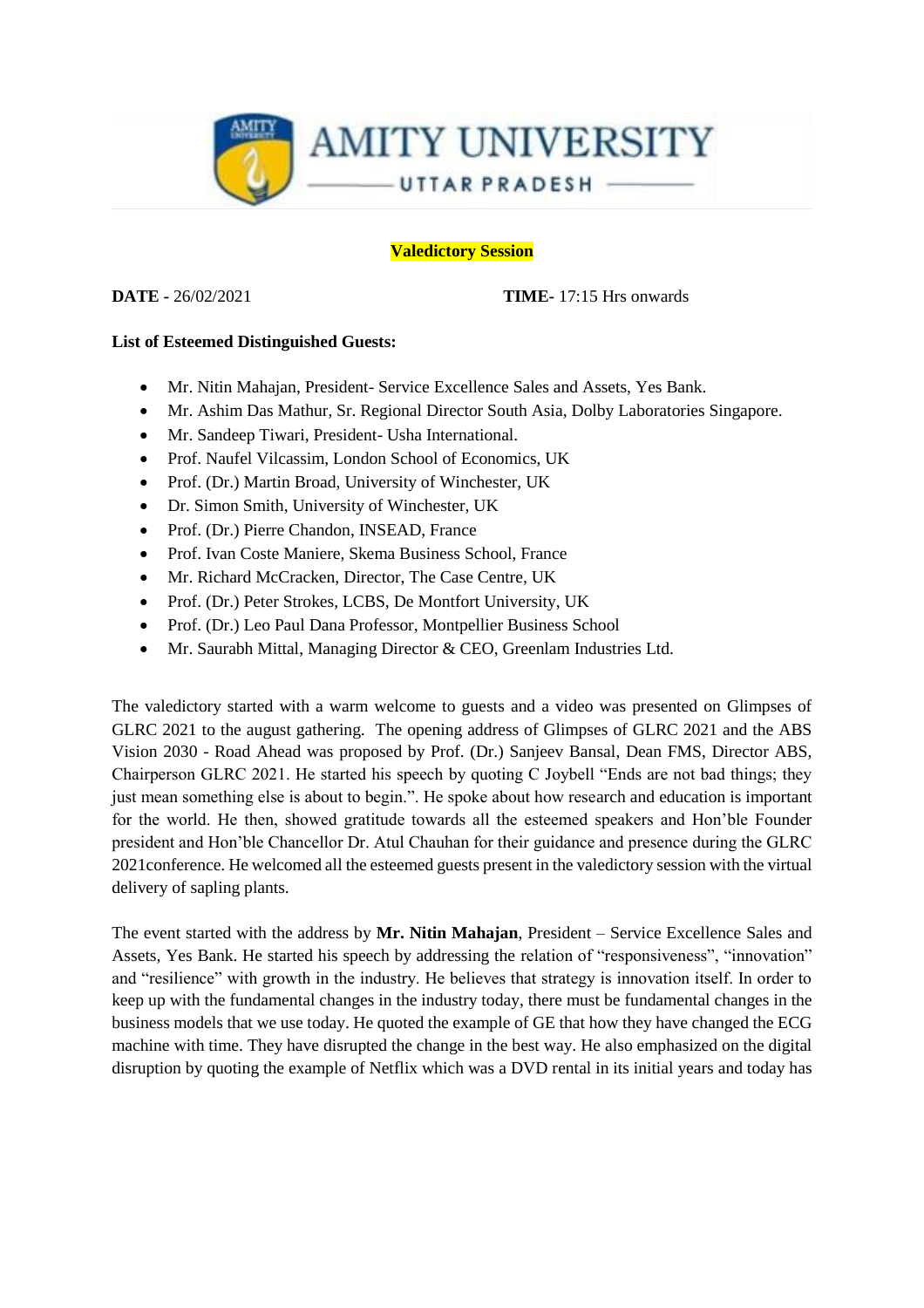millions of subscribers online. Netflix was one of the companies which was profited immensely during the time of COVID-19. He assumes that the top 500 fortune companies today will not last in the next decade. He concluded by stating that the challenge we are facing today is which disruption is coming next.

The outcome report of was presented by Prof. (Dr.) Jaya Yadav, Co-Chairperson GLRC 2021. She stated that the two-conference started with an inaugural session where in the theme of GLRC 2021 that is Responsiveness, Innovation and Resilience: Critical Factors for future growth in changing sociopolitical environment was deliberated in various forum, tracks and research paper presentations. There were many distinguished speakers present from India and globally who enlightened the audience with their multifaceted knowledge and experience. There were four forums namely Operations & quality forum, Marketing Forum, Human Resource Forum, Finance Forum. Simultaneously, five parallel tracks were going on where various scholars, professors and other esteemed guests presented their research paper. The tracks were: General management, Human Resource, Marketing, Finance and Operations.

The session continued with the address by Hon'ble Vice Chancellor Amity University Uttar Pradesh **Prof. (Dr.) Balvinder Shukla**. Hon'ble madam welcomed the guests, senior leadership, faculty members and students. In her address, she shared the perspectives around how the vision of Amity University is to align the research activities with national needs and making India "atmanirbhar". She further shed light on one of the main concerns of pandemic crisis to the education sector and how with the guided vision of Hon'ble Chancellor sir that Amity University ensured no loss of education and learning of the students during the transformation. Even during the pandemic, online activities were organized successfully for Amity students both nationally and globally. She added that more than 25000 webinars in all discipline were organized to benefit the students and researchers. There were 30 online conferences within past 11 months organized in Amity Campuses. There was a smooth shifting of classes from face-to-face mode to online mode. She also spoke the contributions that Amity University made to PM relief fund and the help extended by the Amity foundation in feeding the needy and migrant workers during the pandemic. She concluded her address by thanking everyone for their presence and congratulating Amity Business School for organizing a successful Global conference.

**Later Mr. Ashim Das Mathur***,* Sr. Regional Director South Asia, Dolby Laboratories Singapore addressed the audience. Mr. Ashim Das Mathur is from the very first alumni batch (1995-1997) of Amity Business School. He spoke about the basic dilemma a student faces after the post-graduation and how he found his light by the help of his supportive faculties at Amity Business School. He still considers his two years at the campus as his best years. He focused on the fact that he owes a major part to Amity University as this is the place that nurtured him and helped him to become what he is today. **Mr. Sandeep Tiwari**, President - Usha International the next guest is also from the very first alumni batch (1995-1997). He shared his experience with Amity University and the guidance of Hon'ble Founder President sir himself. He spoke about how proud he is to be a torch bearer for Amity. The commendable job that Hon'ble Founder President sir and whole Amity University has done in past 25 years is to grow a family of more than 1,75,000 students which started from being a family of 120 students only. He showed his gratitude to all faculty members and Amity University family and saluted Amity university for its excellence and brilliance growing over the years.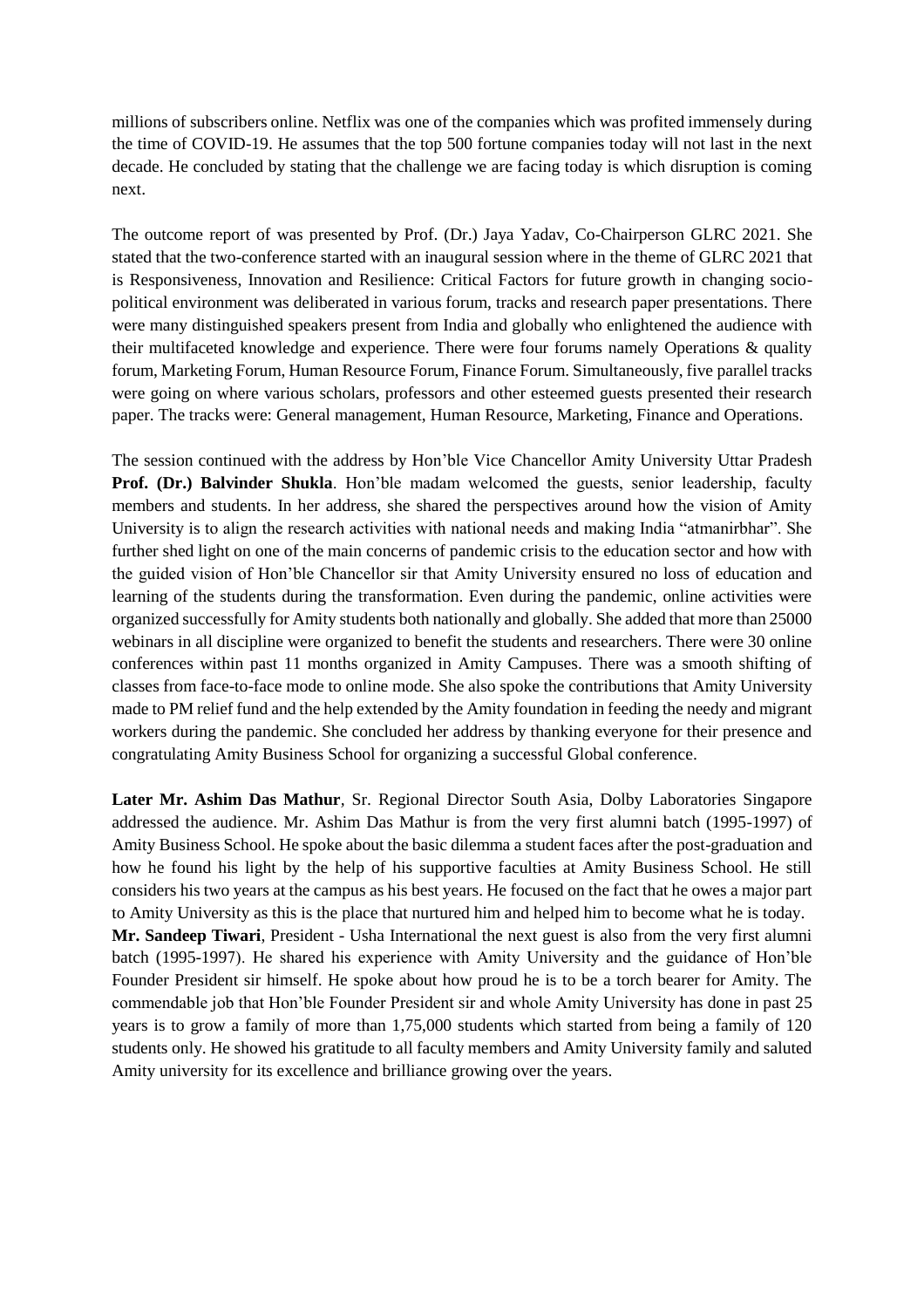**Dr. William Selvamurthy,** President, Amity Science (Technology & Innovation Foundation), Chief Controller R&D, Director, Defense Institute of Psychological Research also congratulated team Amity Business School for successful organizing GLRC 2021. Further, he spoke about the importance of Science and research policy, New Education Policy and Atmanirbhar policy. He introduced "Amity Brilliant Research Thunder Group" to the audience.

The visionary thoughts were then shared by **Hon'ble Founder President Dr. Ashok K. Chauhan**, Ritnand Balved Education Foundation (The Foundation of Amity Institutions and the sponsoring body of Amity Universities) & Chairman, AKC Group of Companies**.** Sir, started on the note that how he was not attending the conference but the love for students and his star alumni didn't stop him from addressing them. He narrated about his life journey from nothing to biggest Education Group's Leader. He said how he focuses on the roots and culture of Amity University. He narrated his journey from his first part time job where he worked as a cleaner, cook, floor sweeper and bag bearer (all four at the same time). He inspired the audience by saying that job is in your hands and your "Own will "is everything. He stated that when a person like him who was all by himself in Germany can come so far than anybody can achieve what they want. Sir concluded on the thought that "problem gives you courage". He thanked the Guests and Professors for their presence. He also advised the Dean to invite the Senior professors from International Institutions of repute who were the awardees, for being Honorary Profession-ships in Amity University.

The event moved on to the Amity Excellence Awards to the following members. There achievements were introduced and each awardee were invited to deliver their acceptance speech.

The awardees acceptance speech summary is as follows –

**- Prof. Naufel Vilcassim,** London School of Economics, UK

He started by thanking Hon'ble Founder President sir and all the faculty members of Amity University. He then commented on the world crisis other than pandemic that is "inequality between the rich and the poor". He believes being educated is highly important for removing the gap and inequality and bringing a level play field. It is important to address this problem otherwise it will grow rapidly and be permanent in the coming time. He then congratulated Amity University for promoting education in such a systematic and helpful manner.

**- Prof. (Dr.) Martin Broad**, University of Winchester, UK

He expressed his gratitude for receiving the prestigious Amity Excellence Award. He spoke about the situation of pandemic and how the theme of our conference matches with the current situation i.e., responsiveness to the situation. He quoted that that how some businesses have shut down forever. He also focused on the importance and need of sustainable business in the current scenario. He then thanked and greeted everyone.

**- Dr. Simon Smith,** University of Winchester, UK